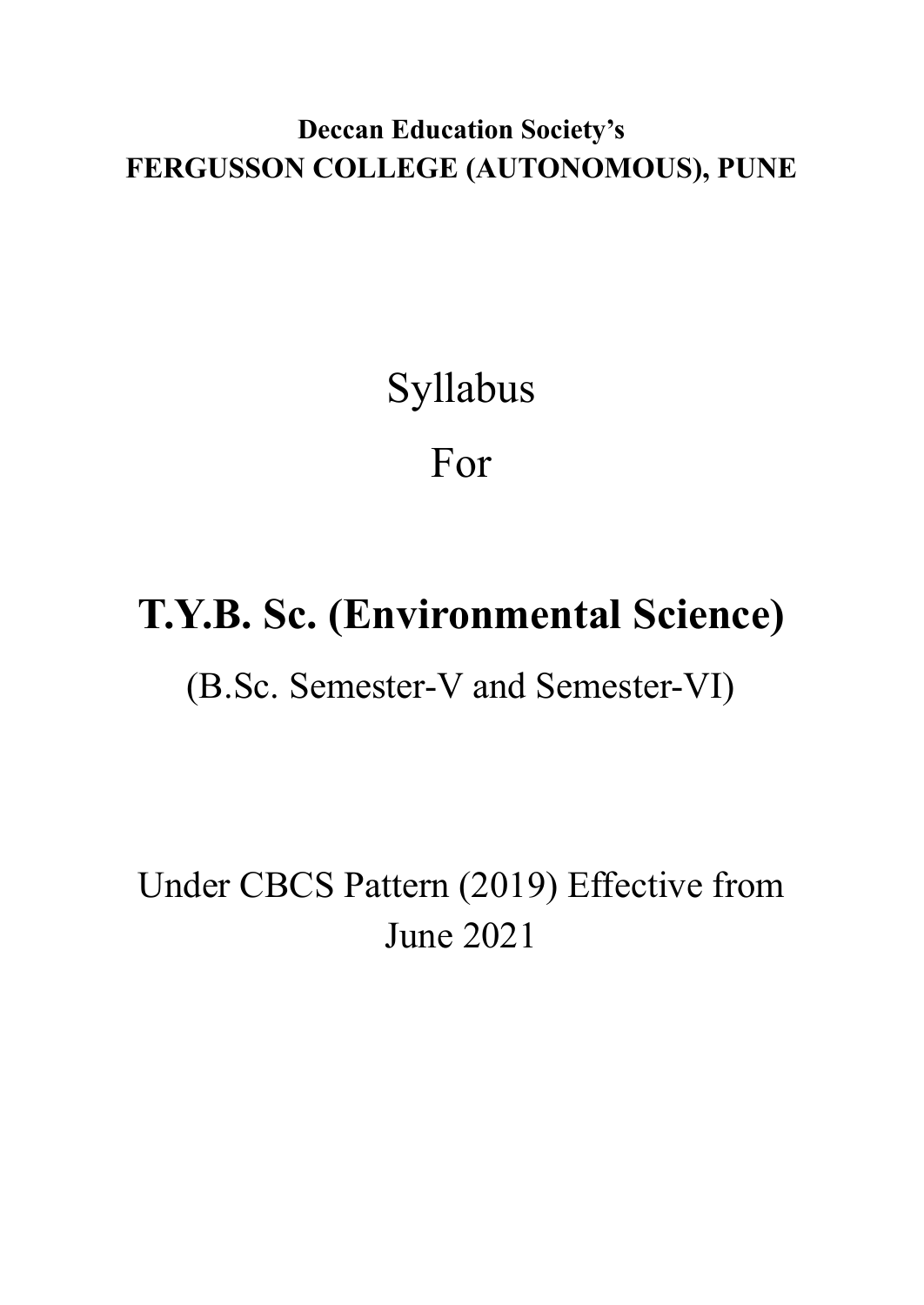#### Deccan Education Society's **Fergusson College (Autonomous), Pune T.Y.B.Sc. Environmental Science (Pattern 2019)** Under CBCS Pattern (2019) Effective from June 2021

| <b>Sem</b>              | Paper    | Course         | <b>Title</b>                        | <b>Credits</b> | CE           | <b>ESE</b>   | <b>Total</b>  |
|-------------------------|----------|----------------|-------------------------------------|----------------|--------------|--------------|---------------|
|                         | No.      | Code           |                                     |                | maximum      | maxim        | <b>Maximu</b> |
|                         |          |                |                                     |                | <b>Marks</b> | um           | m Marks       |
|                         |          |                |                                     |                |              | <b>Marks</b> |               |
| $\overline{\mathbf{V}}$ | $DSE-1A$ | <b>EVS3501</b> | Natural                             | $\overline{2}$ | 50           | 50           | 100           |
|                         |          |                | Ecosystems                          |                |              |              |               |
|                         |          |                | Management                          |                |              |              |               |
|                         | $DSE-1B$ | <b>EVS3502</b> | Environmental                       | $\overline{2}$ | 50           | 50           | 100           |
|                         |          |                | Monitoring                          |                |              |              |               |
|                         | DSE-2A   | <b>EVS3503</b> | <b>Remote Sensing</b>               | $\overline{2}$ | 50           | 50           | 100           |
|                         |          |                | and GIS                             |                |              |              |               |
|                         | DSE-2B   | <b>EVS3504</b> | Environmental                       | $\overline{2}$ | 50           | 50           | 100           |
|                         |          |                | Biotechnology                       |                |              |              |               |
|                         | DSE-3A   | <b>EVS3505</b> | Introduction to                     | $\overline{2}$ | 50           | 50           | 100           |
|                         |          |                | Environmental                       |                |              |              |               |
|                         | DSE-3B   | <b>EVS3506</b> | <b>Statistics</b><br>Climate Change | $\overline{2}$ | 50           | 50           | 100           |
|                         |          |                | and Sustainability                  |                |              |              |               |
|                         | DSE-1    | <b>EVS3507</b> | Environmental                       | $\overline{2}$ | 50           | 50           | 100           |
|                         |          |                | <b>Science Practical</b>            |                |              |              |               |
|                         |          |                | $-I$                                |                |              |              |               |
|                         | DSE-2    | <b>EVS3508</b> | Environmental                       | $\overline{2}$ | 50           | 50           | 100           |
|                         |          |                | Science Practical -                 |                |              |              |               |
|                         |          |                | $\mathbf{I}$                        |                |              |              |               |
|                         | DSE-3    | <b>EVS3509</b> | Environmental                       | $\overline{2}$ | 50           | 50           | 100           |
|                         |          |                | <b>Science Practical</b>            |                |              |              |               |
|                         |          |                | $-III$                              |                |              |              |               |
|                         | $SEC-1*$ | EVS3511        | Hydroponics: A                      | $\overline{2}$ | 50           | 50           | 100           |
|                         |          |                | Green Way of                        |                |              |              |               |
|                         |          |                | Urban Farming                       |                |              |              |               |
|                         | $SEC-2*$ | EVS3512        | Software's in                       | $\overline{2}$ | 50           | 50           | 100           |
|                         |          |                | Environmental                       |                |              |              |               |
|                         |          |                | <b>Studies</b>                      |                |              |              |               |
|                         |          |                | <b>Total Credits</b>                | 22             |              |              | 1100          |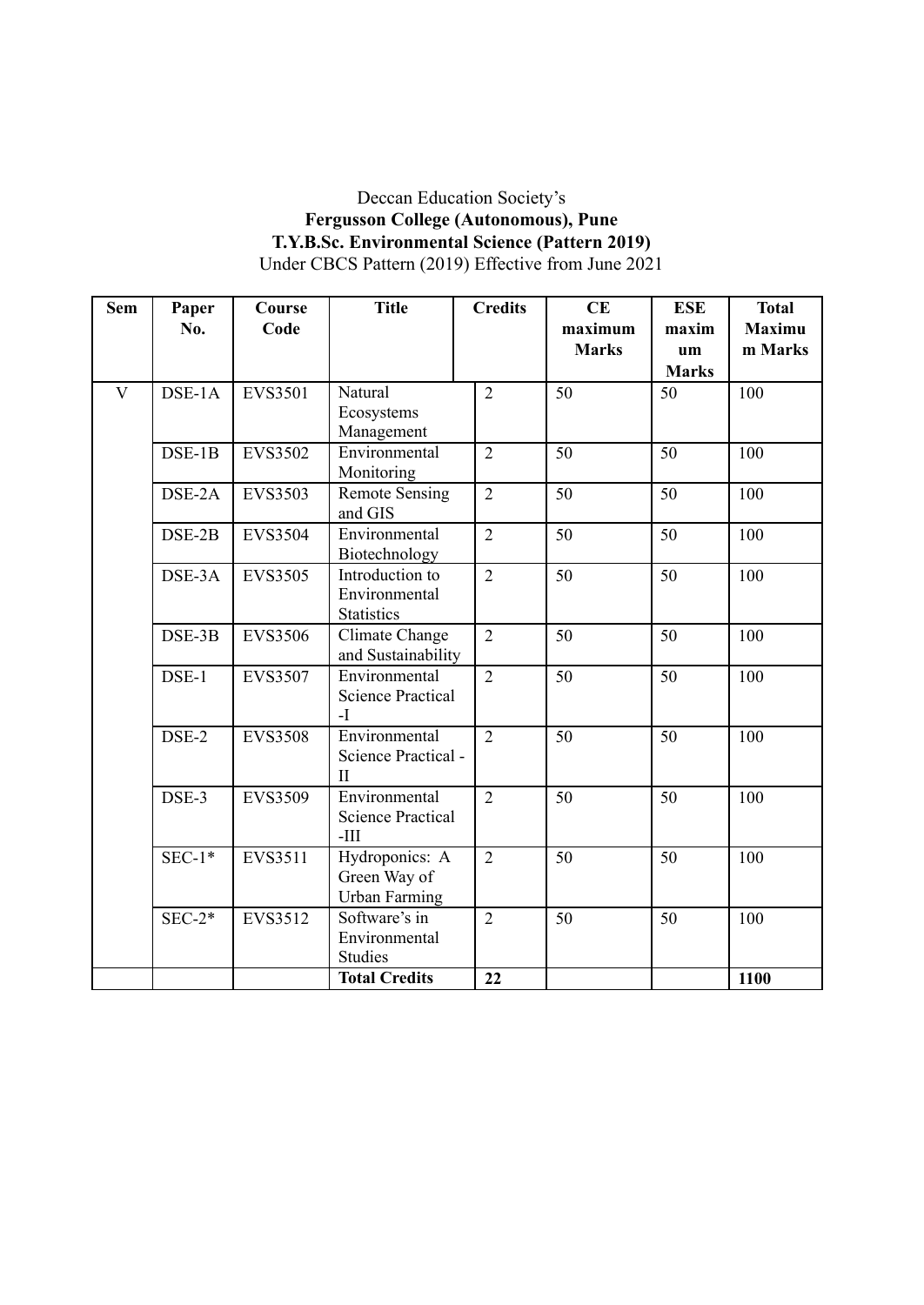| VI | DSE-4A   | <b>EVS3601</b> | <b>Waste Treatment</b><br>Technologies                                           | $\overline{2}$ | 50 | 50 | 100  |
|----|----------|----------------|----------------------------------------------------------------------------------|----------------|----|----|------|
|    | DSE-4B   | <b>EVS3602</b> | Wildlife Biology<br>and Conservation                                             | $\overline{2}$ | 50 | 50 | 100  |
|    | DSE-5A   | <b>EVS3603</b> | Environmental<br>Impact<br>Assessment and<br>Management<br>System                | $\overline{2}$ | 50 | 50 | 100  |
|    | DSE-5B   | <b>EVS3604</b> | Environmental<br>Governance and<br>Ethics                                        | $\overline{2}$ | 50 | 50 | 100  |
|    | DSE-6A   | <b>EVS3605</b> | Environmental<br>Toxicology,<br>Health and Safety                                | $\overline{2}$ | 50 | 50 | 100  |
|    | DSE-6B   | <b>EVS3606</b> | Ecosystem<br>Restoration and<br>Remediation                                      | $\overline{2}$ | 50 | 50 | 100  |
|    | DSE-4    | <b>EVS3607</b> | Practical Lab-I                                                                  | $\overline{2}$ | 50 | 50 | 100  |
|    | DSE-5    | <b>EVS3608</b> | Practical Lab-II                                                                 | $\overline{2}$ | 50 | 50 | 100  |
|    | DSE-6    | <b>EVS3609</b> | Project                                                                          | $\overline{2}$ | 50 | 50 | 100  |
|    | $SEC-3*$ | EVS3611        | Entrepreneurship<br>Development &<br>Services by<br>Environmental<br>Consultancy | $\overline{2}$ | 50 | 50 | 100  |
|    | $SEC-4*$ | EVS3612        | Design and<br>Development of<br>Eco-friendly<br>Products                         | $\overline{2}$ | 50 | 50 | 100  |
|    |          |                | <b>Total Credits</b>                                                             | 22             |    |    | 1100 |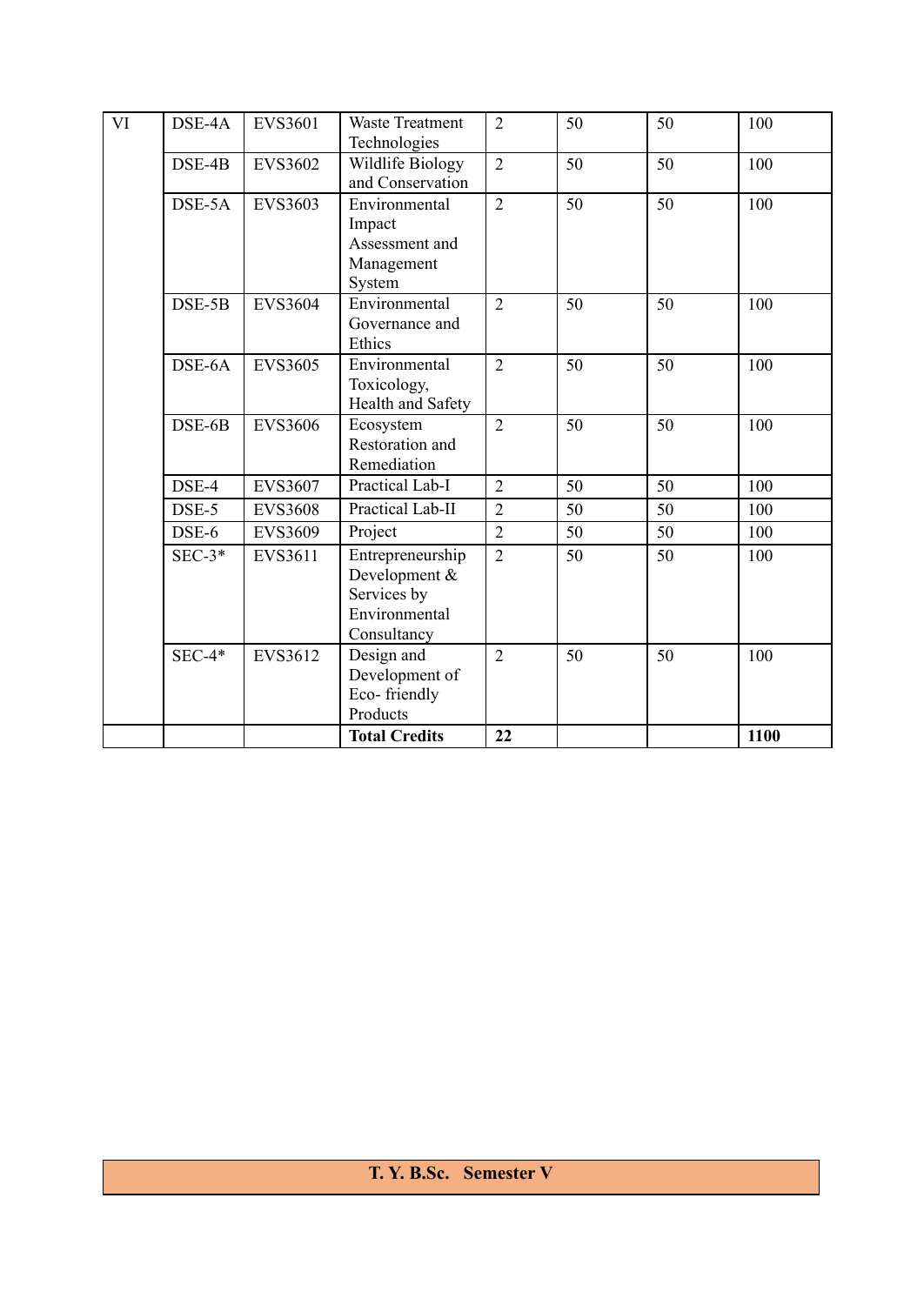| Title of the       | <b>Natural Ecosystems Management</b>                                      | Number of        |  |
|--------------------|---------------------------------------------------------------------------|------------------|--|
| <b>Course and</b>  | <b>EVS3501</b>                                                            | <b>Credits:2</b> |  |
| <b>Course Code</b> |                                                                           |                  |  |
|                    | <b>Course Outcomes (COs)</b>                                              |                  |  |
|                    | On completion of the course, the students will be able to:                |                  |  |
| CO <sub>1</sub>    | Outline the recognition of an "ecosystem approach" for natural and        |                  |  |
|                    | anthropogenic environments                                                |                  |  |
| CO <sub>2</sub>    | Discuss major pathways by which carbon, nitrogen, phosphorus and water    |                  |  |
|                    | cycle, and energy passes through, ecosystems                              |                  |  |
| CO <sub>3</sub>    | Apply the skills for ecosystem studies for Research and social awareness. |                  |  |
|                    |                                                                           |                  |  |
| CO <sub>4</sub>    | apparently contradictory "taxonomic blindness"<br>Compare                 | versus           |  |
|                    | "taxonomic primacy" embodied within the ecosystem concept.                |                  |  |
| CO <sub>5</sub>    | Evaluate the principles of Ecosystem Ecology.                             |                  |  |
|                    |                                                                           |                  |  |
| CO6                | Specify the value of various ecosystem states and conditions to human     |                  |  |
|                    | society                                                                   |                  |  |

| Unit. No.    | <b>Title of Unit and Contents</b>                                  | No. of          |
|--------------|--------------------------------------------------------------------|-----------------|
|              |                                                                    | <b>Lectures</b> |
| $\mathbf I$  | <b>Introduction</b>                                                | 18              |
|              | Environment, The terrestrial<br>Terrestrial<br>biota<br>The<br>and |                 |
|              | biogeography regions, General<br>structure<br>of<br>terrestrial    |                 |
|              | communities, The soil subsystem, the vegetation subsystem,         |                 |
|              | parameters of the terrestrial environment, Hotspots in India:      |                 |
|              | Western Ghats and Eastern Himalaya.                                |                 |
|              | <b>Terrestrial Biomes</b>                                          |                 |
|              | Introduction, concept, types, Tundra, Northern conifer forests,    |                 |
|              | Temperate deciduous and rain forests, temperate grassland,         |                 |
|              | chaparral, desert, Tropical Rainforest, tropical deciduous forest, |                 |
|              | tropical scrub forest, tropical grassland and savanna, mountains,  |                 |
|              | Role of Local Government and people in conservation                |                 |
|              | <b>Terrestrial Ecosystem Services and Management</b>               |                 |
|              | Aesthetic and cultural benefits, tourism and recreation, industry, |                 |
|              | drugs and medicines, carbon pool and sequestration potential, etc. |                 |
|              | Bio-geocycles as a source of plant nutrients for ecosystem         |                 |
|              | maintenance, Methods of terrestrial ecosystem management:          |                 |
|              | remote sensing geographical information system, Joint Forest       |                 |
|              | Management                                                         |                 |
| $\mathbf{I}$ | <b>Ecology of Aquatic Ecosystems</b>                               | 18              |
|              | Elements of structure, functions and processes in fresh-water      |                 |
|              | (lakes and rivers), marine and estuarine ecosystems with respect   |                 |
|              | to hydrology, productivity, and biodiversity, Stratification and   |                 |
|              | zonation in rivers, lakes and oceans with respect to light,        |                 |
|              | temperature, and pressure, Water quality and pollution of lakes,   |                 |
|              | reservoirs, rivers, and marine waters                              |                 |
|              |                                                                    |                 |
|              |                                                                    |                 |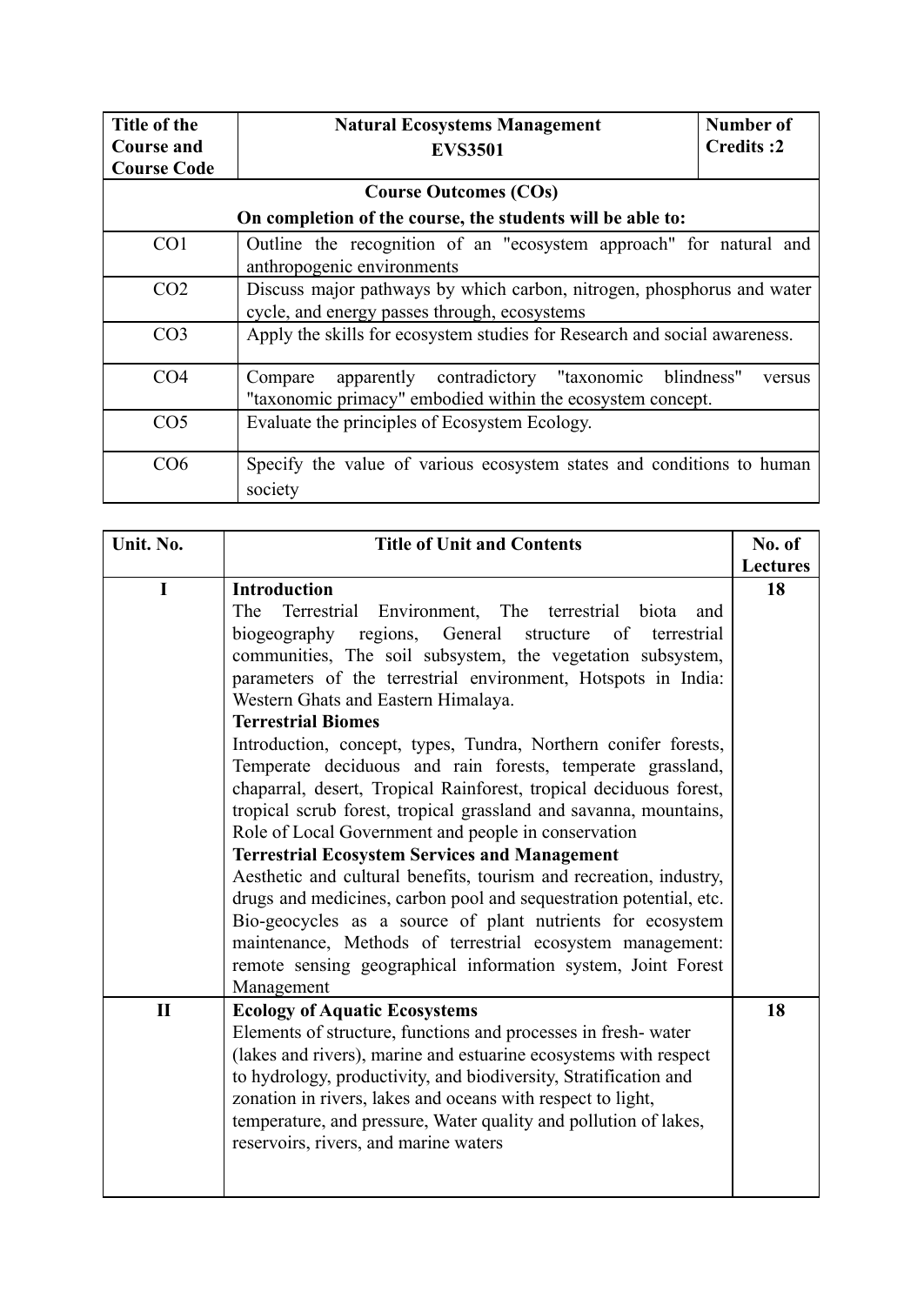| <b>Aquatic Biomes</b>                                               |  |
|---------------------------------------------------------------------|--|
| Lakes and reservoirs: Community organization, productivity,         |  |
| trophic levels and food webs, Bio assessment and bio criteria in    |  |
| lakes and reservoirs, index of biological integrity, Eutrophication |  |
| and trophic state index; biological adaptations, nutrient dynamics, |  |
| methanogenesis,                                                     |  |
| Carbon cycle, climate change and impact on lakes and reservoirs,    |  |
| Rivers: Types of rivers, geomorphology, longitudinal profile and    |  |
| classification of drainage network, Rivers and ecological           |  |
| continuum, riparian and floodplain wetlands, River biodiversity,    |  |
| community organization; trophic structure and food webs; energy     |  |
| flow, Structure and function of marine ecosystems, Estuary types    |  |
| and genesis; organisms (plants, animals, microbes) in various       |  |
| ecological zones, community organization, productivity, nutrient    |  |
| cycling and dynamics, upwelling and downwelling of                  |  |
| nutrients, mangroves, coral reefs.                                  |  |
| <b>Aquatic biodiversity, ecosystem services</b>                     |  |
| Landscape ecological concepts Coastal regulation<br>zone,           |  |
| International conventions & protocols, Ramsar Convention,           |  |
| Convention on Biological Diversity, Ramsar sites in India,          |  |
| Remote sensing and GIS in aquatic ecosystem management,             |  |
| biodiversity conservation, Climate change and aquatic ecosystem     |  |
| response                                                            |  |

- 1. Groom. B. & Jenkins. M. 2000. Global Biodiversity: Earth's Living Resources 21stCentury. World Conservation Press, Cambridge, UK, Gurevitch, J., Scheiner, and Fox, G. A. 2002.
- 2. The Ecology of Plants. Sinauer Associates Incorporated. Loreau, M. &Inchausti, P. 2002.
- 3. Biodiversity and Ecosystem Functioning: Synthesis and Perspectives. Oxford Univ Press, Oxford, UK, Odum, E. P. 1971.
- 4. Fundamentals of Ecology. W. B. Sounders, Pandit, M. K., White, S. M. & PM. J. O., 2014.
- 5. The Contrasting Effects of Genome Size, Chromosome Number and P Level on Plant Invasiveness: A Global Analysis. New Phytologist 203: 697-703. Pimentel, D. (Ed.). 2011.
- 6. Biological Invasions: Economic and Environmental Costs of Alien Plant, Animal Microbe Species. CRC Press. Singh, J. S., Singh, S. P. & Gupta, S. R. 2006.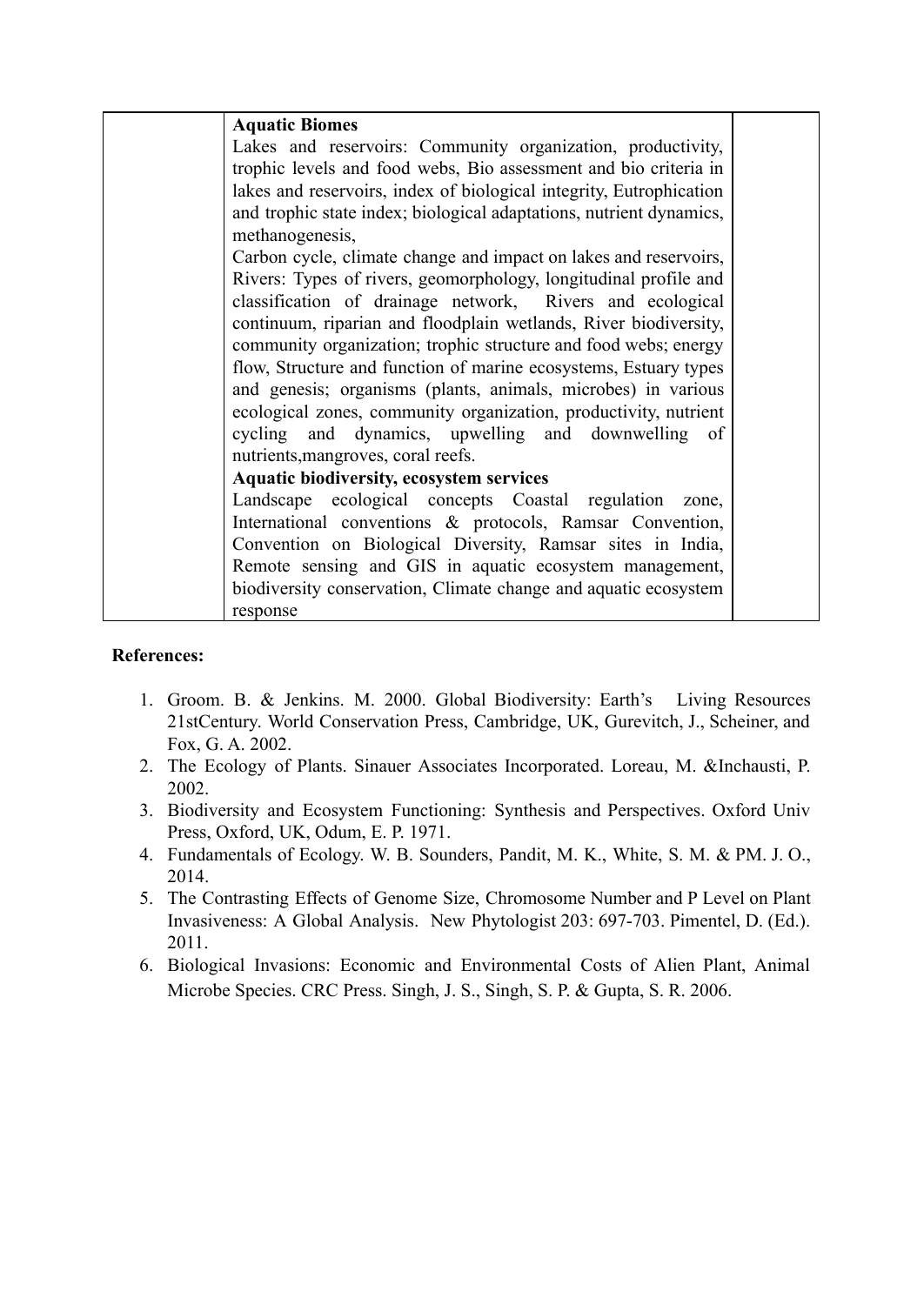| T. Y. B.Sc. Semester V                                  |                                                                                                                                            |                               |  |
|---------------------------------------------------------|--------------------------------------------------------------------------------------------------------------------------------------------|-------------------------------|--|
| Title of the<br><b>Course and</b><br><b>Course Code</b> | <b>Environmental Monitoring</b><br><b>EVS3502</b>                                                                                          | Number of<br><b>Credits:2</b> |  |
|                                                         | <b>Course Outcomes (COs)</b>                                                                                                               |                               |  |
|                                                         | On completion of the course, the students will be able to:                                                                                 |                               |  |
| CO <sub>1</sub>                                         | Recall basic concepts and principles behind various environmental<br>monitoring processes e.g. water, air, soil, noise, biodiversity etc.  |                               |  |
| CO <sub>2</sub>                                         | Summarize definitions of sample, its types etc. Explain various steps and<br>precautions required before sampling of soil, water, air etc. |                               |  |
| CO <sub>3</sub>                                         | Apply practical skills for analysis of Air, Soil, Noise, and water quality.                                                                |                               |  |
| CO <sub>4</sub>                                         | Identify unknown pollutants from given water, soil, air samples.                                                                           |                               |  |
| CO <sub>5</sub>                                         | Evaluate the environmental quality based on its analysis and monitoring.                                                                   |                               |  |
| CO6                                                     | Design the environmental monitoring survey for any ecologically important<br>area and develop methods for sampling and monitoring for it.  |                               |  |

| Unit. No.    | <b>Title of Unit and Contents</b>                                               | No. of          |
|--------------|---------------------------------------------------------------------------------|-----------------|
|              |                                                                                 | <b>Lectures</b> |
| $\mathbf I$  | <b>Statistics in Environmental Monitoring</b>                                   | 18              |
|              | Concept of sample, types of sampling, Sample support, Sample                    |                 |
|              | size & Confidence interval, Frequency Distribution                              |                 |
|              | Density Function: Mean, Mode, Median, Variance, Standard                        |                 |
|              | Deviation                                                                       |                 |
|              | <b>Weather and Air Monitoring</b>                                               |                 |
|              | Introduction to weather system and parameters, Light, Rainfall,                 |                 |
|              | Wind direction, Wind velocity, (Movement of pollutants),                        |                 |
|              | Temperature, Pressure, Humidity, Weather Monitoring tools /                     |                 |
|              | instruments and their working principle                                         |                 |
|              | Air sampling: types, techniques, Site and parameter selection,                  |                 |
|              | National standards for ambient air quality, Monitoring of                       |                 |
|              | particulate matter, SO <sub>x</sub> and NO <sub>x</sub> , Ambient and stack air |                 |
|              | monitoring techniques, Air Monitoring tools/instruments used                    |                 |
|              | for air its work principle                                                      |                 |
|              | <b>Noise and Radiation Monitoring</b>                                           |                 |
|              | Introduction of noise & vibration, National standard for noise                  |                 |
|              | Sound Exposure Level (SEL), Equivalent Sound Level [Leq(h)]                     |                 |
|              | Noise Index, Radiation types and measurement, G. M counter,                     |                 |
|              | scintillation<br>dosimetry,<br>counter, personal<br>Units<br>of                 |                 |
|              | Half-life<br>period,<br>radiation<br>and<br>measurements,<br>dose               |                 |
|              | measurement.                                                                    |                 |
| $\mathbf{I}$ | Water and Soil Monitoring / Sampling and its Analysis                           | 18              |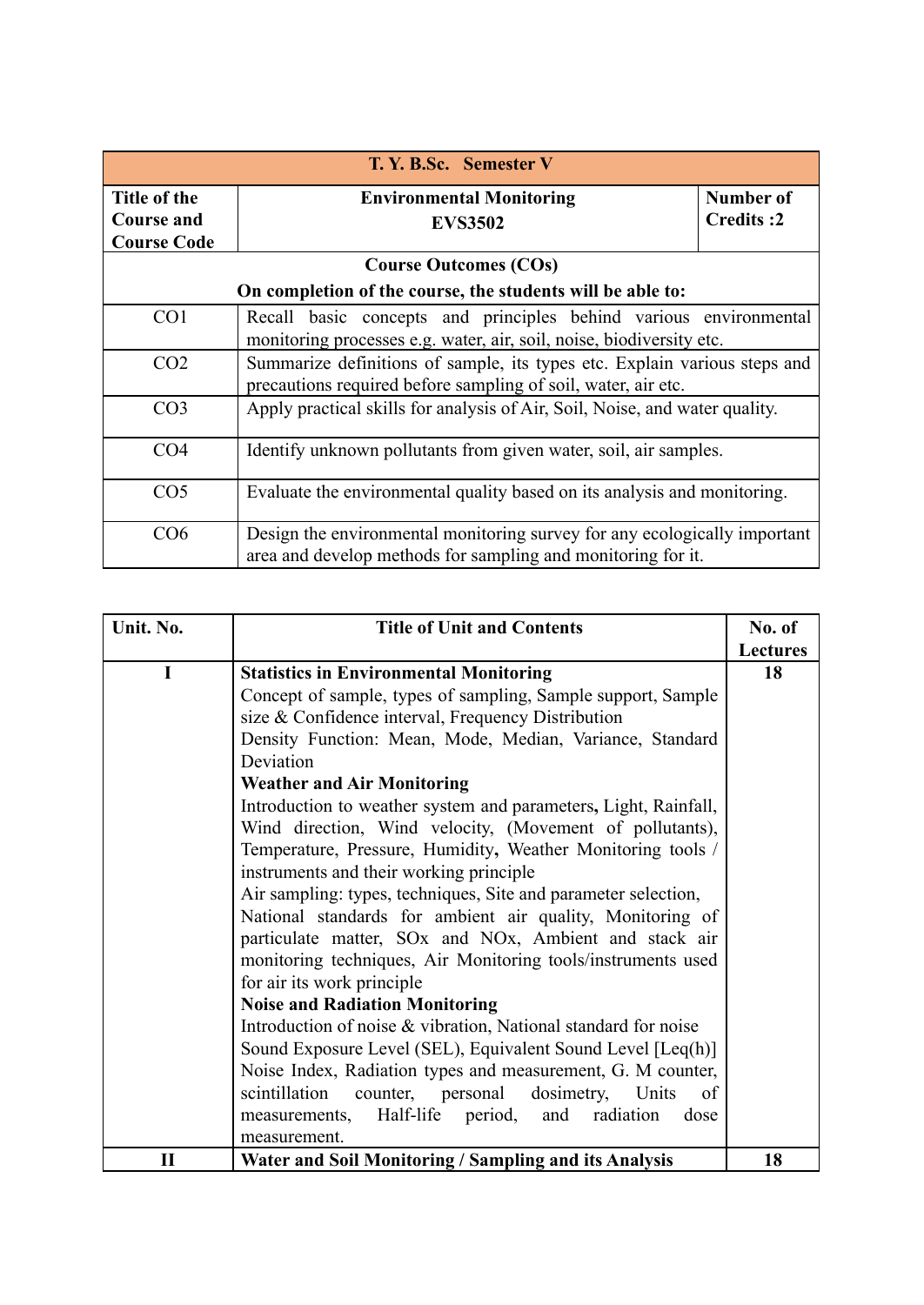| Objectives of water monitoring, Collection of samples, sample    |  |
|------------------------------------------------------------------|--|
| preservation, Physical, chemical, biological parameters of water |  |
| & its monitoring, General effluent standards, stream standards   |  |
| Drinking water standard (IS10500 and WHO Standards),             |  |
| Objectives of soil monitoring / testing,                         |  |
| Types of soil sampling and sample units, Site selection,         |  |
| Important soil quality indicators                                |  |
| Instruments / equipment's used in soil monitoring                |  |
| <b>Biodiversity Monitoring</b>                                   |  |
| <b>Vegetation Monitoring</b>                                     |  |
| Measurement of height, girth and biomass,                        |  |
| Transect method: Line and belt transect, Measurement of          |  |
| frequency, density, abundance and diversity, Shannon index,      |  |
| Simpson Index, IVI                                               |  |
| <b>Vertebrate Monitoring</b>                                     |  |
| Point count, pug mark, pellet / dung count, call count, scat /   |  |
| pellet analysis and camera trapping etc.                         |  |
| <b>Invertebrate Monitoring</b>                                   |  |
| Net swipe, light trap, pit traps.                                |  |
| <b>Instruments in Environmental Monitoring</b>                   |  |
| <b>UV</b><br>meter, Conductivity<br>meter,<br>Colorimeter,<br>pH |  |
| Spectrophotometer, Atomic absorption spectrophotometer           |  |
|                                                                  |  |
| Flame photometer, Hot air oven, autoclave, laminar flow, RDS,    |  |
| RSPM 2.5, Handy sampler, Gas chromatography, Mass                |  |
| spectroscopy, Scanning electron microscopy                       |  |

- 1. Handbook of Methods in Environmental Studies: Vol.1 By Maiti, Subodh. (2003).
- 2. Handbook of Methods in Environmental Studies: Vol 2 (Air, noise, soil and overburden analysis). By Maiti, Subodh. (2003).
- 3. Waste Water Engineering, Metcalf and Eddy, INC, Tata McGraw Hills
- 4. Indian Standard for Drinking Water, BSI, New Delhi. Environmental Pollution Control, C. S. Rao, Wiley Eastern Ltd.,1993
- 5. Air Pollution Control and Engineering, De Nevers, McGraw Hills, 1993, 10.
- 6. Fundamentals of Air Pollution, Samuel, J. W., 1971, Addison Wesley Publishing
- 7. Fundamentals of Environmental Pollution, Krishnan Khannan, S. Chand and Company Ltd., 1994.
- 8. Noise Pollution, Vandana Pandey, Meerut Publishers, 1995. Environmental Pollution Control, C. S. Rao, Wiley Eastern Ltd., 1993.
- 9. Air Pollution Control and Engineering, De Nevers, McGraw Hills, 1993.
- 10. Fundamentals of Environmental Pollution, Krishnan Khannan, S. Chand and Company Ltd., 1994.
- 11. Environmental Chemistry, A. K. De., New Age Intl. Pub Co, New Delhi, 1990
- 12. Environmental Pollution Analysis S. M. Khopkar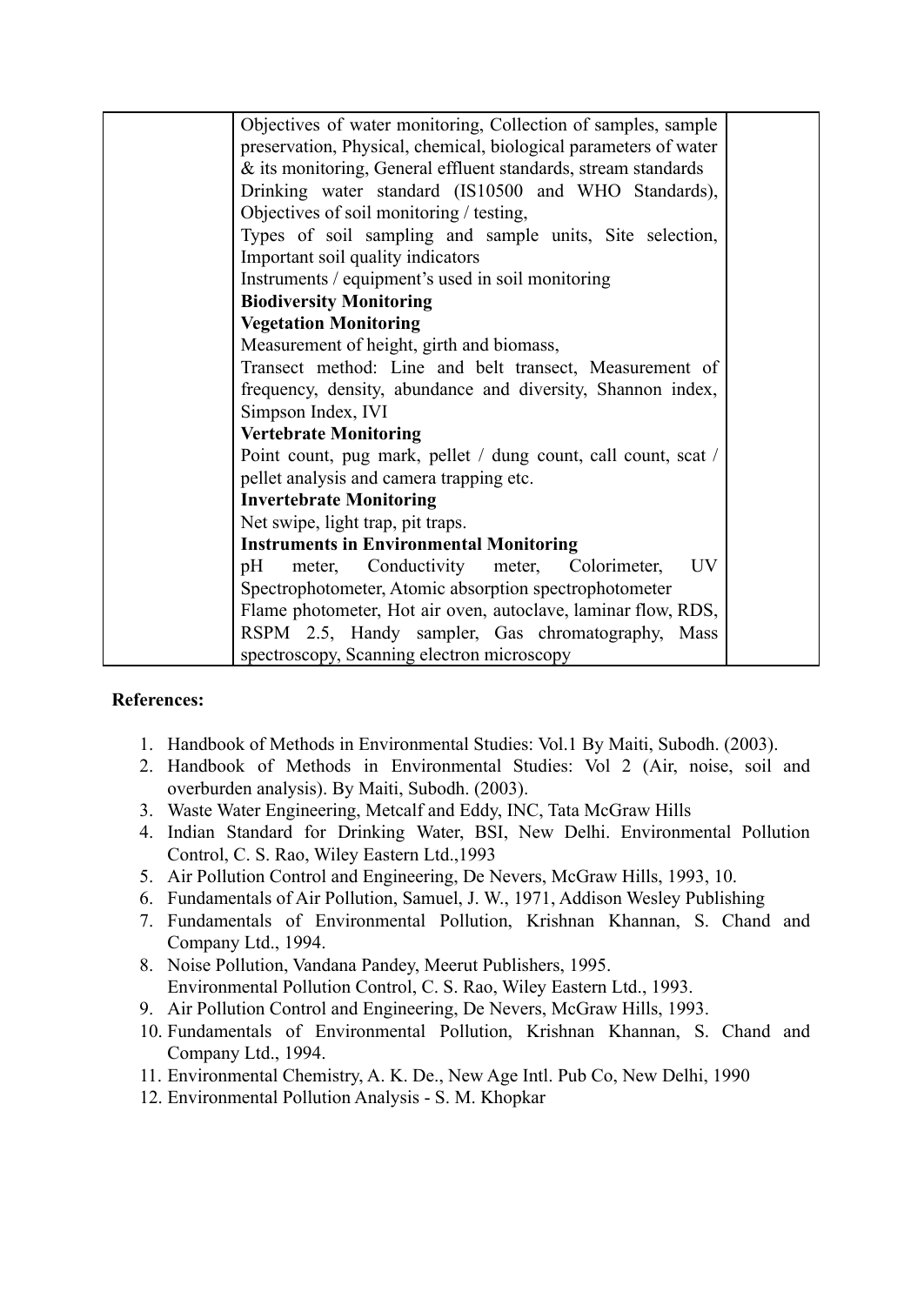| T. Y. B.Sc. Semester V            |                                                                                                                                                                                                                                                       |  |  |
|-----------------------------------|-------------------------------------------------------------------------------------------------------------------------------------------------------------------------------------------------------------------------------------------------------|--|--|
| Title of the<br><b>Course and</b> | Number of<br><b>Remote Sensing and GIS</b><br><b>Credits:2</b>                                                                                                                                                                                        |  |  |
| <b>Course Code</b>                | <b>EVS3503</b>                                                                                                                                                                                                                                        |  |  |
|                                   | <b>Course Outcomes (COs)</b>                                                                                                                                                                                                                          |  |  |
|                                   | On completion of the course, the students will be able to:                                                                                                                                                                                            |  |  |
| CO <sub>1</sub>                   | Recall basic concepts, principles and processes that define Remote sensing<br>and GIS. Recall basics of Electromagnetic radiation and Spectrum.                                                                                                       |  |  |
| CO <sub>2</sub>                   | Discuss satellites in space, their applications, data acquisition and recent<br>advances.                                                                                                                                                             |  |  |
| CO <sub>3</sub>                   | Demonstrate map projection methods to understand its importance and<br>limitations based on method of projection.                                                                                                                                     |  |  |
| CO <sub>4</sub>                   | Compare Raster data and Vector data in GIS to recognize its role in<br>generating information about various features on the earth. Distinguish<br>spatial data and Non-spatial data to understand characteristics and represent<br>the earth features |  |  |
| CO <sub>5</sub>                   | Select classification method, Interpret satellite images visually and<br>digitally. Judge the accuracy level of classified maps.                                                                                                                      |  |  |
| CO6                               | Develop spatial thinking in GIS and use its geo-processes and functions.<br>Apply the understanding to address real life field issues using various<br>softwares.                                                                                     |  |  |

| Unit. No.    | <b>Title of Unit and Contents</b>                             | No. of          |
|--------------|---------------------------------------------------------------|-----------------|
|              |                                                               | <b>Lectures</b> |
|              | <b>Fundamentals of Remote Sensing</b>                         | 18              |
|              | Principles and Process of Remote Sensing, Electromagnetic     |                 |
|              | Radiations (EMR) and Electromagnetic Spectrum, Interaction    |                 |
|              | between Matter and EMR, Types of Remote Sensing Sensors       |                 |
|              | Types of Remote Sensing Platforms,                            |                 |
|              | <b>Types of Remote Sensing Systems:</b>                       |                 |
|              | Visual Remote Sensing, Optical Remote Sensing, Infrared       |                 |
|              | Remote Sensing, Microwave Remote Sensing                      |                 |
|              | <b>Image Analysis</b>                                         |                 |
|              | Visual Interpretation,                                        |                 |
|              | Digital Processing: Preprocessing, Image Enhancement, Image   |                 |
|              | Transformation, Image Classification                          |                 |
|              | Applications of Remote Sensing in the field of:               |                 |
|              | Agriculture, Forestry, Geology, Hydrology, Sea Ice Land Cover |                 |
|              | Mapping, Oceans and Coastal.                                  |                 |
| $\mathbf{I}$ | <b>Introduction to GIS</b>                                    | 18              |
|              | Definition, Components, Functions and advantages of GIS       |                 |
|              | Process of GIS, Spatial data model and attribute data.        |                 |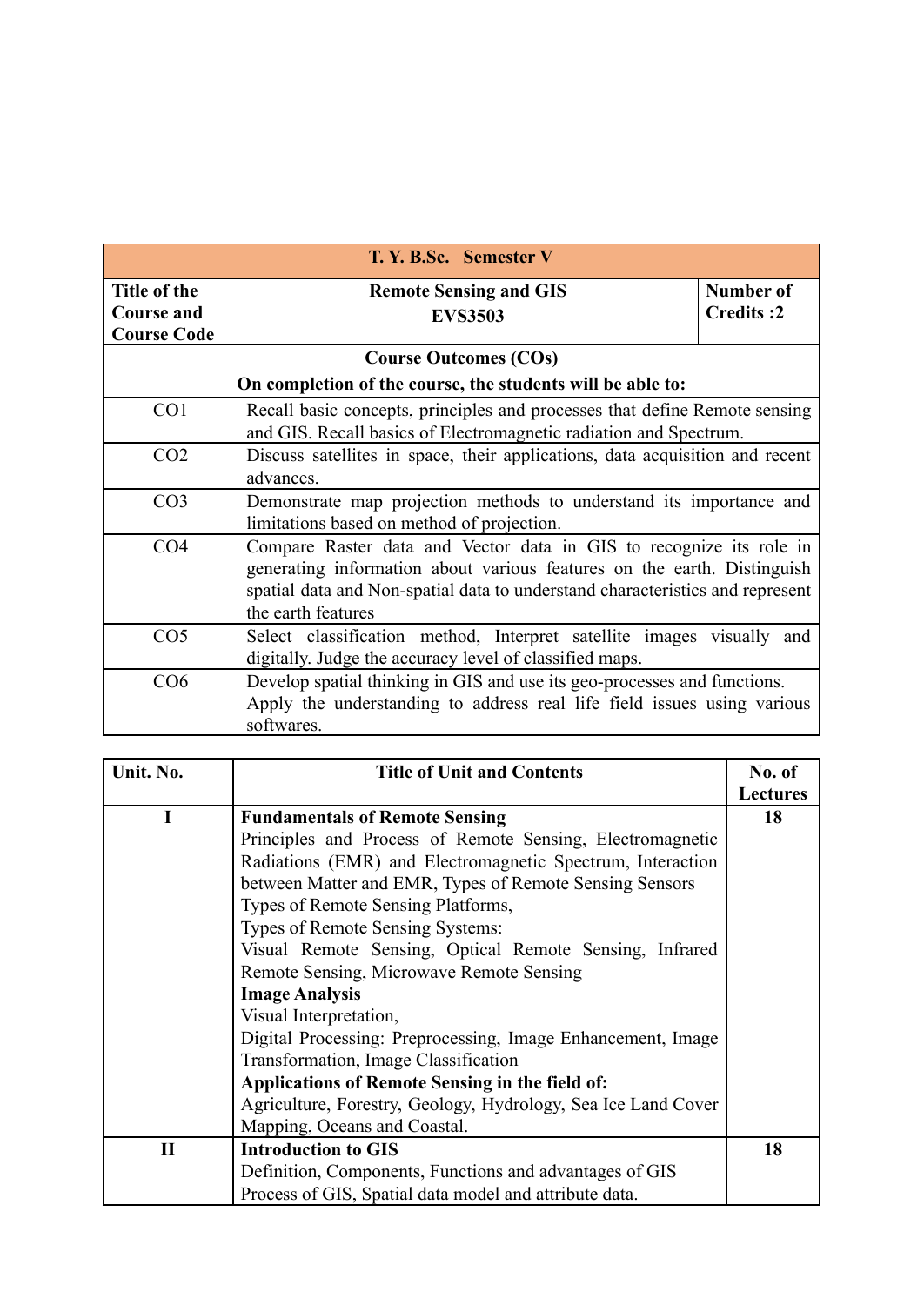| <b>Geospatial Analysis</b>                                     |  |
|----------------------------------------------------------------|--|
| Introduction, Geospatial data analysis methods, Database query |  |
| Geospatial measurements, Overlay Operations, Network           |  |
| Analysis, Surface Analysis, Geo-visualization                  |  |
| <b>Modern Trends of GIS</b>                                    |  |
| Integration of GIS and Remote Sensing, Integration of GIS and  |  |
| Multimedia, Mobile GIS, Collaborative GIS (CGIS)               |  |

#### **E-books:**

- 1. Alan S. Belward and Carlos R. Valenzuela (1991) Remote Sensing and Geographical
- 2. Information Systems for Resource Management in Developing Countries
- 3. M. Anji Reddy (2008) Textbook of Remote Sensing and Geographical Information Systems Third Edition
- 4. Norman Kerle Lucas L. F. Janssen Gerrit C. Huurneman Principles of Remote Sensing An Introductory Textbook. ITC Educational Textbook Series. Version of 23rd September 2004.
- 5. Fundamentals of Remote Sensing. A Canada Centre for Remote Sensing Remote Sensing Tutorial Books:
- 1. B.Bhatta(2008)Remote Sensing and GIS, Oxford University
- 2. Lillesand, T. M. and Keifer, R. W. (1990): Remote Sensing and Image Interpretation, John Willey and Sons, New York.
- 3. Joseph G. (2003): Fundamentals of Remote Sensing, Universities Press, Hyderabad.
- 4. Haywood, Ian: Geographical Information Systems, Longman.
- 5. Chang, Kang-Taung (2002): Introduction to Geographic Information Systems, Tata McGraw-Hill.
- 6. Burroughs, P. A. (1986): Principles of Geographical Information Systems for Land Resource Assessment, Oxford University Press.
- 7. Gupta, R. P. 2003. Remote Sensing Geology, Springer, New York.
- 8. Barrett, E. C. and Curtis, L. F. 1999. Introduction to Environmental Remote Sensing.

| T. Y. B.Sc. Semester V                                     |                                                                             |                  |  |
|------------------------------------------------------------|-----------------------------------------------------------------------------|------------------|--|
| Title of the                                               | <b>Environmental Biotechnology (RG)</b>                                     | Number of        |  |
| Course and                                                 | <b>EVS3504</b>                                                              | <b>Credits:2</b> |  |
| <b>Course Code</b>                                         |                                                                             |                  |  |
| <b>Course Outcomes (COs)</b>                               |                                                                             |                  |  |
| On completion of the course, the students will be able to: |                                                                             |                  |  |
| CO <sub>1</sub>                                            | Recall the basic concepts, objectives and scope of Environmental            |                  |  |
|                                                            | biotechnology and enlist applications of biotechnology in the field of      |                  |  |
|                                                            | Environment.                                                                |                  |  |
| CO <sub>2</sub>                                            | Explain the terms biopolymers, bioindicators and biosensors. Discuss the    |                  |  |
|                                                            | role bioindicators and biosensors play in the monitoring of environmental   |                  |  |
|                                                            | pollutants.                                                                 |                  |  |
| CO <sub>3</sub>                                            | Apply the knowledge of biotechnology in the field of agriculture with       |                  |  |
|                                                            | reference to biopesticides, biofertilizers, composting and vermicomposting. |                  |  |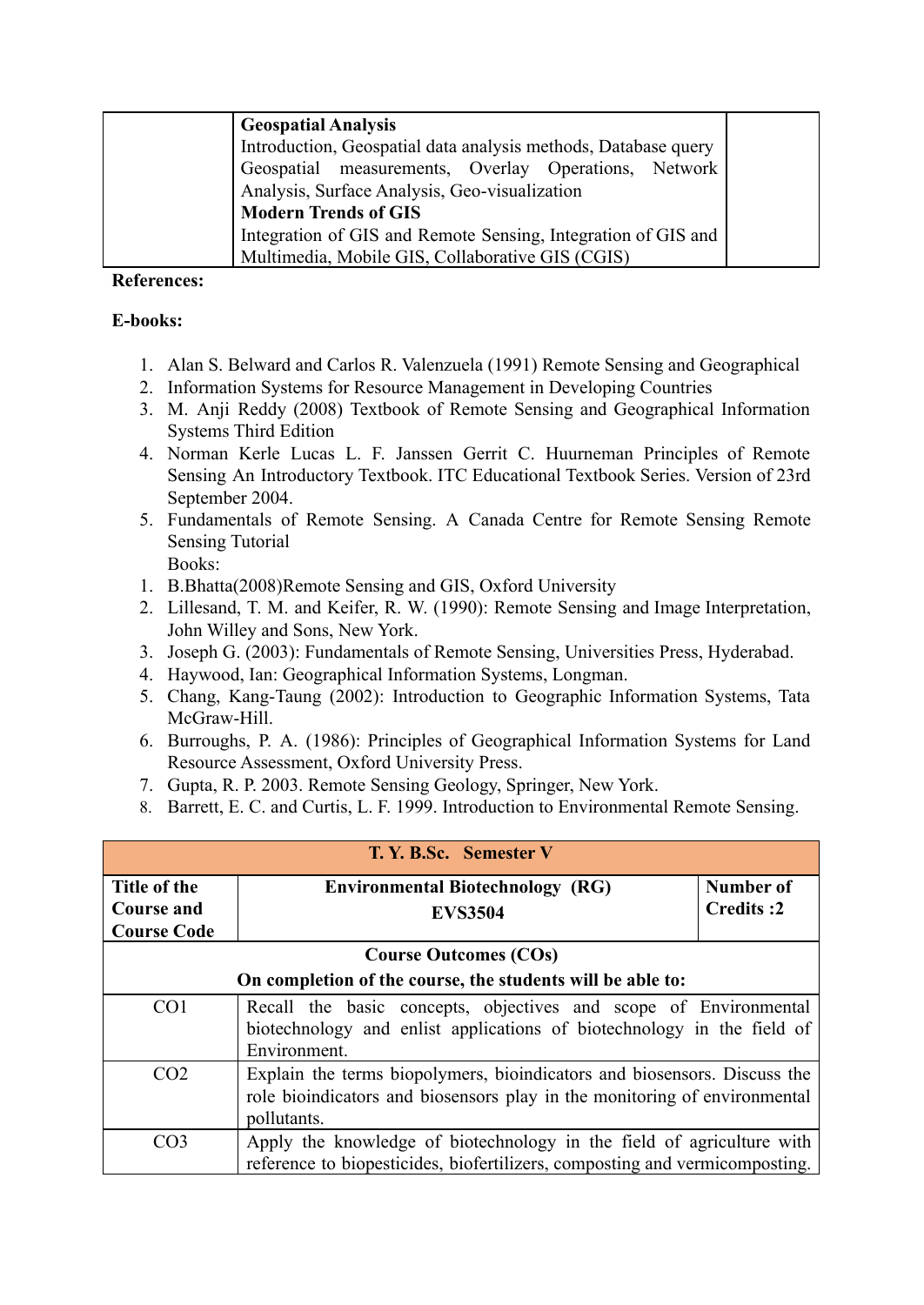|                 | Demonstrate process of phytoremediation and select appropriate method<br>and plants suitable for phytoremediation process.                                                                                                      |
|-----------------|---------------------------------------------------------------------------------------------------------------------------------------------------------------------------------------------------------------------------------|
| CO <sub>4</sub> | Compare methods used for bioleaching and recognize role of microbes in<br>the recovery of metals and oil. Explain the concepts of bioaugmentation<br>and biostimulation. Identify the factors affecting bioremediation process. |
| CO <sub>5</sub> | Review the concept, Environmental ethical social and health problems<br>associated with GMO's.                                                                                                                                  |
| CO <sub>6</sub> | Prepare a flow chart for production of biopesticides and biofertilizers.                                                                                                                                                        |

| Unit. No.    | <b>Title of Unit and Contents</b>                                 | No. of          |
|--------------|-------------------------------------------------------------------|-----------------|
|              |                                                                   | <b>Lectures</b> |
| I            | <b>Environmental Biotechnology</b>                                | 18              |
|              | Meaning, objectives, need and scope                               |                 |
|              | Applications of environmental biotechnology                       |                 |
|              | <b>Biotechnology for Sustainable Agriculture</b>                  |                 |
|              | <b>Biopesticides</b>                                              |                 |
|              | Classification<br>biopesticides, Microbial<br>of<br>biopesticides |                 |
|              | production process, stabilization, formulation, mode of action,   |                 |
|              | Plant Product as biopesticides e.g. Neem pesticides               |                 |
|              | <b>Biofertilizers</b>                                             |                 |
|              | Types of biofertilizers, Production and role in soil fertility,   |                 |
|              | Agro based solid waste $\&$ its use                               |                 |
|              | Composting                                                        |                 |
|              | Composting technology and methods of production, Design           |                 |
|              | aspects and factors influencing the process, Temperature trends   |                 |
|              | and influencing factors, Composition and quality of compost       |                 |
|              | Vermicomposting                                                   |                 |
|              | Earthworm life cycle, Operating process, Characteristics of       |                 |
|              | vermicomposting                                                   |                 |
|              | <b>Genetically Modified Organisms (GMOs)</b>                      |                 |
|              | GMO's concept, Environmental, ethical, social and health          |                 |
|              | problems associated with GMO's, Biosafety regulations,            |                 |
|              | Cartagena protocol                                                |                 |
| $\mathbf{I}$ | <b>Bioremediation</b>                                             | 18              |
|              | <b>Microbial Remediation Process</b>                              |                 |
|              | Principles of bioremediation, Concept of bio augmentation and     |                 |
|              | bio stimulation, Factors affecting the bioremediation process:    |                 |
|              | microbial metabolism, environmental conditions and nature of      |                 |
|              | pollutants, Types of Bioremediation                               |                 |
|              | Phytoremediation                                                  |                 |
|              | Concept, factors affecting phytoremediation,                      |                 |
|              | Plants useful for phytoremediation, removal of metals and         |                 |
|              | organic pollutants                                                |                 |
|              | Types of phytoremediation:                                        |                 |
|              | Phytoextraction,<br>Phytostabilization,<br>Rhizofiltration,       |                 |
|              | Phytotransformation,<br>Phytovolatilization,<br>Current           |                 |
|              | developments in the process.                                      |                 |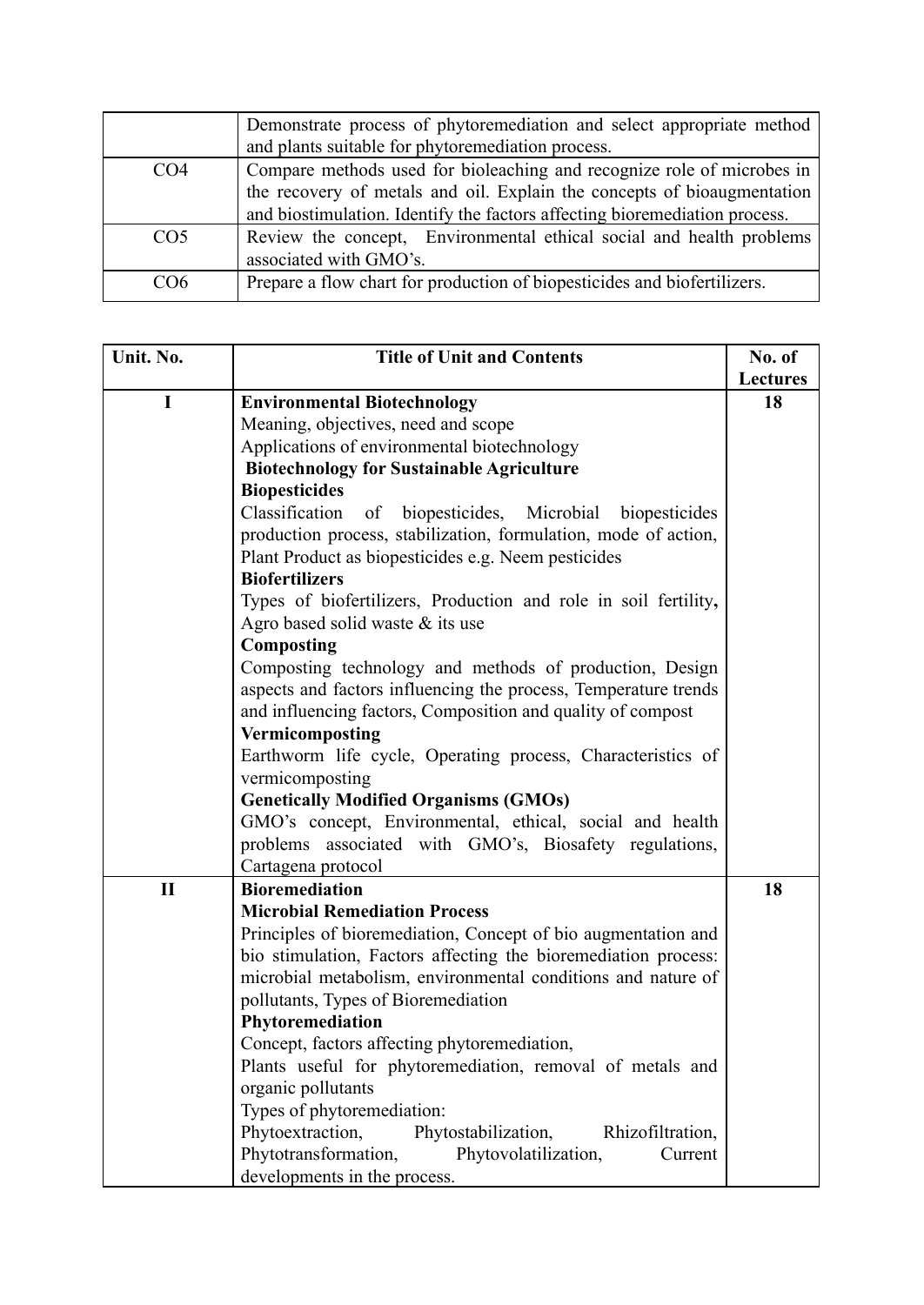| <b>Natural Resource Recovery</b>                               |  |
|----------------------------------------------------------------|--|
| <b>Oil recovery</b>                                            |  |
| Microbial Enhanced Oil Recovery (MEOR), Methods used and       |  |
| role of microorganism in MEOR                                  |  |
| <b>Metal recovery</b>                                          |  |
| Types of bioleaching, Methods for bioleaching,<br>metal        |  |
| precipitation, Microbes for bioleaching, Advantages and        |  |
| disadvantages of bioleaching                                   |  |
| <b>Biopolymers, Biosensors and Bioindicators</b>               |  |
| <b>Biopolymers and bioplastics</b>                             |  |
| What are biopolymers?                                          |  |
| Types of biopolymers and its applications                      |  |
| <b>Biosensors</b>                                              |  |
| What is a biosensor?                                           |  |
| Design and components, Applications of biosensors in           |  |
| environmental monitoring                                       |  |
| <b>Bioindicators</b>                                           |  |
| Concept of bio indicators, Plankton community as indicators of |  |
| water pollution; microbiological quality of potable waters,    |  |
| Microbial indicators organisms, lichens as air pollution       |  |
| indicators.                                                    |  |

- 1. Environmental Biotechnology. M. H. Fulekar.
- 2. Environmental Biotechnology: Basic Concepts and Applications. InduShekhar Thakur, I. K. International Pvt. Ltd.
- 3. Environmental Biotechnology. Alan Scragg, Oxford University
- 4. Handbook of Organic Waste Conversion by Bewik M.W.M.

| T. Y. B.Sc. Semester V                                  |                                                                                             |  |
|---------------------------------------------------------|---------------------------------------------------------------------------------------------|--|
| Title of the<br><b>Course and</b><br><b>Course Code</b> | Number of<br><b>Introduction to Environmental Statistics</b><br>Credits:2<br><b>EVS3505</b> |  |
|                                                         | <b>Course Outcomes (COs)</b>                                                                |  |
|                                                         | On completion of the course, the students will be able to:                                  |  |
| CO <sub>1</sub>                                         | Describe concept of population and sample in Environmental statistics                       |  |
| CO <sub>2</sub>                                         | Represent variables in diagrammatic and graphical form.                                     |  |
| CO <sub>3</sub>                                         | Apply their skills of Environmental statistics and construct various indices.               |  |
| CO <sub>4</sub>                                         | Analyze and compute measures of dispersion with the help of suitable<br>tools.              |  |
| CO <sub>5</sub>                                         | Select suitable dispersion measures and apply it.                                           |  |
| CO6                                                     | Generate Environmental datasets and calculate its central component.                        |  |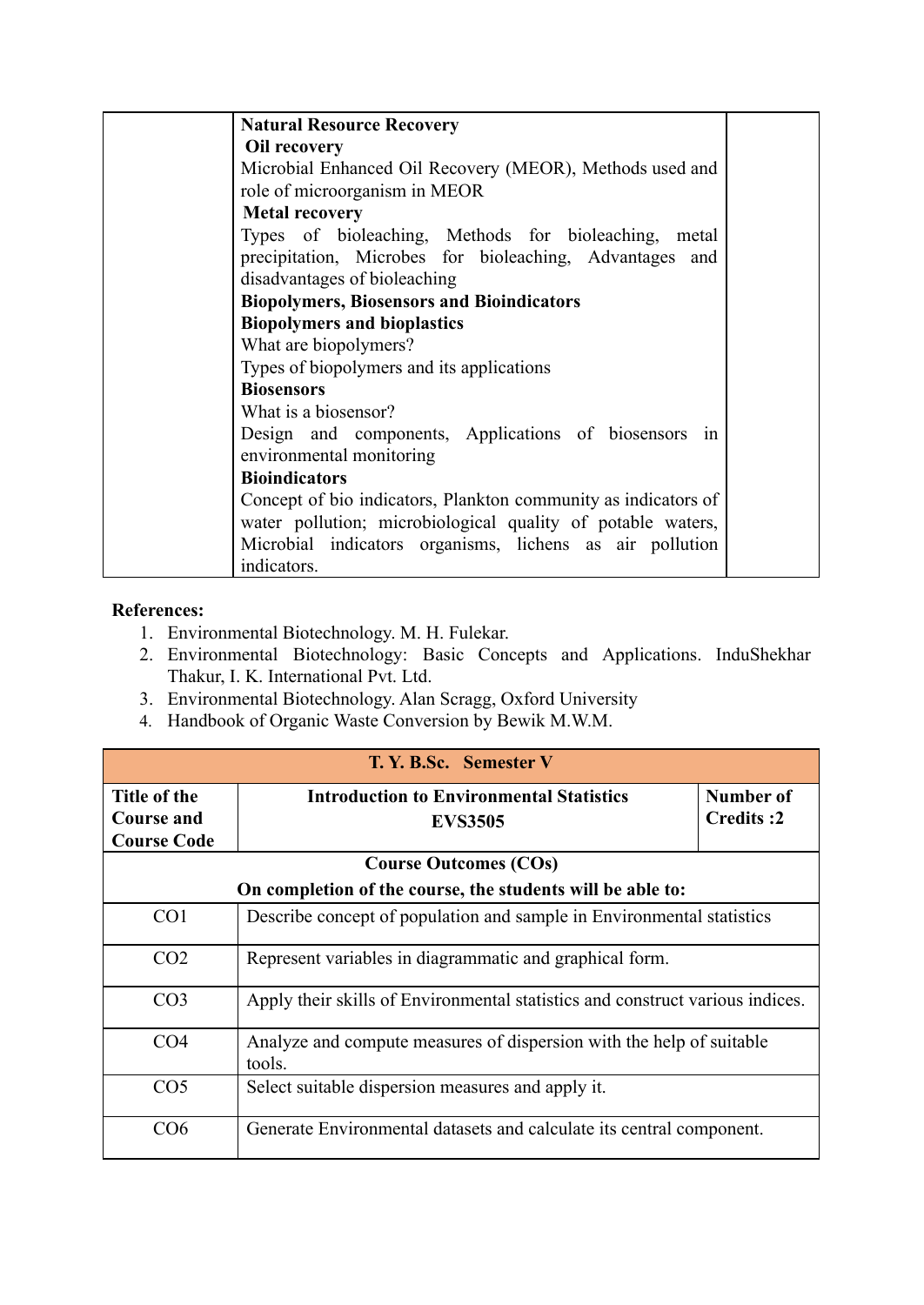| Unit. No.    | <b>Title of Unit and Contents</b>                               | No. of          |
|--------------|-----------------------------------------------------------------|-----------------|
|              |                                                                 | <b>Lectures</b> |
| $\mathbf I$  | <b>Introduction</b>                                             | 18              |
|              | Role of statistics in Environmental research                    |                 |
|              | Introduction to concept of Statistics, Population, Sample, Data |                 |
|              | Concept of univariate, bivariate data, Sampling                 |                 |
|              | Types of sampling - Random and non-random                       |                 |
|              | <b>Data Presentation</b>                                        |                 |
|              | Types of data: Discrete and continuous data, Frequency and      |                 |
|              | non-frequency data, Frequency distributions, Sample collection  |                 |
|              | and data presentation methods, Diagrammatic methods,            |                 |
|              | Graphical methods                                               |                 |
|              | <b>Experiment design</b>                                        |                 |
|              | Experimental Design and sample collection, Statistical          |                 |
|              | Inference, Hypothesis Testing, p-value, Types of Hypothesis     |                 |
| $\mathbf{I}$ | <b>Measures of Central Tendency</b>                             | 18              |
|              | Arithmetic mean, Median, Mode, Geometric mean, Harmonic         |                 |
|              | mean                                                            |                 |
|              | <b>Measures of Dispersion</b>                                   |                 |
|              | Range, Mean deviation, Variance, Standard<br>deviation,         |                 |
|              | <b>Skewness and Kurtosis</b>                                    |                 |
|              | <b>Applications</b>                                             |                 |
|              | Introduction to indices used for various Environmental studies  |                 |
|              | Examples based on ecology and ecosystem, weather and air        |                 |
|              | quality monitoring, soil quality data, water and effluent data, |                 |
|              | etc.                                                            |                 |

- 1. Biostatistics by Khan and Khanum
- 2. Biostatistical Analysis by Zar, Jerrold H., Prentice Hall, (India)
- 3. Statistics for Environmental Science and Management by Manly Bryan F. J.
- 4. Statistics for Environment, Vic Barnett, K. Feridun Turkman, Commission of the European Communities, Wiley Publications

| T. Y. B.Sc. Semester V |                                                                                               |                  |  |
|------------------------|-----------------------------------------------------------------------------------------------|------------------|--|
| Title of the           | <b>Climate Change and Sustainability</b>                                                      | Number of        |  |
| <b>Course and</b>      | <b>EVS3506</b>                                                                                | <b>Credits:2</b> |  |
| <b>Course Code</b>     |                                                                                               |                  |  |
|                        | <b>Course Outcomes (COs)</b>                                                                  |                  |  |
|                        | On completion of the course, the students will be able to:                                    |                  |  |
| CO <sub>1</sub>        | Identify and list environmental, social, and economic impacts of                              |                  |  |
|                        | anthropogenic activities and required sustainability framework for<br>mitigation of the same. |                  |  |
| CO <sub>2</sub>        | Classify and distinguish the human induced and natural drivers of climate                     |                  |  |
|                        | change. Discuss importance and opportunities for climate change and                           |                  |  |
|                        | sustainability development.                                                                   |                  |  |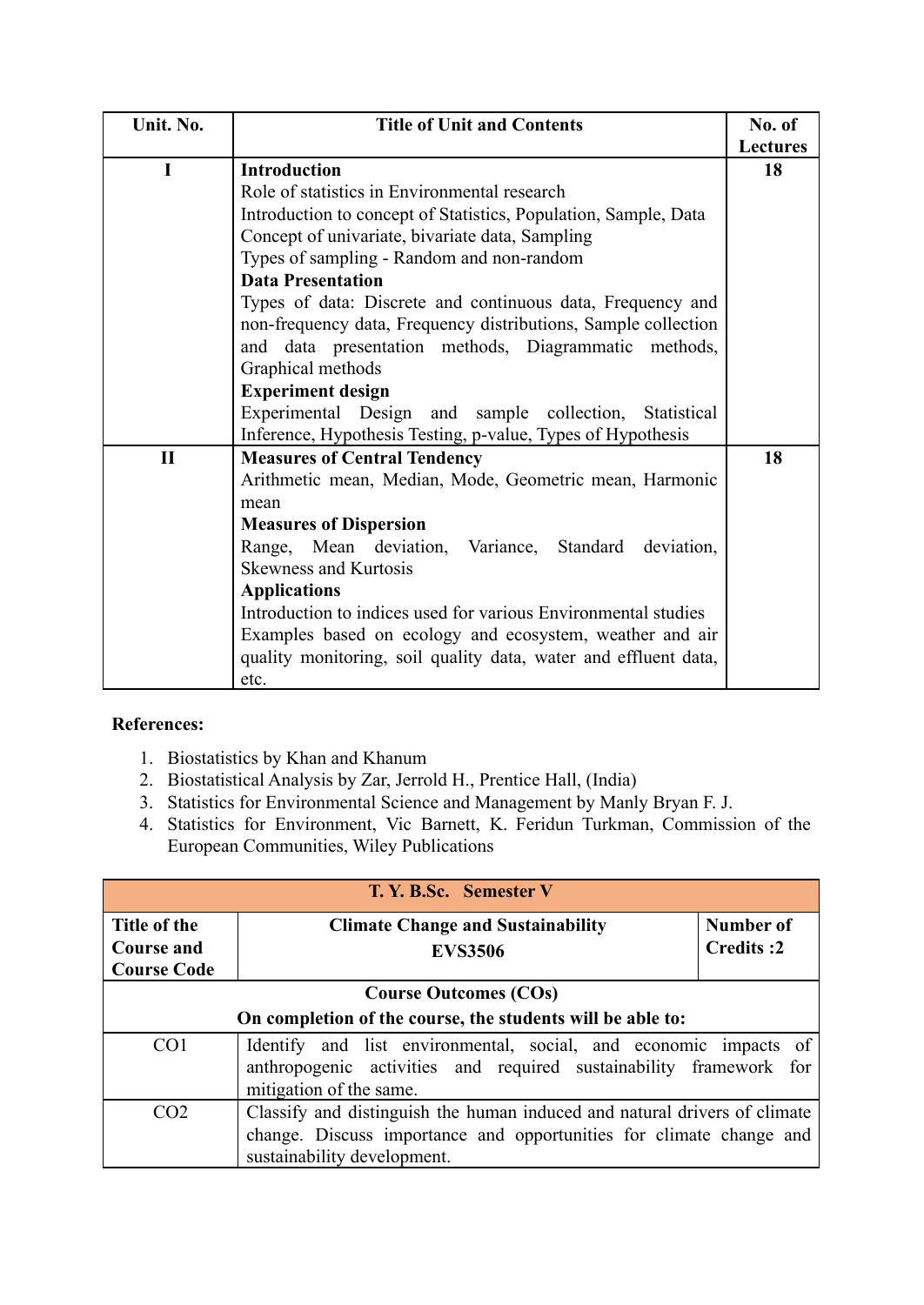| CO <sub>3</sub> | Examine and interpret environmental impacts for major developmental<br>projects in various societies by using available methodologies and<br>software's.                                    |
|-----------------|---------------------------------------------------------------------------------------------------------------------------------------------------------------------------------------------|
| CO <sub>4</sub> | Identify the impacts of climate change and compare with future goals of<br>sustainability. Integrate various policies and agreements to examine future<br>outputs regarding sustainability. |
| CO <sub>5</sub> | Determine the impacts of climate change and environmental conditions by<br>appropriate tools and techniques. Evaluate the measures for sustainable<br>management of resources.              |
| C <sub>O6</sub> | Compile the collected data after laboratory methods and surveys to prepare<br>reports about climate change and sustainable practices in society.                                            |

| Unit. No.    | <b>Title of Unit and Contents</b>                                         | No. of   |
|--------------|---------------------------------------------------------------------------|----------|
|              |                                                                           | Lectures |
| $\mathbf I$  | <b>Climatic Systems and Challenges</b>                                    | 18       |
|              | Global Climate System, Internal Variability and External                  |          |
|              | Climate Forces, Evidence and Measurement of Climate changes,              |          |
|              | Impacts on Life, Vegetation, Fauna, Economics of Climate                  |          |
|              | Change, Climate Change, Water Scarcity, Biodiversity and Food             |          |
|              | Security                                                                  |          |
|              | <b>Confronting Climate Change: Policies and Efforts</b>                   |          |
|              | National Action Plan on Climate Change (NAPCC), National                  |          |
|              | Adaptation Fund on Climate Change (NAFCC), National                       |          |
|              | Carbonaceous Aerosols Programme (NCAP), UNFCCC and                        |          |
|              | Conference of the Parties, Findings by NASA, ISRO and                     |          |
|              | Special Reports by IPCC, Paris Agreement                                  |          |
|              | <b>Mitigation Approaches in Climate Change</b>                            |          |
|              | Climate Change Modeling, Carbon Emissions Reduction                       |          |
|              | Technologies, Governance for Climate Change, Technology                   |          |
|              | Options Fuel Switching and Carbon Sequestration                           |          |
|              | The Economics of Carbon Mitigation: Integrated Assessment                 |          |
|              | Models<br>(IAM), Regional, National<br>and International                  |          |
|              | Experiences                                                               |          |
| $\mathbf{I}$ | <b>Sustainable Development Goals and Issues</b>                           | 18       |
|              | Strategies and Framework for Sustainable Development                      |          |
|              | The 2030 Agenda for Sustainable Development, UN Sustainable               |          |
|              | Development Knowledge Platform, Sustainable Development                   |          |
|              | Goals, Criticisms in Sustainability: Women and Gender                     |          |
|              | Equality, Education, Public Engagement and Sustainable                    |          |
|              | Development                                                               |          |
|              | <b>Environmental Conservation and Sustainability</b>                      |          |
|              | Technical<br><b>Skills</b><br>in<br>Environment<br>and<br>Sustainability, |          |
|              | Environmental Governance and Sustainability, Environmental                |          |
|              | and Sustainability, Water Conservation<br>Economics<br>and                |          |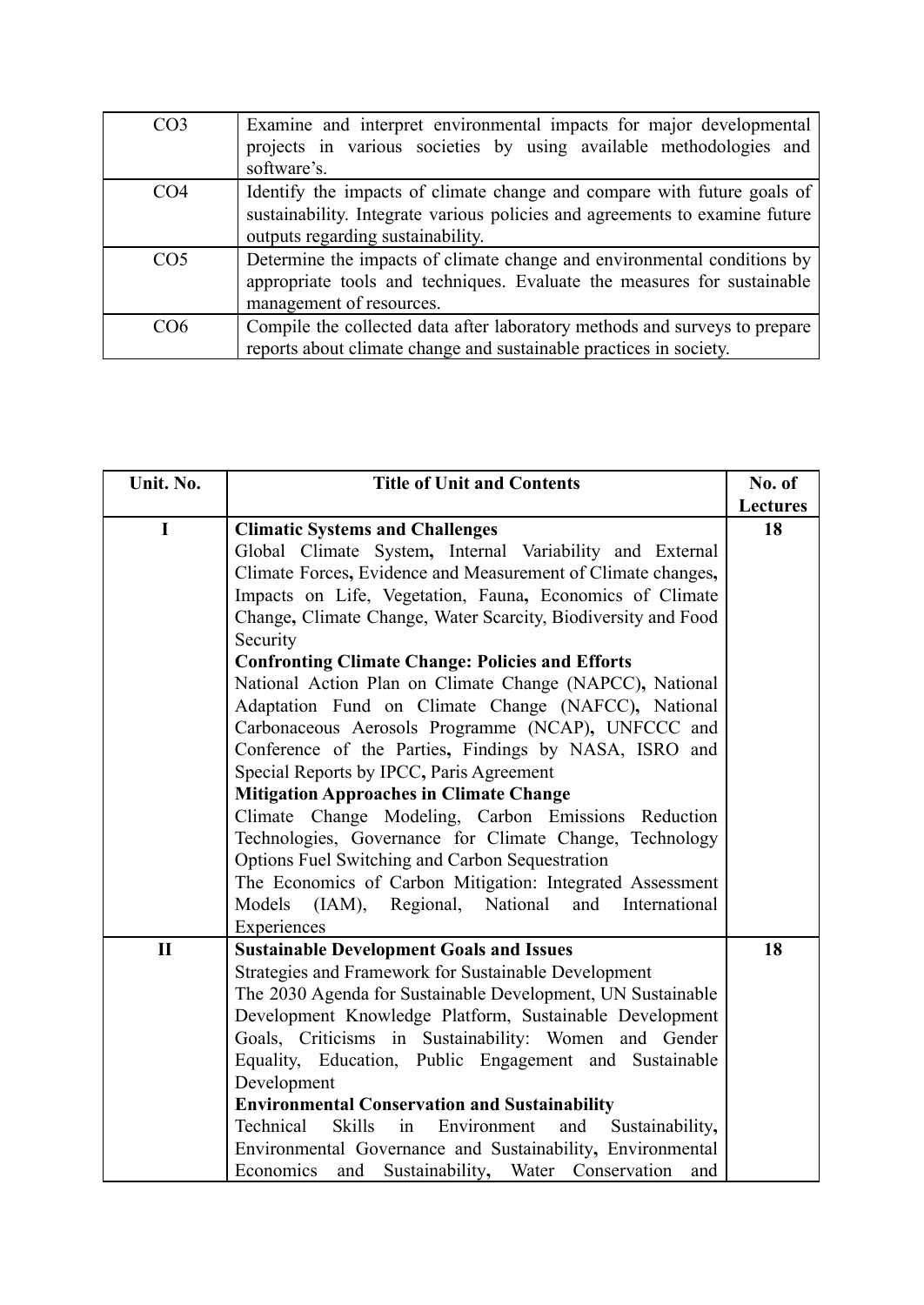| Sustainable Development, Urbanization and Sustainable Cities,  |  |
|----------------------------------------------------------------|--|
| Challenges in Energy, Food, Forest and Agriculture             |  |
| <b>New Developments in Sustainability</b>                      |  |
| Appropriate Technology and Sustainability Science, Sustainable |  |
| Transport, Sustainability Assessment of Food and Agriculture   |  |
| (SAFA), Corporate Sustainability, Sustainability Metrics and   |  |
| Indices, Ecological and Carbon Footprint for Sustainability    |  |
| Measurement, Sustainability Measurement and Reporting Tools,   |  |
| Life Cycle Assessment                                          |  |

- 1. The Climate Fix: What Scientists and Politicians Won't Tell You About Global Warming by Roger Pielke, Basic Books (2010)
- 2. The Climate Solution: India's Climate Change Crisis and What We Can Do About It by MridulaRamesh , Hachette India (2018).
- 3. This Changes Everything: Capitalism vs. the Climate by Naomi Klein, Penguin (2015).
- 4. What Is Climate Change? (What Was?) by Gail Herman (Author), Illustrated by John Hinderliter, Penguin Workshop (2018).
- 5. Climate Change Biodiversity and Green Economy by H.S. Sharma S. Padmaja and Ganesh Sharma, Concept Publishing Company Pvt. Ltd. (2013).
- 6. Climate Change by Joseph Romm OUP US (2018).
- 7. Environment and Sustainable Development by M.H. Fulekar, Bhawana Pathak, R K Kale, Springer Nature (2013).
- 8. Sustainable Development in Digital Era by Dr. Aparna Mishra, Dr. VikasDahiya, Dr. KaminiTandon , JSR Publishing House LLP; (2019).
- 9. The Age of Sustainable Development by Jeffrey D. Sachs and Ban Ki–moon, Columbia University Press (2015).
- 10. Target 3 Billion: Innovative Solutions Towards Sustainable Development by APJ Abdul Kalam, Srijan Pal Singh, Penguin India (2011).
- 11. Management of Resources for Sustainable Development by SushmaGoel, The Orient Blackswan (2016).

| T. Y. B.Sc. Semester V                                     |                                                                                     |                  |
|------------------------------------------------------------|-------------------------------------------------------------------------------------|------------------|
| Title of the                                               | Practicals Based on EVS3501 & EVS3502                                               | Number of        |
| Course and                                                 | <b>EVS3507</b>                                                                      | <b>Credits:2</b> |
| <b>Course Code</b>                                         |                                                                                     |                  |
|                                                            | <b>Course Outcomes (COs)</b>                                                        |                  |
| On completion of the course, the students will be able to: |                                                                                     |                  |
| CO <sub>1</sub>                                            | Report the knowledge about coastal ecosystems and benthic fauna.                    |                  |
| CO <sub>2</sub>                                            | Explain and apply various tools to monitor ecosystem health and services.           |                  |
| CO <sub>2</sub>                                            | Demonstrate the methods used for handling and working of monitoring<br>instruments. |                  |
| CO4                                                        | Analyze the air, water and soil quality using standard methods.                     |                  |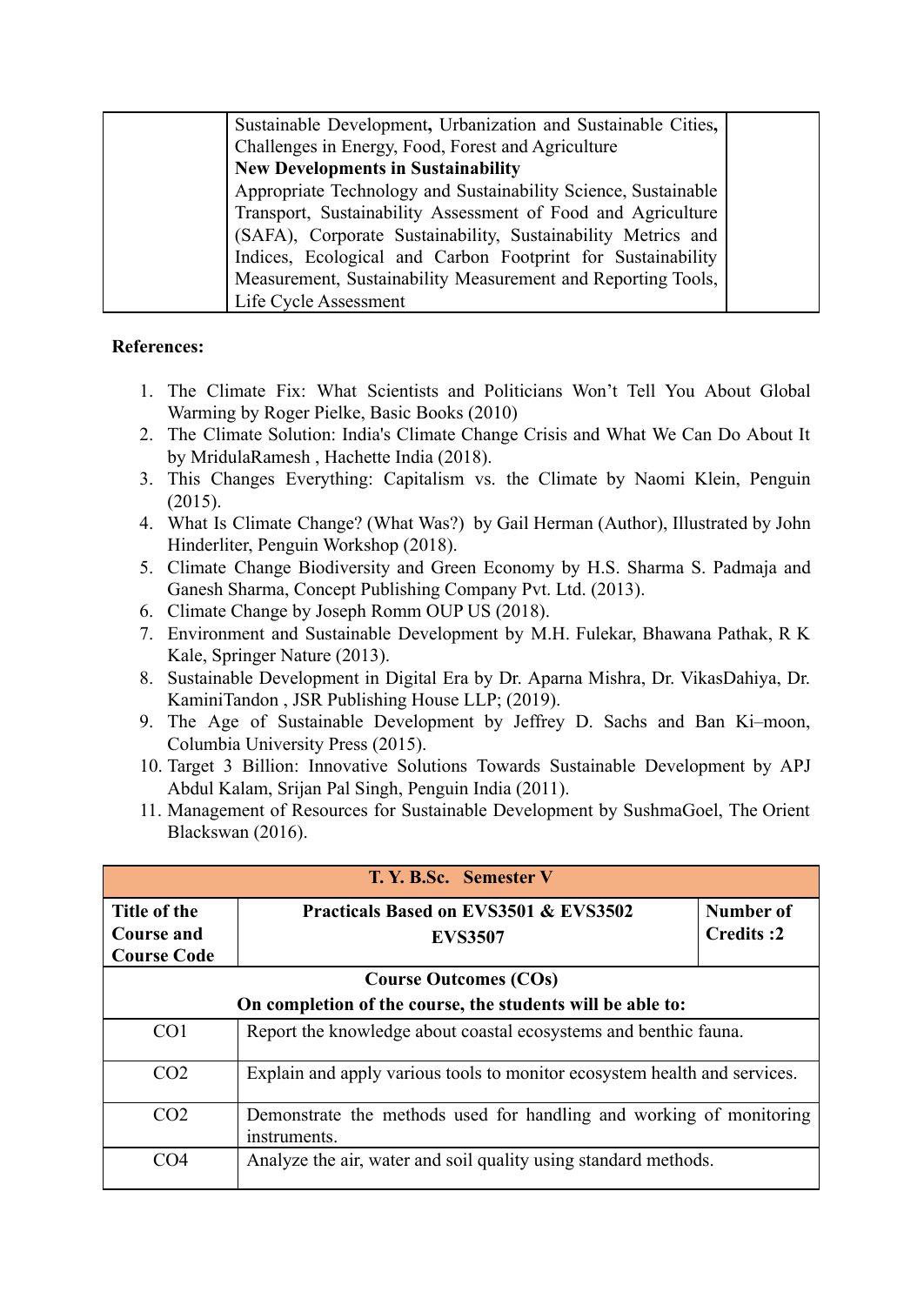| CO <sub>5</sub> | Evaluate air and water quality index to rate the air and water quality in the<br>study area. |
|-----------------|----------------------------------------------------------------------------------------------|
| CO <sub>6</sub> | Develop ecosystem management plan by involving all stakeholders.                             |

- 1. Assessment of values of a wetland
- 2. Comparative analysis of oligotrophic and eutrophic water bodies by using Indices
- 3. Study of threat assessment model for an ecosystem
- 4. Study of soil microflora from root nodules
- 5. Study of keystone species from a forest region
- 6. Study of swamp (mangrove) ecosystem of Konkan coast (Visit), Studies on benthic fauna
- 7. Study of wetland ecosystem (field practical)
- 8. Estimation of chlorophyll content from given plant material

- 1. Air sampling and analysis for PM (SPM, RSPM)
- 2. Air sampling and analysis for SOx / NOx
- 3. Noise measurement degree of annoyance from selected areas
- 4. Determination of cation exchange capacity (CEC) of soil
- 5. Estimation of organic carbon/ organic matter of soil
- 6. Estimation of water quality index
- 7. Estimation of sludge volume index
- 8. Estimation of dissolved oxygen / Free CO2 from given water sample
- 9. Estimation and calculation frequency, abundance and density by line / belt transect
- 10. Estimation of air pollution index

| T. Y. B.Sc. Semester V                                  |                                                                                            |                               |
|---------------------------------------------------------|--------------------------------------------------------------------------------------------|-------------------------------|
| Title of the<br><b>Course and</b><br><b>Course Code</b> | Practicals Based on EVS3503 & EVS3504<br><b>EVS3508</b>                                    | Number of<br><b>Credits:2</b> |
|                                                         | <b>Course Outcomes (COs)</b>                                                               |                               |
|                                                         | On completion of the course, the students will be able to:                                 |                               |
| CO <sub>1</sub>                                         | Outline the phytoremediation techniques and selection of plants useful for<br>remediation. |                               |
| CO <sub>2</sub>                                         | Explain and apply basic techniques for visual image interpretation.                        |                               |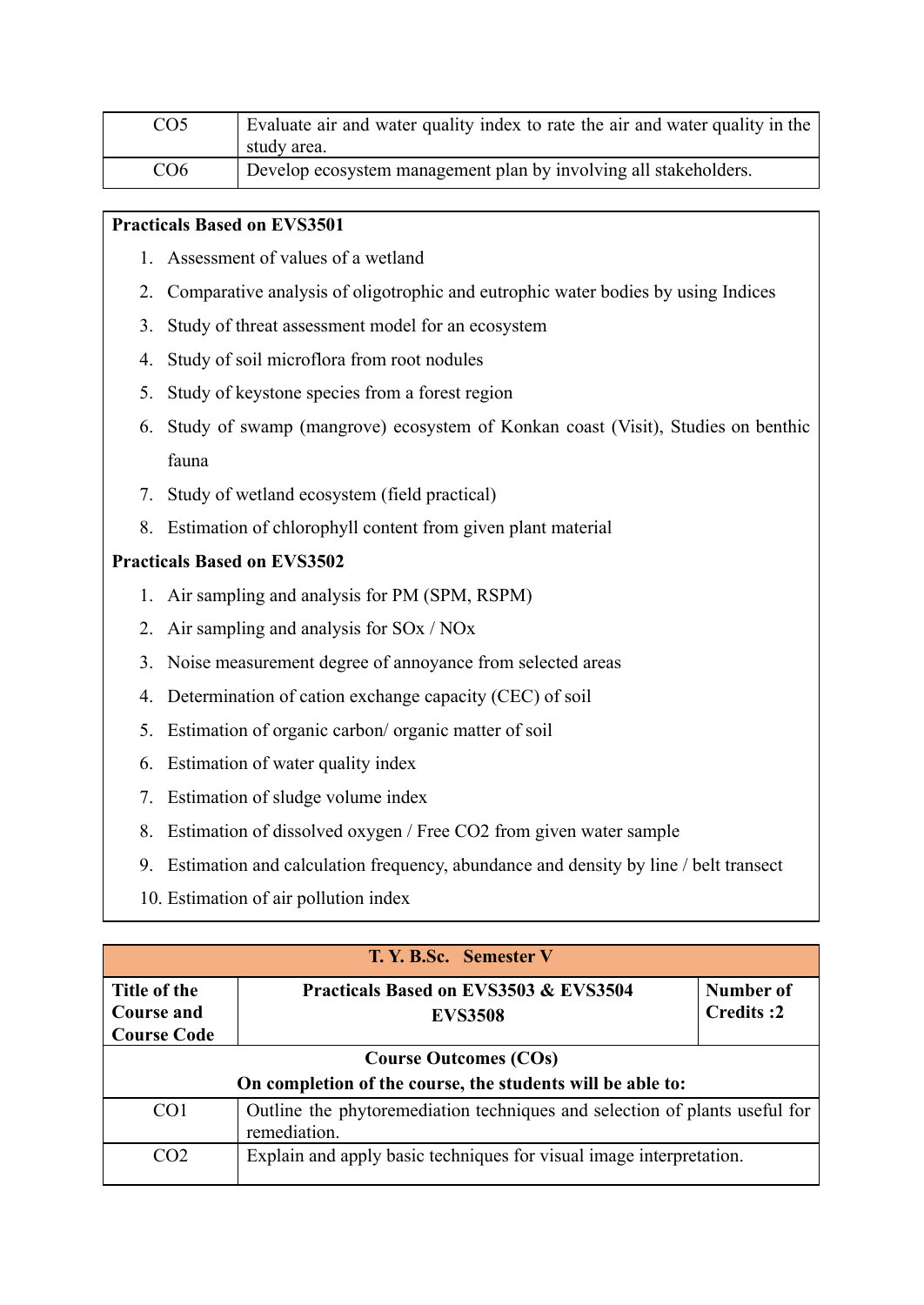| CO <sub>3</sub> | Carry out isolation of phosphate solubilizing microbes and test their                                                |
|-----------------|----------------------------------------------------------------------------------------------------------------------|
|                 | phosphate solubilization efficiency.                                                                                 |
| CO <sub>4</sub> | Analyze remote sensing data digitally using software's.                                                              |
| CO <sub>5</sub> | Compare and classify the bacteria using Gram Staining technique and<br>recall the mechanism of the staining process. |
| CO <sub>6</sub> | Create digital maps using satellite data for any given area.                                                         |

- 1. GPS handling and acquisition of data
- 2. Georeferencing using toposheet / satellite image / GPS
- 3. Preparation of subset of satellite image / toposheet
- 4. Preparation spatial data: Point, line, polygon
- 5. Visual analysis and interpretation of satellite data
- 6. Ground truthing: field visit
- 7. Study of interpolation technique for mapping of ground water quality
- 8. Study of Google Earth for environmental sciences

- 1. Use of microorganisms as bioindicators for water / soil pollution monitoring
- 2. Identification and classification of bacteria by Gram staining technique
- 3. Preparation of compost by using different methods of composting
- 4. Study of vermicomposting techniques for solid waste management.
- 5. Qualitative and quantitative estimation of compost and vermicompost.
- 6. Study of phytoremediation techniques for removal of pollutants.
- 7. Isolation of Phosphate solubilizing microbes and testing of phosphate solubilization efficiency of microbes
- 8. Visit to the biotechnology laboratory / research center.
- \* Any other relevant practical

| T. Y. B.Sc. Semester V                                     |                                                       |                  |
|------------------------------------------------------------|-------------------------------------------------------|------------------|
| Title of the                                               | Practicals Based on EVS3505 & EVS3506                 | Number of        |
| <b>Course and</b>                                          | <b>EVS3509</b>                                        | <b>Credits:2</b> |
| <b>Course Code</b>                                         |                                                       |                  |
| <b>Course Outcomes (COs)</b>                               |                                                       |                  |
| On completion of the course, the students will be able to: |                                                       |                  |
| CO1                                                        | Outline the fundamentals of Environmental Statistics. |                  |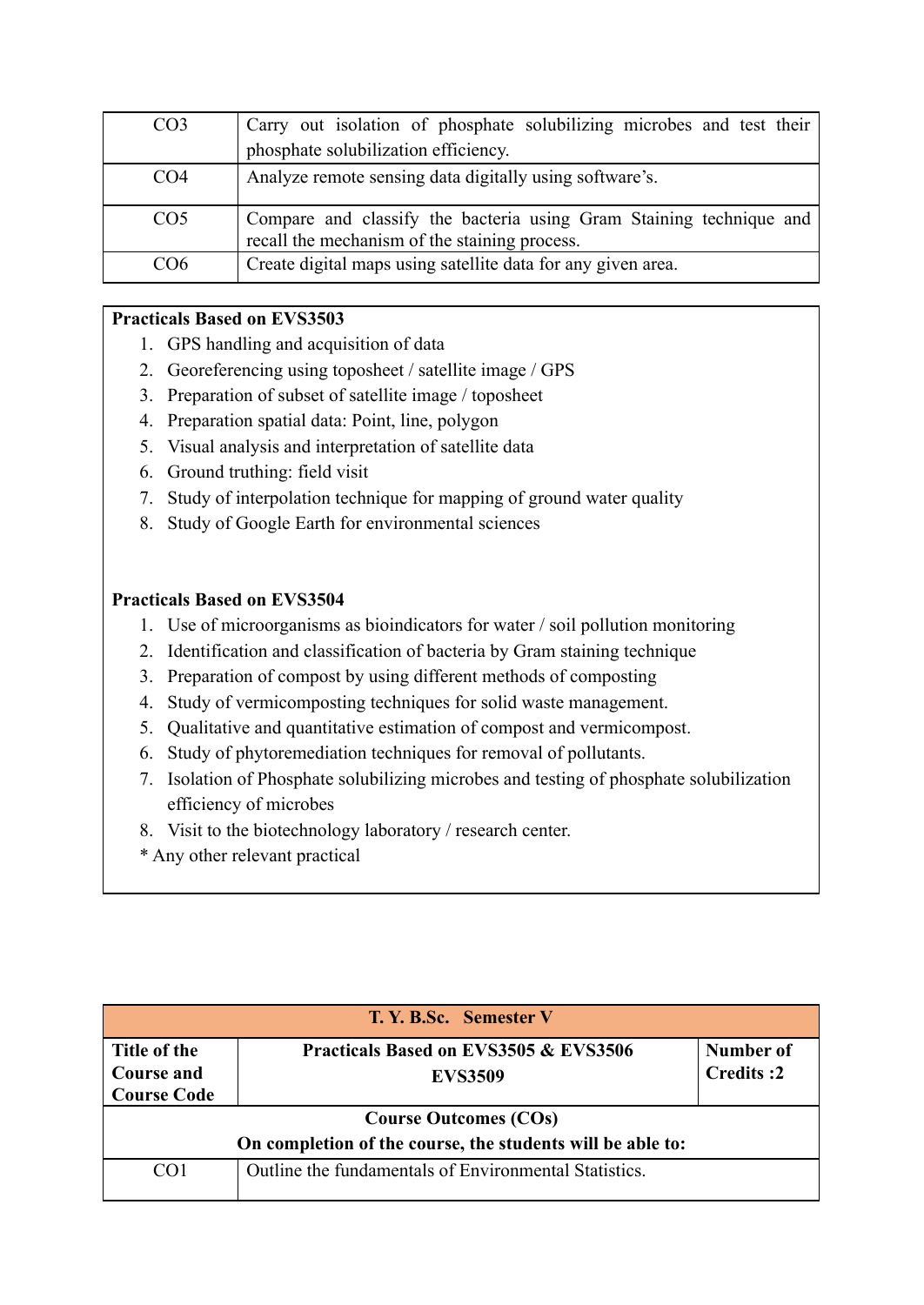| CO <sub>2</sub> | Explain the data collection, classification and analysis methods.<br>Differentiate between various methods used to estimate environmental<br>parameters.                                                                                        |
|-----------------|-------------------------------------------------------------------------------------------------------------------------------------------------------------------------------------------------------------------------------------------------|
| CO <sub>3</sub> | Apply the skills for assessment of issues of Environmental science.                                                                                                                                                                             |
| CO <sub>4</sub> | Analyze measures of central tendency and dispersion using software, the<br>relation between resource quality and economics associated with<br>development by using different tests.                                                             |
| CO <sub>5</sub> | Review and judge the impacts on the local environment in relation with<br>climate change, economics and sustainability and evaluate the impacts by<br>using statistical techniques.                                                             |
| CO6             | Collect long term data to prepare final reports with scientific techniques.<br>flowcharts, network diagrams, video documentaries to spread awareness of<br>environmental issues. Formulate maps and final results by using online<br>softwares. |

- 1. Introduction to functioning of windows and data entry in MS Excel
- 2. Data presentation by frequency tables, diagrams and graphs.
- 3. Calculations based on measures of central tendency
- 4. Calculations based on measures of dispersion
- 5. Calculations based on relative measure of dispersion
- 6. Calculations based on measures of skewness and kurtosis
- 7. Introduction to software used for basic statistical analysis
- 8. Applications of statistics for Ecology, Climatology, Water and Soil quality, etc.

- 1. Estimation of carbon sequestration by using different methods
- 2. Impacts of extreme events in selected areas: A case study
- 3. Preparation of documentary on climate change and sustainability practices of an organization or agency or village area
- 4. Studies on measurements of sustainable farming practices
- 5. Questionnaire survey on climate change/sustainability based on online platforms and analysis
- 6. Measurement of carbon footprint and ecological footprints by using online software
- 7. Study of HYSPLIT Backward and Forward Trajectory Model to know Origin and Final Places of Air Masses
- 8. Use of ARCGIS software for water/soil quality mapping
- 9. Use of OpenLCA software with case study as a sustainability measurement tool
- 10. Application of CropWat (FAO) software for crop water requirements and irrigation requirements based on soil, climate and crop data
- 11. Preparation of sustainability report: Study of MNC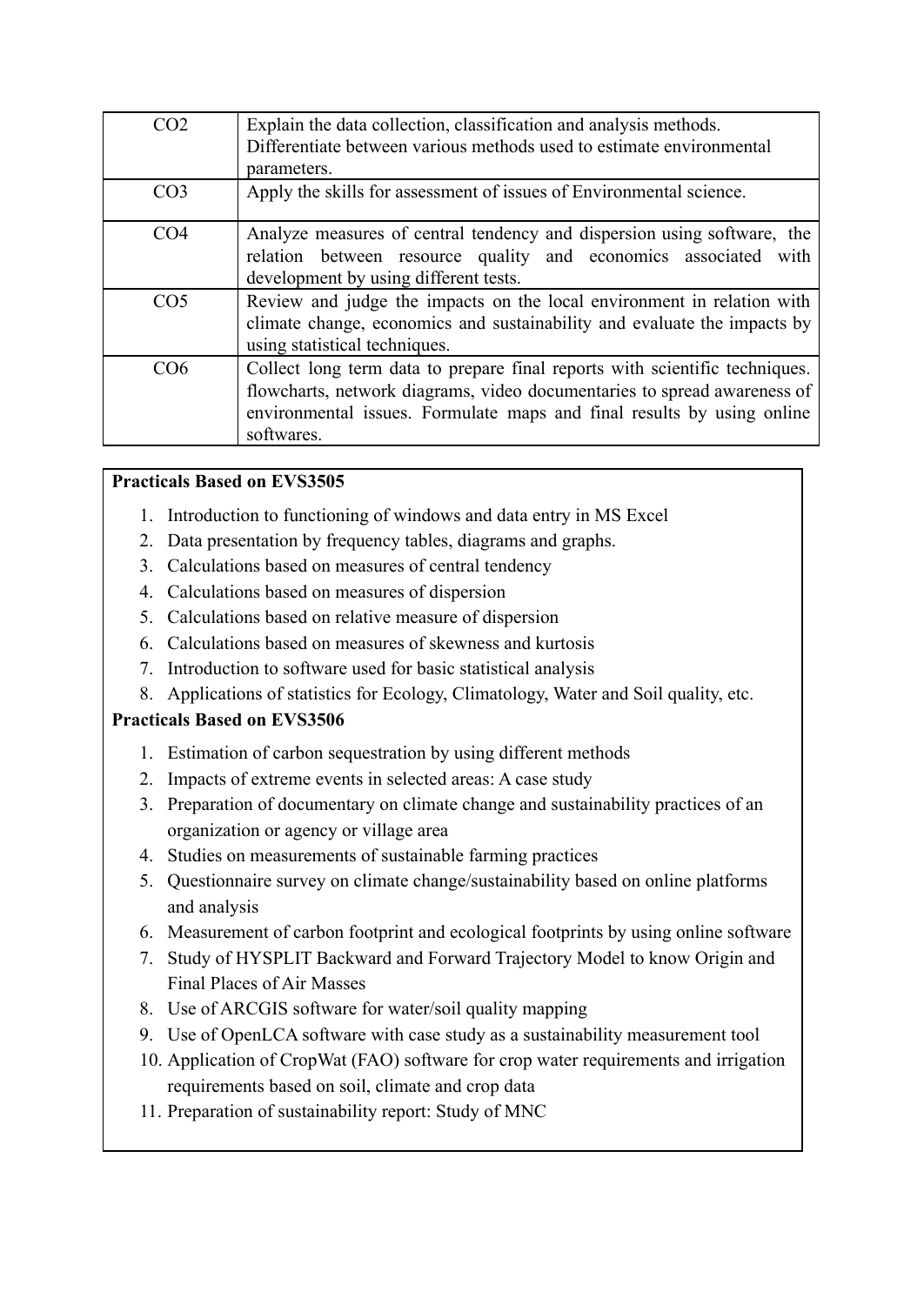| T. Y. B.Sc. Semester V                                  |                                                                                               |                               |
|---------------------------------------------------------|-----------------------------------------------------------------------------------------------|-------------------------------|
| Title of the<br><b>Course and</b><br><b>Course Code</b> | <b>Hydroponics: A Green Way of Urban Farming</b><br><b>EVS3511</b>                            | Number of<br><b>Credits:2</b> |
|                                                         | <b>Course Outcomes (COs)</b>                                                                  |                               |
|                                                         | On completion of the course, the students will be able to:                                    |                               |
| CO <sub>1</sub>                                         | Describe the fundamentals of hydroponics.                                                     |                               |
| CO <sub>2</sub>                                         | Discuss the role and responsibilities of various institutions.                                |                               |
| CO <sub>3</sub>                                         | Apply their skills of use of different media for hydroponics techniques.                      |                               |
| CO <sub>4</sub>                                         | Explain the principles of watershed hydroponics techniques.                                   |                               |
| CO <sub>5</sub>                                         | Test and apply their skills of hydroponics for Research and social<br>awareness.              |                               |
| CO6                                                     | Specify about policies and legislation on safety in industries and workplace<br>environments. |                               |

| Unit. No.    | <b>Title of Unit and Contents</b>                             | No. of          |
|--------------|---------------------------------------------------------------|-----------------|
|              |                                                               | <b>Lectures</b> |
| I            | <b>Concept of Hydroponics</b>                                 | 18              |
|              | A brief history of Hydroponics, Current research, Hydroponics |                 |
|              | mediums:Coconut Coir Perlite. LECA. Perfect Starts.           |                 |
|              | Rockwool, Hydroponic Technology: Sand and Gravel Culture.     |                 |
|              | The Dutch Bucket Method. The Rockwool Slab Drip System.       |                 |
|              | The Nutrient Film Technique (NFT). The Raft System. EinGedi   |                 |
|              | System. Aeroponics. The Autopot. Vertical Gardening, Plant    |                 |
|              | Nutrition: The Organic Composition of Plants. Macronutrients. |                 |
|              | Micro Nutrients. Selecting A Hydroponic Nutrient. Making      |                 |
|              | Your Own Nutrients. Maintaining Nutrient Concentration        |                 |
|              | AndpH. Nutrient Solution Microbiology. Supercharge Your       |                 |
|              | Garden with CO2. CO2 and You. Do-It-Yourself CO2, Light       |                 |
|              | Requirements: High Intensity Discharge (HID) Lighting.        |                 |
|              | Intensity. Duration (Photoperiod): Color (Photosynthetic      |                 |
|              | spectrum). Choosing A Grow Light.                             |                 |
| $\mathbf{I}$ | <b>Applications of Hydroponics</b>                            | 18              |
|              | Hydroponics as a Commercial activity, Establishing a Market   |                 |
|              | for Your Garden, Investigate Your Local Market, Product       |                 |
|              | Quality Considerations for project, Approaching Prospective   |                 |
|              | Customers, Hydroponics -applications and customization under  |                 |
|              | Indian conditions                                             |                 |

- 1. Greenhouse Technology –Arupratan Ghosh
- 2. Handbook of Saline and alkali soils -USDA
- 3. Vegetable Production in India- D.V.S.Chauhan
- 4. Vegetable growing in India P.S. Arya and Santprakash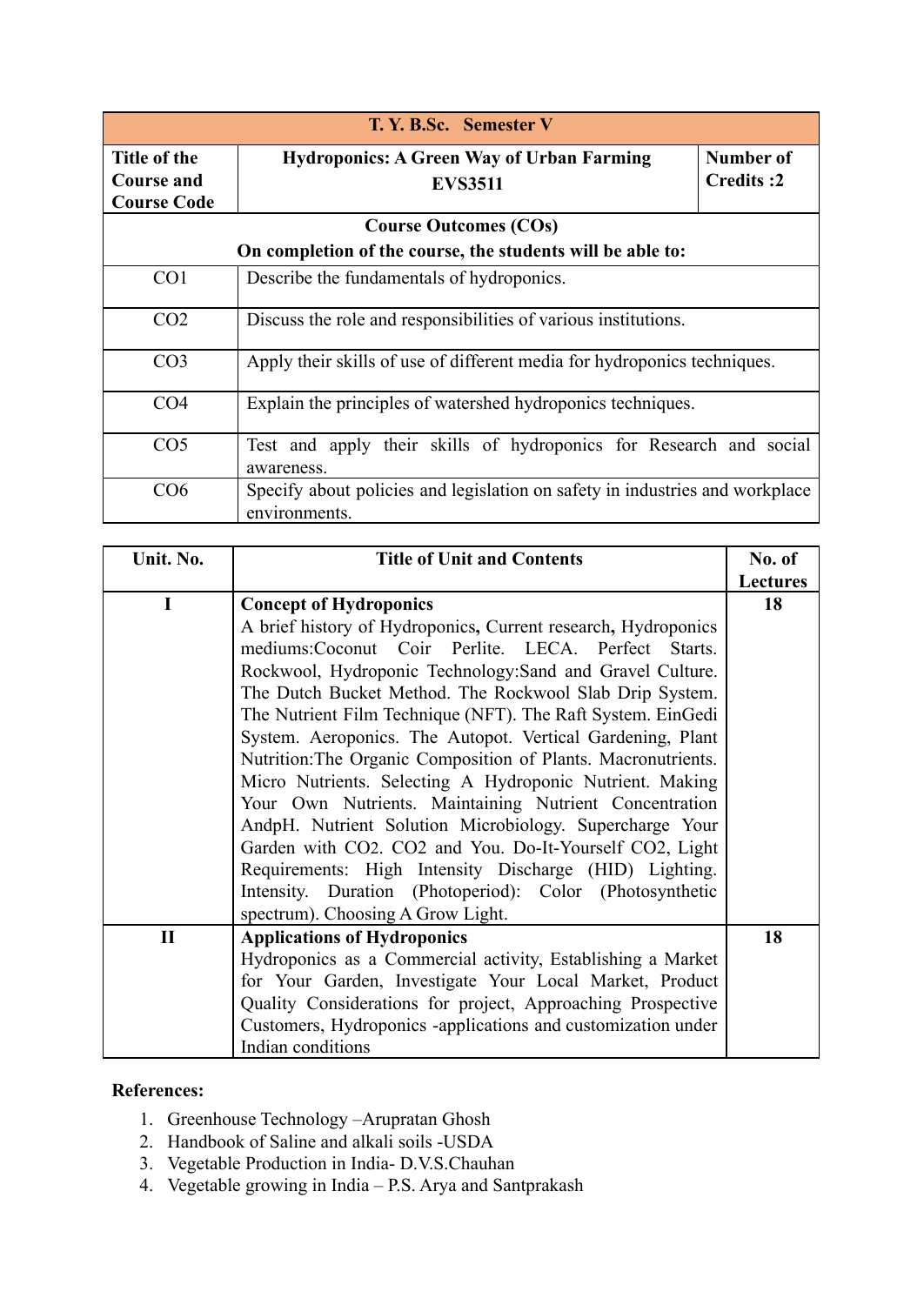- 5. Vegetable growing Choudhary
- 6. Horticulture at glance- Amarsingh
- 7. Plant Propagation Hertman et al
- 8. Preservation of fruits and Vegetables -Girdharilal and Tondon
- 9. Principles of fruit growing Yawalkar and Kunte
- 10. Foods and Nutrition SumatiMudambi
- 11. Plant Physiology- Pandey and Sinha
- 12. Plant physiology –Jain
- 13. Hand book of Agriculture –ICAR Publications
- 14. How to Hydroponics-by Keith Roberto

| T. Y. B.Sc. Semester V                                  |                                                                                    |                        |
|---------------------------------------------------------|------------------------------------------------------------------------------------|------------------------|
| Title of the<br><b>Course and</b><br><b>Course Code</b> | <b>Softwares in Environmental Studies</b><br><b>EVS3512</b>                        | Number of<br>Credits:2 |
|                                                         | <b>Course Outcomes (COs)</b>                                                       |                        |
|                                                         | On completion of the course, the students will be able to:                         |                        |
| CO <sub>1</sub>                                         | Identify and list different software used in environmental studies.                |                        |
| CO <sub>2</sub>                                         | Outline and apply statistical skills for environmental studies.                    |                        |
| CO <sub>3</sub>                                         | Calculate parameters of environmental significance by using software               |                        |
| CO <sub>4</sub>                                         | Analyse environmental monitoring data with the help of various tools               |                        |
| CO <sub>5</sub>                                         | Determine the importance of Environmental variables.                               |                        |
| CO6                                                     | Collect data, compute and compare obtained results by using different<br>software. |                        |

| Unit. No. | <b>Title of Unit and Contents</b>                        | No. of          |
|-----------|----------------------------------------------------------|-----------------|
|           |                                                          | <b>Lectures</b> |
|           | <b>Open-Source GIS Data Acquisition</b>                  | 18              |
|           | Satellite Images, DEMs, Topo Maps                        |                 |
|           | <b>Use of Bhuvan Portal for GIS Studies</b>              |                 |
|           | Open-sourceSoftware's in the field of Remote Sensing and |                 |
|           | <b>GIS</b>                                               |                 |
|           | Image Processing Software's, GIS Software's              |                 |
|           | <b>Climate Change/Carbon Emission Measurements</b>       |                 |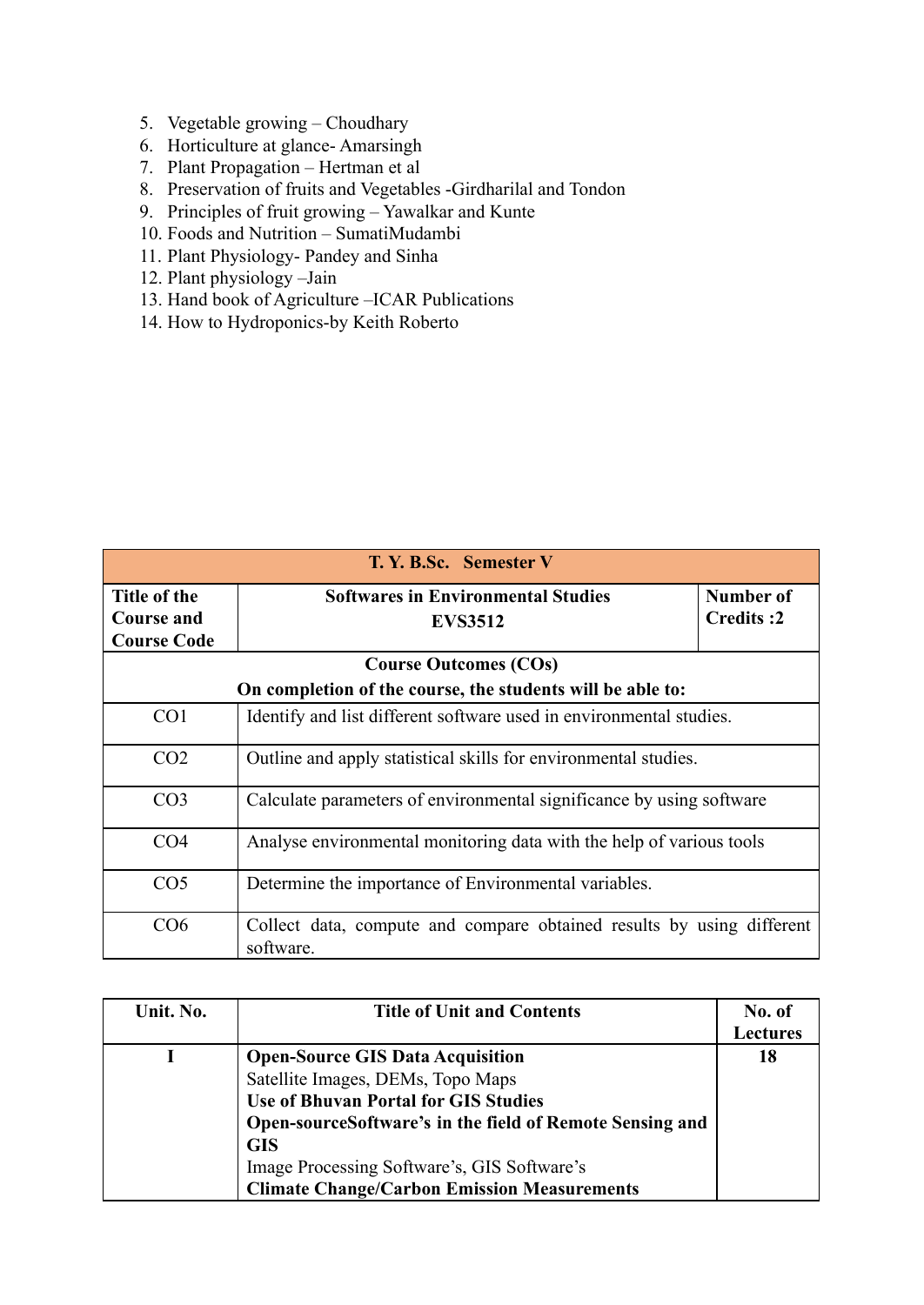|              | Processing of Video by Mobile Apps, Chroma Key Effect<br>Online Carbon Sequestration Calculators, WWF Footprint<br>Calculator, Online Carbon, Water and Ecological Footprint<br>Calculators, ICAO Carbon Emissions Calculator, USEPA<br>Carbon Footprint Calculator, Use of ARCGIS software for<br>Climate Change/Water/Soil Quality Mapping, UN carbon<br>footprint calculator, Study of HYSPLIT Backward and<br>Forward Trajectory Model, Use of Online Platforms for<br>Surveys and Analysis of Data, Requirements for Android<br>App Development for Climate Change/Environmental<br>Parameters |    |
|--------------|-----------------------------------------------------------------------------------------------------------------------------------------------------------------------------------------------------------------------------------------------------------------------------------------------------------------------------------------------------------------------------------------------------------------------------------------------------------------------------------------------------------------------------------------------------------------------------------------------------|----|
| $\mathbf{I}$ | <b>Experimental Designing for Environmental Monitoring</b>                                                                                                                                                                                                                                                                                                                                                                                                                                                                                                                                          | 18 |
|              | Introduction, Tools used for experiment design and sampling                                                                                                                                                                                                                                                                                                                                                                                                                                                                                                                                         |    |
|              | Software's used for visual interpretation                                                                                                                                                                                                                                                                                                                                                                                                                                                                                                                                                           |    |
|              | Introduction to software's used for visual interpretation                                                                                                                                                                                                                                                                                                                                                                                                                                                                                                                                           |    |
|              | Diagrammatic presentation, Graphical presentation                                                                                                                                                                                                                                                                                                                                                                                                                                                                                                                                                   |    |
|              | Software's used for data analysis                                                                                                                                                                                                                                                                                                                                                                                                                                                                                                                                                                   |    |
|              | Introduction to functions of Excel, PAST and other open                                                                                                                                                                                                                                                                                                                                                                                                                                                                                                                                             |    |
|              | sources tools for data analysis and interpretation                                                                                                                                                                                                                                                                                                                                                                                                                                                                                                                                                  |    |
|              | <b>Sustainability Measurement Software</b>                                                                                                                                                                                                                                                                                                                                                                                                                                                                                                                                                          |    |
|              | <sup>+*</sup> -Use of Open LCA Software for Different Case studies                                                                                                                                                                                                                                                                                                                                                                                                                                                                                                                                  |    |
|              | Study/Demo Version of Software (SimaPro, GaBi) used in                                                                                                                                                                                                                                                                                                                                                                                                                                                                                                                                              |    |
|              | Life Cycle Assessment, Use of CropWat (FAO) software crop                                                                                                                                                                                                                                                                                                                                                                                                                                                                                                                                           |    |
|              | water requirements, Study of DSSAT as a Sustainability Tool,                                                                                                                                                                                                                                                                                                                                                                                                                                                                                                                                        |    |
|              | Demo on ESG: Sustainability Management Software,                                                                                                                                                                                                                                                                                                                                                                                                                                                                                                                                                    |    |
|              | Tutorial on Cool Farm Tool.                                                                                                                                                                                                                                                                                                                                                                                                                                                                                                                                                                         |    |

<https://past.en.lo4d.com/windows> <https://www.microsoft.com/en-in/download/details.aspx?id=7120> <https://www.ibm.com/analytics/spss-trials> [https://bhuvan.nrsc.gov.in/bhuvan\\_links.php](https://bhuvan.nrsc.gov.in/bhuvan_links.php) <https://earthexplorer.usgs.gov/>

<https://offset.climateneutralnow.org> <https://footprint.wwf.org.uk> <https://www.icao.int> <https://www3.epa.gov> <https://www.ready.noaa.gov>

<https://www.openlca.org/> <https://simapro.com/> <http://www.gabi-software.com/> <http://www.fao.org/land-water/databases-and-software/climwat-for-cropwat/en/> <https://dssat.net/> <https://www.gensuite.com/products-and-services/sustainability-management-software/> <https://coolfarmtool.org/>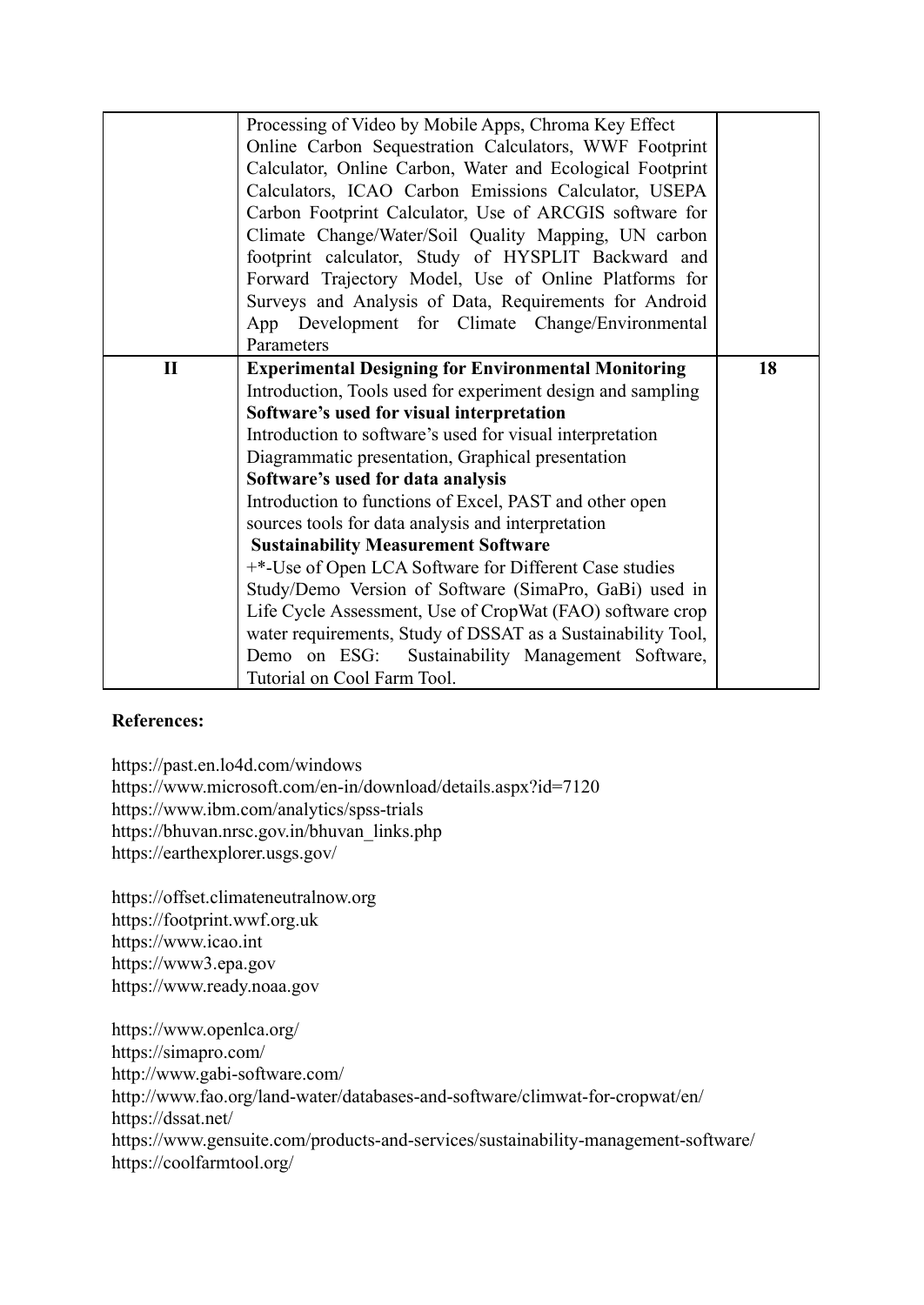| T. Y. B.Sc. Semester VI           |                                                                                                     |                               |
|-----------------------------------|-----------------------------------------------------------------------------------------------------|-------------------------------|
| Title of the<br><b>Course and</b> | <b>Waste Treatment Technology</b><br><b>EVS3601</b>                                                 | Number of<br><b>Credits:2</b> |
| <b>Course Code</b>                |                                                                                                     |                               |
|                                   | <b>Course Outcomes (COs)</b>                                                                        |                               |
|                                   | On completion of the course, the students will be able to:                                          |                               |
| CO <sub>1</sub>                   | Outline key terms used in waste management and control of pollution.                                |                               |
| CO <sub>2</sub>                   | Explain working principles and concepts of various treatment methods and<br>their outcomes.         |                               |
| CO <sub>3</sub>                   | Examine practical skills for treatment of different wastes.                                         |                               |
| CO <sub>4</sub>                   | Analyze and select various treatment methods for wastes.                                            |                               |
| CO <sub>5</sub>                   | Evaluate the working of various treatment technologies and performance.                             |                               |
| CO6                               | Develop the methods for eco-friendly management and control of various<br>environmental pollutants. |                               |

| Unit. No.    | <b>Title of Unit and Contents</b>                                 | No. of          |
|--------------|-------------------------------------------------------------------|-----------------|
|              |                                                                   | <b>Lectures</b> |
| $\mathbf I$  | <b>Solid, Biomedical and Hazardous Waste</b>                      | 18              |
|              | Sources and generation of waste, Characterization of waste        |                 |
|              | Concept of resource recovery from waste:                          |                 |
|              | Refuse derived fuel (RDF), vermicomposting, Different WTE         |                 |
|              | processes: Combustion, pyrolysis, landfill gas (LFG) recovery,    |                 |
|              | anaerobic digestion, gasification                                 |                 |
|              | <b>Air Treatment</b>                                              |                 |
|              | Control of air pollution by fuel selection, Principle and working |                 |
|              | of: Cyclones, Scrubbers, Settling Chambers, Fabric Filters and    |                 |
|              | Electrostatic Precipitators, Control of gaseous pollutants by     |                 |
|              | absorption, adsorption, condensation, vapor incineration          |                 |
|              | <b>Water Treatment</b>                                            |                 |
|              | Flow chart for wastewater treatment plant, Selection of           |                 |
|              | appropriate unit operations for the treatment:                    |                 |
|              | Primary treatment, Secondary treatment (Biological):              |                 |
|              | Aerobic and anaerobic methods, Tertiary treatment, Advance        |                 |
|              | wastewater treatment processes.                                   |                 |
| $\mathbf{I}$ | <b>Noise Control:</b>                                             | 18              |
|              | At source: Sound path receiver concept, control by design         |                 |
|              | Noise control in the transmission path: Acoustical separation,    |                 |
|              | physical barriers, Isolators and Silencers, Protecting the        |                 |
|              | receiver: personal protection devices                             |                 |
|              | <b>Land / Soil Treatment:</b>                                     |                 |
|              | <b>Physical / Mechanical Methods:</b>                             |                 |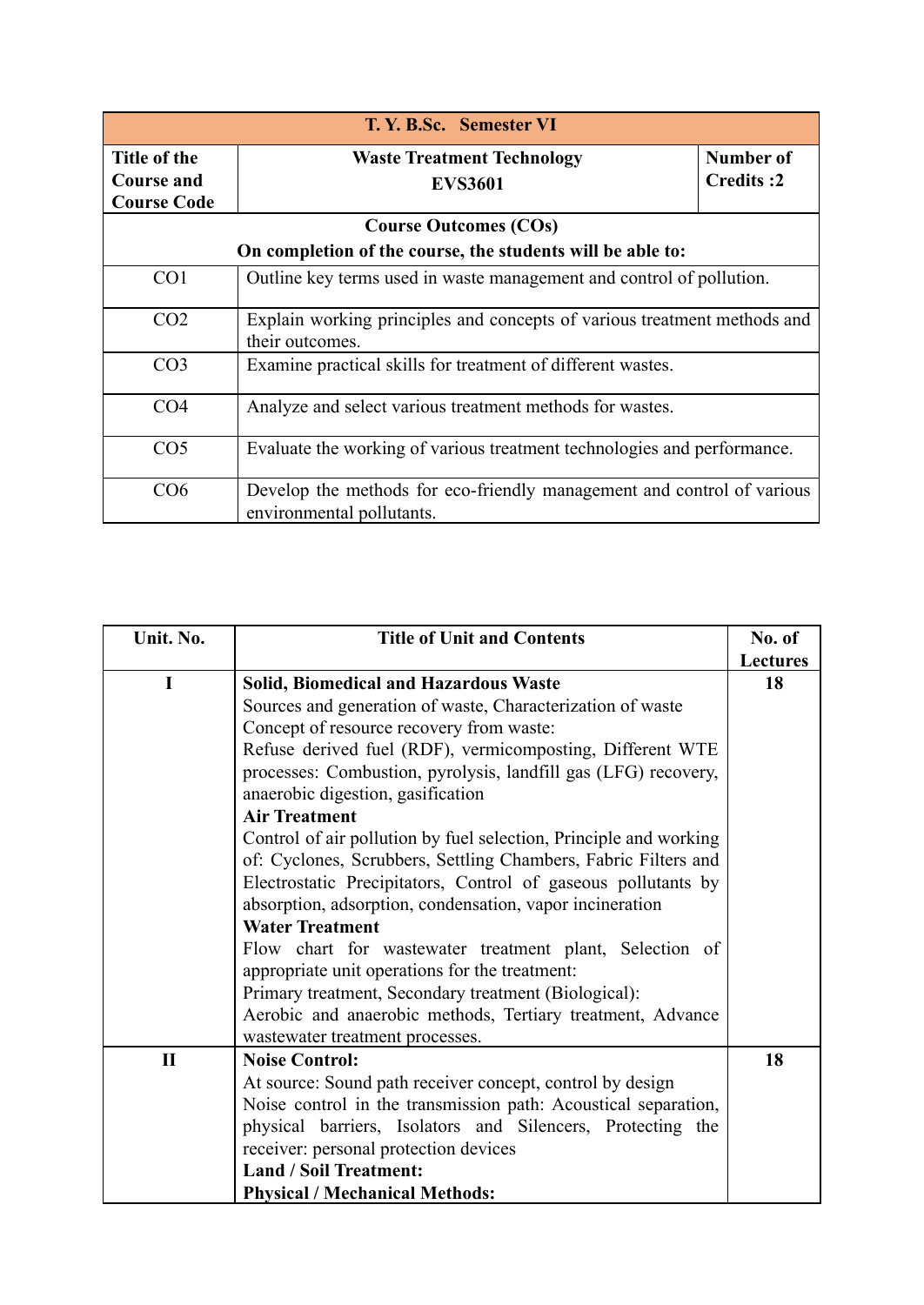| Contour trenches, continuous contour benches, live hedges,     |  |
|----------------------------------------------------------------|--|
| Ex-situ-Heavy metal immobilization through vitrification,      |  |
| In-situ - appropriate cultivation practices, soil vapour       |  |
| extraction.                                                    |  |
| <b>Chemical Methods:</b>                                       |  |
| Ex-situ - acid leaching, In-situ - pH correction               |  |
| <b>Biological Methods:</b>                                     |  |
| biofertilizers & biopesticides, mixed cropping, crop rotation, |  |
| biological pest management., organic farming, Bio /            |  |
| Phytoremediation of contaminated                               |  |
| <b>Nuclear and Radioactive Waste:</b>                          |  |
| Generation of waste from various sources, Classification of    |  |
| radio-active wastes - gas, solid, liquid, Control measures -   |  |
| treatment and disposal of radio-active waste, ICRP             |  |
| recommendations, Protection to workers, Case studies: Three    |  |
| Miles and Chernobyl accidents.                                 |  |

- 1) Soil and Water Conservation Engineering by R. Suresh Standard Publishers and Distributors. ISBN 8180140008
- 2) Land and Soil Monitoring: A Guide for SoE and Regional Council Reporting; New Zealand published by the Land Monitoring Forum, New Zealand. 2009
- 3) Nuclear Energy Principles, Practice and Prospects: S. K. Agarwal; APH Publishing Corporation.
- 4) Bio-Energy Resources: P. Chaturvedi, Concept Publishing Company.
- 5) Destruction of Hazards Chemicals in the Laboratory: G. Lunn and E. B. Sansone.
- 6) Environmental Chemistry: M. Satake, Do, S. Sethi, S. A. Eqbal.
- 7) Waste Water Engineering, MetCalf & Eddy; Inc, Tata McGraw Hill.
- 8) Waste Water Treatment for Pollution Control, Dr. Arceivala, Tata McGraw Hill.
- 9) Source Book on Atomic Energy S. Glasstone, D. Van Nastrand & Germany.
- 10) Environmental Radioactivity M. Eisenbud, Academic Press
- 11) Essentials of Nuclear Chemistry II, T. Arnikar, Wiley Easter.
- 12) Nuclear Chemistry Through Problems II, T. Arnikar & N. S. Rajurkar, New Age Int. (P) Ltd.

#### **T. Y. B.Sc. Semester VI**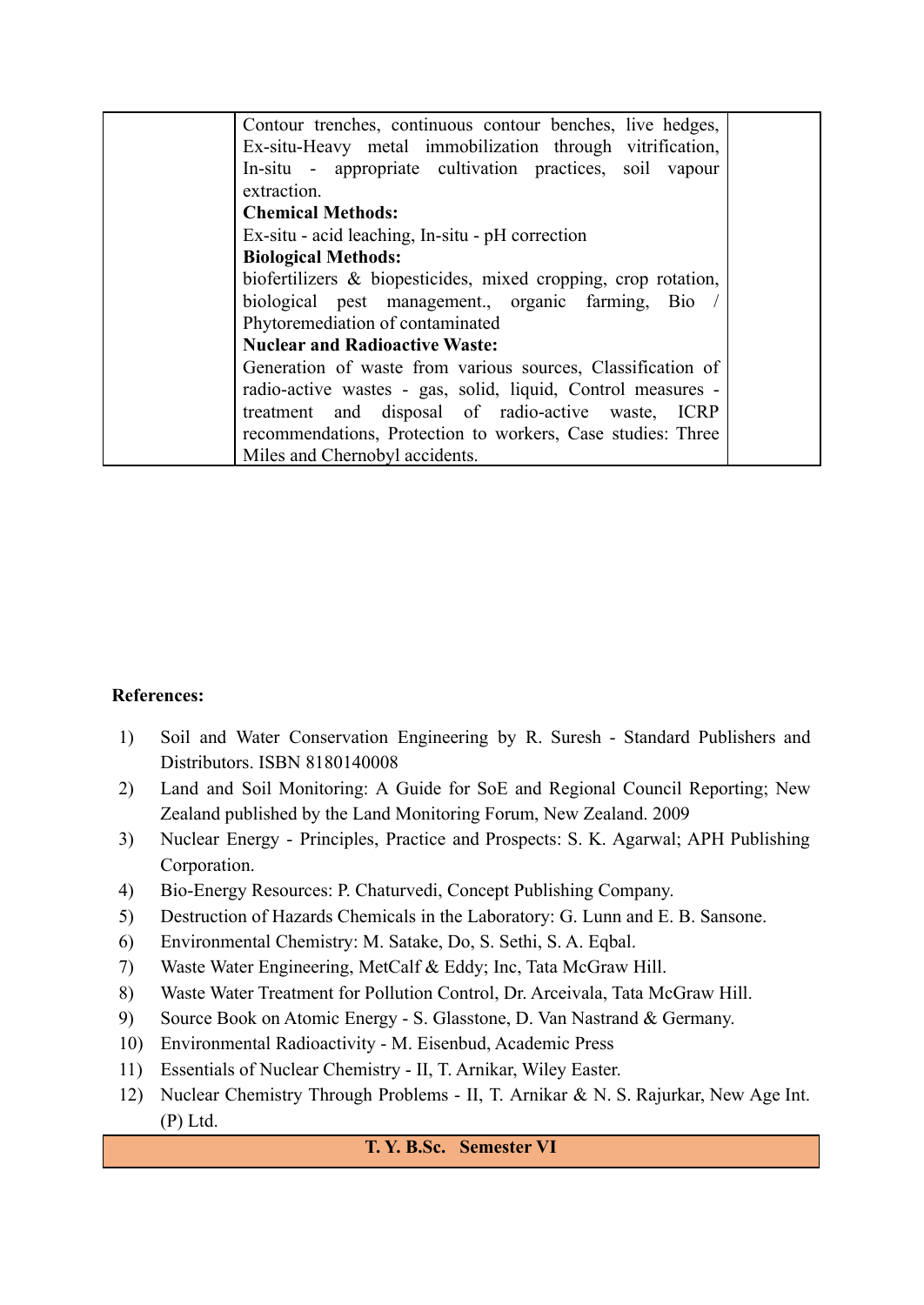| Title of the<br><b>Course and</b> | <b>Wildlife Biology and Conservation</b><br><b>EVS3602</b>                                             | Number of<br><b>Credits:2</b> |
|-----------------------------------|--------------------------------------------------------------------------------------------------------|-------------------------------|
| <b>Course Code</b>                |                                                                                                        |                               |
|                                   | <b>Course Outcomes (COs)</b>                                                                           |                               |
|                                   | On completion of the course, the students will be able to:                                             |                               |
| CO <sub>1</sub>                   | Recall definition and concepts in Wildlife Biology.                                                    |                               |
| CO <sub>2</sub>                   | Distinguish groups of plants and animals and Summarise their habitats                                  |                               |
| CO <sub>3</sub>                   | Apply field survey techniques for wildlife survey                                                      |                               |
| CO <sub>4</sub>                   | Identify the various threats to wildlife.                                                              |                               |
| CO <sub>5</sub>                   | Rank the threats and determine conservation measures.                                                  |                               |
| CO6                               | Design the wildlife survey for any ecologically important area and develop<br>local conservation plan. |                               |

| Unit. No.    | <b>Title of Unit and Contents</b>                              | No. of          |
|--------------|----------------------------------------------------------------|-----------------|
|              |                                                                | <b>Lectures</b> |
| I            | <b>Basics of Wildlife Biology</b>                              | 18              |
|              | Introduction, Concept of Wildlife Biology, Definition of       |                 |
|              | Wildlife (Refer to Wildlife Protection Act), Examples of       |                 |
|              | protected wildlife species                                     |                 |
|              | <b>Wildlife Classification and Habitats</b>                    |                 |
|              | Diversity of major groups of plants and animals:               |                 |
|              | Plants, Algae, Bryophytes, Pteridophytes, Gymnosperms,         |                 |
|              | Angiosperms, (Monocots and Dicots), Animals, Invertebrates     |                 |
|              | -Arthropods (Insects, Arachnids, Crustaceans, Millipedes,      |                 |
|              | Centipedes). Vertebrates-Mammals, Birds, Fish,                 |                 |
|              | Reptiles, Amphibians, Habitats of Wildlife: Aquatic and        |                 |
|              | Terrestrial                                                    |                 |
|              | <b>Threats to Wildlife</b>                                     |                 |
|              | Habitat destruction, Developmental projects, Urbanization      |                 |
|              | Agricultural expansions, Excessive harvesting and Poaching     |                 |
|              | Human-wildlife conflict, Examples of excessive exploitation of |                 |
|              | plants and animals.                                            |                 |
| $\mathbf{I}$ | <b>Concept of Conservation</b>                                 | 18              |
|              | Concept of Nature Conservation, CBD, PAN                       |                 |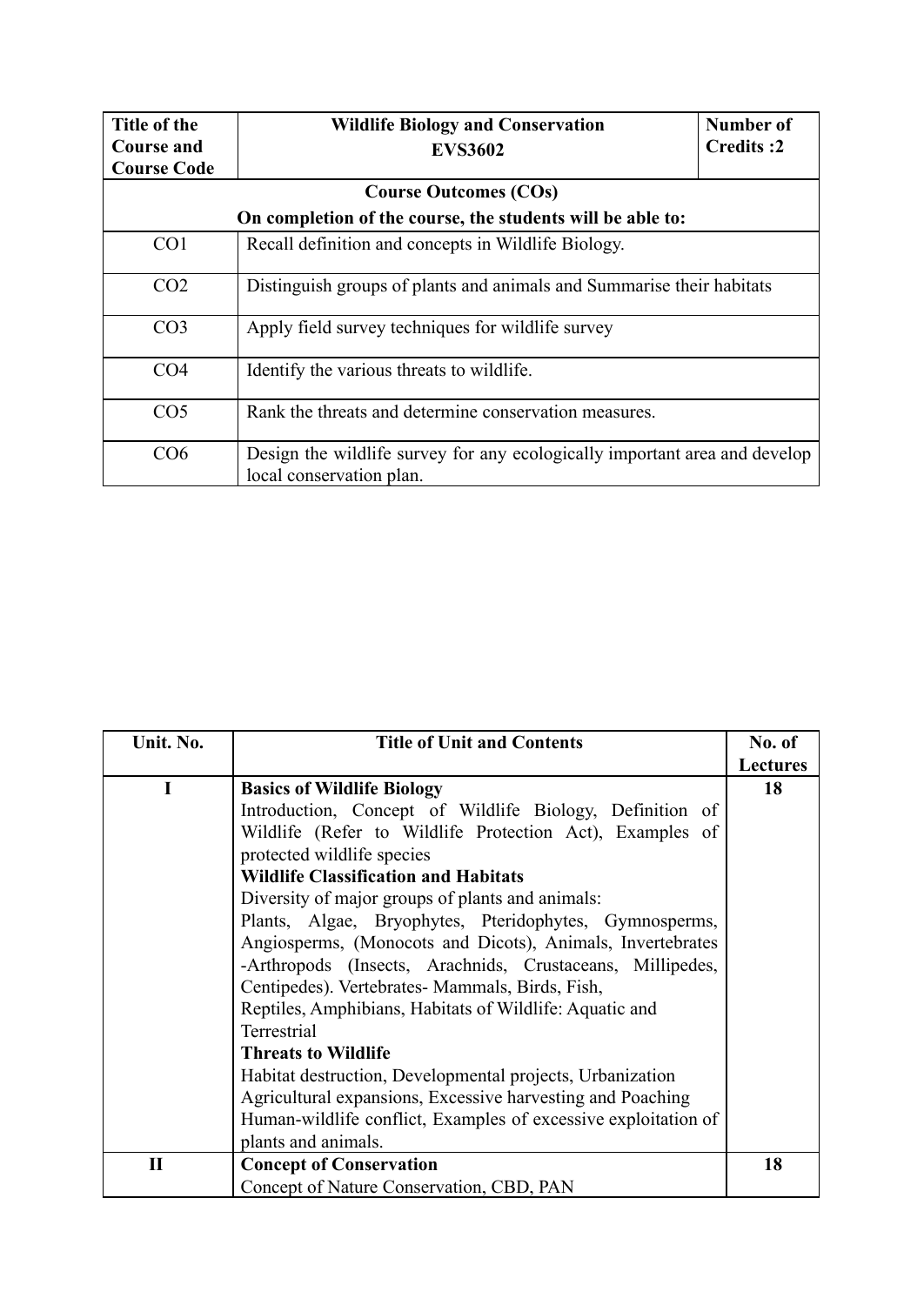| Conservation approaches: Species, habitat, ecosystem,         |  |
|---------------------------------------------------------------|--|
| Objectives and challenges of nature conservation, In-situ and |  |
| Ex-situ conservation                                          |  |
| <b>Wildlife Assessment</b>                                    |  |
| Population assessment techniques for flying insects Birds and |  |
| Mammals:                                                      |  |
| Net swipes, Transects, Point counts, Census from pug marks,   |  |
| trapping, Diversity assessment for<br>Camera<br>plants,       |  |
| Determination of sampling area, quadrates, transects, point   |  |
| Centre method, Diversity indices and its applications,        |  |
| Application of GIS and remote sensing (Radio tagging) in      |  |
| monitoring of wildlife and wildlife planning and management   |  |
| <b>Efforts for Conservation</b>                               |  |
| Role of IUCN, WWF and other large organizations, Role of      |  |
| governments, International conventions and protocols, Role of |  |
| NGOs, Greenpeace, International Whaling Mission, BNHS,        |  |
| Reindeers, Project Tiger, Crocodile Farms, Examples of        |  |
| extreme activism and practical sustainable efforts            |  |

- 1) Anthony R.E. Sinclair, John M. Fryxell and Graeme Caughly (2006) Wildlife Ecology, Conservation and Management. Blackwell Publishing, U.S.A.
- 2) Odum E. P. (1971): Fundamentals of Ecology.
- 3) Singh J. S., Singh S.P. & Gupta S. R. (2006): Ecology, Environment and Resource Conservation. Anamaya Publications.
- 4) Wilson E. O. (1985): The Biological Diversity Crisis. BioScience35: 700-706.
- 5) Negi, S.S.: Manual for Wildlife Management in India.
- 6) Sinha, P.C. (1998): Wildlife and Forest Conservation. Anmol Publishing Pvt. Ltd., New Delhi

| T. Y. B.Sc. Semester VI                                    |                                                                                                            |                               |
|------------------------------------------------------------|------------------------------------------------------------------------------------------------------------|-------------------------------|
| Title of the<br><b>Course and</b>                          | <b>Environment Impact Assessment and Management</b>                                                        | Number of<br><b>Credits:2</b> |
| <b>Course Code</b>                                         | <b>EVS3603</b>                                                                                             |                               |
| <b>Course Outcomes (COs)</b>                               |                                                                                                            |                               |
| On completion of the course, the students will be able to: |                                                                                                            |                               |
| CO <sub>1</sub>                                            | State the scope, importance and opportunities in EIA practices in relation<br>with sustainable development |                               |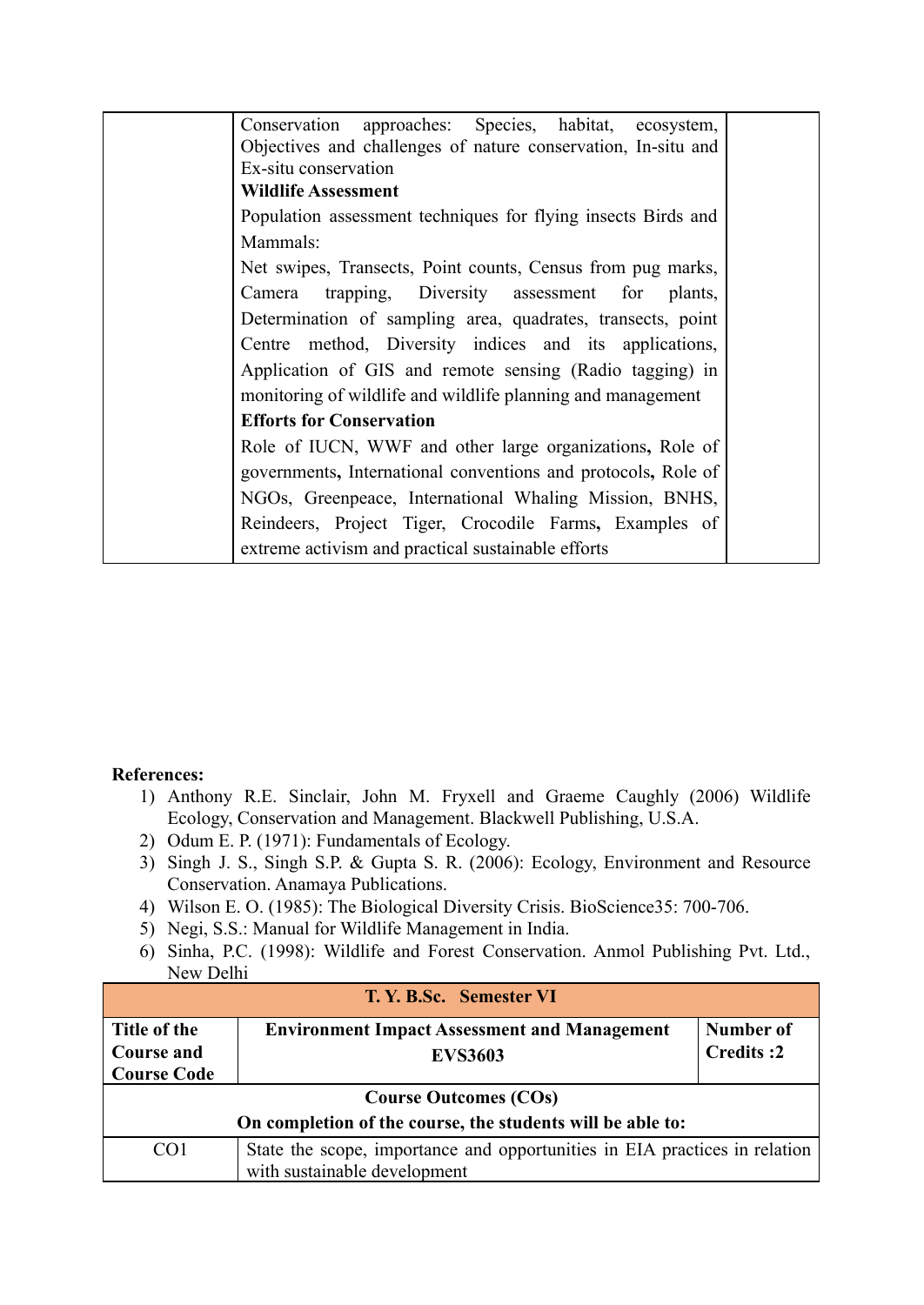| CO <sub>2</sub> | Illustrate and study methods for impact assessment and prediction            |
|-----------------|------------------------------------------------------------------------------|
| CO <sub>3</sub> | Examine standard practices of management and development of standards.       |
| CO <sub>4</sub> | Explain important guidelines of Environmental management system<br>standards |
| CO <sub>5</sub> | Evaluate Environment Management plan and mitigation measures                 |
| CO6             | Perform Environmental Audit by applying skills.                              |

| Unit. No.    | <b>Title of Unit and Contents</b>                                                                                                                                                                                                                                                                                                                                                                                                                                                                                                                                                                                                                                                                                                                                | No. of          |
|--------------|------------------------------------------------------------------------------------------------------------------------------------------------------------------------------------------------------------------------------------------------------------------------------------------------------------------------------------------------------------------------------------------------------------------------------------------------------------------------------------------------------------------------------------------------------------------------------------------------------------------------------------------------------------------------------------------------------------------------------------------------------------------|-----------------|
|              |                                                                                                                                                                                                                                                                                                                                                                                                                                                                                                                                                                                                                                                                                                                                                                  | <b>Lectures</b> |
| I            | <b>EIA</b><br>EIA: Scope and Objectives, EIA and sustainable development<br>EIA Notification 1994 & 2006, Components and Process<br><b>Baseline Data</b><br><b>Methods</b><br>Ad Hoc Method, Checklists, Matrices<br>Networks, Simulation Modelling, Overlays and Geographic<br><b>Information Systems</b><br><b>EMP</b><br>Significant Impactsand Mitigation, Mitigation Plans, Relief &<br>Rehabilitation, Risk Assessment and Disaster Management<br>Plan Review of Environmental Management Plan, Draft of EIA<br>report                                                                                                                                                                                                                                     | 18              |
| $\mathbf{I}$ | <b>EMS</b><br>Introduction<br>Environment<br>to<br>management<br>systems,<br>Organization's approach to the Environment, Environmental<br>and economic sustainability, Concept of EMAS and EMS<br>standards<br>tools,<br>Projecting<br>EMS:<br>planning,<br>and<br>implementation,<br>general<br>requirements,<br>control<br>tasks,<br>Evaluation of Environmental performance<br>ISO 14001:2015<br>ISO governance, structure and functions, PDCA cycle, ISO<br>14000 family of standards, Introduction to ISO 14001:2015:<br>Guidelines for implementation of standard<br><b>Environmental Audit</b><br>Requirement of Rule 14, Environment (Protection) Act, 1986<br>Environmental Audit: Need & Importance, Process of<br>Environmental Audit, Types of Audit | 18              |

- 1. Barrow, C. J. 2000. Social Impact Assessment: An Introduction. Oxford University Press.
- 2. Judith, P. 1999. Handbook of Environmental Impact Assessment. Blackwell Science.
- 3. Tinsley, S., & Pillai, I. (2012). Environmental management systems: understanding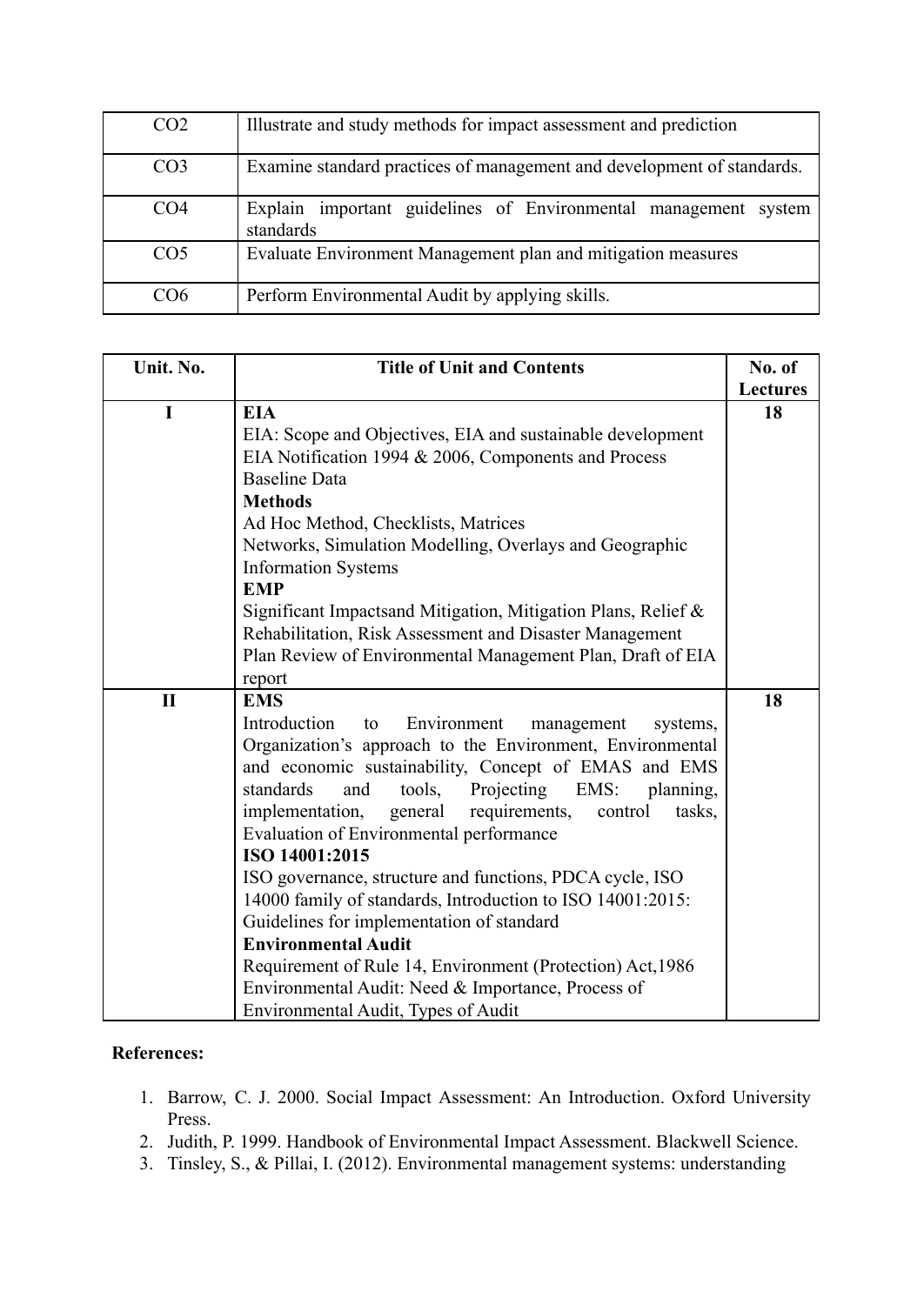4. organizational drivers and barriers. Taylor & Francis.

| T. Y. B.Sc. Semester VI           |                                                                                                                                                                       |                               |
|-----------------------------------|-----------------------------------------------------------------------------------------------------------------------------------------------------------------------|-------------------------------|
| Title of the<br><b>Course and</b> | <b>Environmental Governance and Ethics</b><br><b>EVS3604</b>                                                                                                          | Number of<br><b>Credits:2</b> |
| <b>Course Code</b>                |                                                                                                                                                                       |                               |
|                                   | <b>Course Outcomes (COs)</b>                                                                                                                                          |                               |
|                                   | On completion of the course, the students will be able to:                                                                                                            |                               |
| CO <sub>1</sub>                   | Recall basic concepts and principles in relation with environmental<br>governance, ethics and policies. Identify the relation between good<br>governance and ethics.  |                               |
| CO <sub>2</sub>                   | Explain the important provisions of environmental laws. Discuss the<br>differentiation in policies and implementation ways of various societies.                      |                               |
| CO <sub>3</sub>                   | Examine legal case studies from Indian and other societies. Interpret the<br>judgments given as part of various laws.                                                 |                               |
| CO <sub>4</sub>                   | Compare ethical and legal practices followed in various societies. Identify<br>hurdles in effective implementation of environmental governance and ideal<br>ethics.   |                               |
| CO <sub>5</sub>                   | Review international practices in relation with effective implementation of<br>laws. Decide the better options of governance as per changing needs of the<br>society. |                               |
| CO6                               | Collect primary and secondary data to prepare reports based on various<br>judgments. Design questionnaires and carry out surveys in relation with<br>laws and ethics. |                               |

| Unit. No. | <b>Title of Unit and Contents</b>                             | No. of          |
|-----------|---------------------------------------------------------------|-----------------|
|           |                                                               | <b>Lectures</b> |
|           | <b>Constitutional Provisions and National Policies</b>        | 18              |
|           | <b>Constitutional Provisions for Environmental Protection</b> |                 |
|           | National Environmental Policy, National Forest Policy,        |                 |
|           | Ecomark Scheme, National Conservation Strategy and Policy     |                 |
|           | Statement, Public Interest Litigation                         |                 |
|           | <b>Anti-pollution Acts with Important Amendments</b>          |                 |
|           | The Air (Prevention and Control of Pollution) Act, 1981,      |                 |
|           | The Water (Prevention and Control of Pollution) Act, 1974     |                 |
|           | Environment (Protection) Act, 1986, The Motor Vehicles        |                 |
|           | Act, 1988, The Public Liability Insurance Act, 1991, The      |                 |
|           | National Environment Tribunal Act, 1995, Factories Act,       |                 |
|           | 1948 & the Occupational Safety, Health and Working            |                 |
|           | Conditions Code, 2020                                         |                 |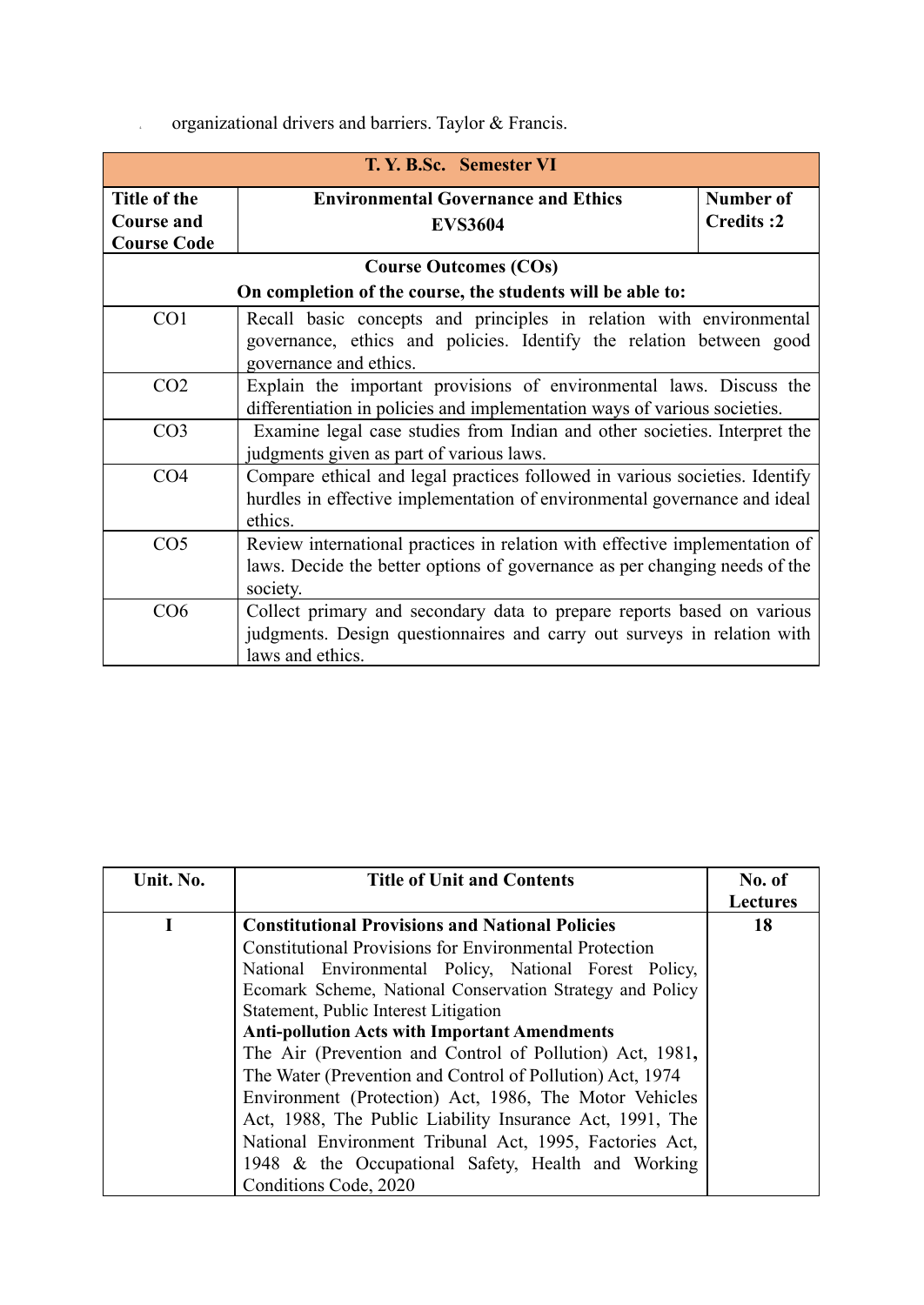|              | <b>Anti-pollution Rules</b>                                     |    |
|--------------|-----------------------------------------------------------------|----|
|              | The Noise Pollution (Regulation and Control) Rules, 2000        |    |
|              | (Management) Rules, 2016, Plastic<br>E-waste<br>Waste           |    |
|              | Management Rules, 2016, Hazardous Waste Management              |    |
|              | Rules, 2016, Bio-Medical Waste Management Rules, 2016,          |    |
|              | Solid Waste Management Rules 2016                               |    |
| $\mathbf{I}$ | Environmental<br><b>Conservation Acts</b><br>with<br>Important  | 18 |
|              | <b>Amendments</b>                                               |    |
|              | The Wild Life (Protection) Act, 1972, Biological Diversity Act, |    |
|              | 200Environmental Ethics and India2, Forest (Conservation)       |    |
|              | Act, 1980, Prevention of Cruelty to Animals Act, 1960,          |    |
|              | Protection of Plant Varieties and Farmers' Rights Act, 2001     |    |
|              | Regulatory framework for Genetically Engineered Plants in       |    |
|              | India                                                           |    |
|              | <b>Environmental Ethics and India</b>                           |    |
|              | Origin of Environmental Ethics, Value Education, Ethical        |    |
|              | Theories Applied to Environment, Role of Indian Culture in      |    |
|              | Development of Ethics, Environmental Ethics and Policies in     |    |
|              | India, Development and Ethical Issues in India                  |    |
|              | <b>World Environmental Ethics</b>                               |    |
|              | Earth Ethics and Business Ethics, Role of Western Philosophers  |    |
|              | in Development of Ethics, Religions and Environmental Ethics,   |    |
|              | Role of Ethics in Contemporary World                            |    |
|              | Ethics and Sustainability, Challenges of World Environmental    |    |
|              | Ethics                                                          |    |

- 1. P. Leelakrishnan: Environmental Law in India, Lexisnexis, 2010.
- 2. Alexander Gillespie: International Environmental Law, Policy and Ethics. Oxford University Press, 2014.
- 3. Divan Shyam and Armin Rosencranz: Environmental Law and Policy in India, Oxford University Press, 2002.
- 4. P. B. Sahasranaman: Handbook of Environmental Laws, Oxford University Press, 2012.
- 5. Surendra Malik and Sudeep Malik: Supreme Court on Environmental Law, Eastern Book Company, 2015.
- 6. NawneetVibhaw: Environmental Law An Introduction, Lexisnexis, 2016.
- 7. Nancy K. Kubasek and Gary S. Silverman: Environmental Law, Pearson, 1999.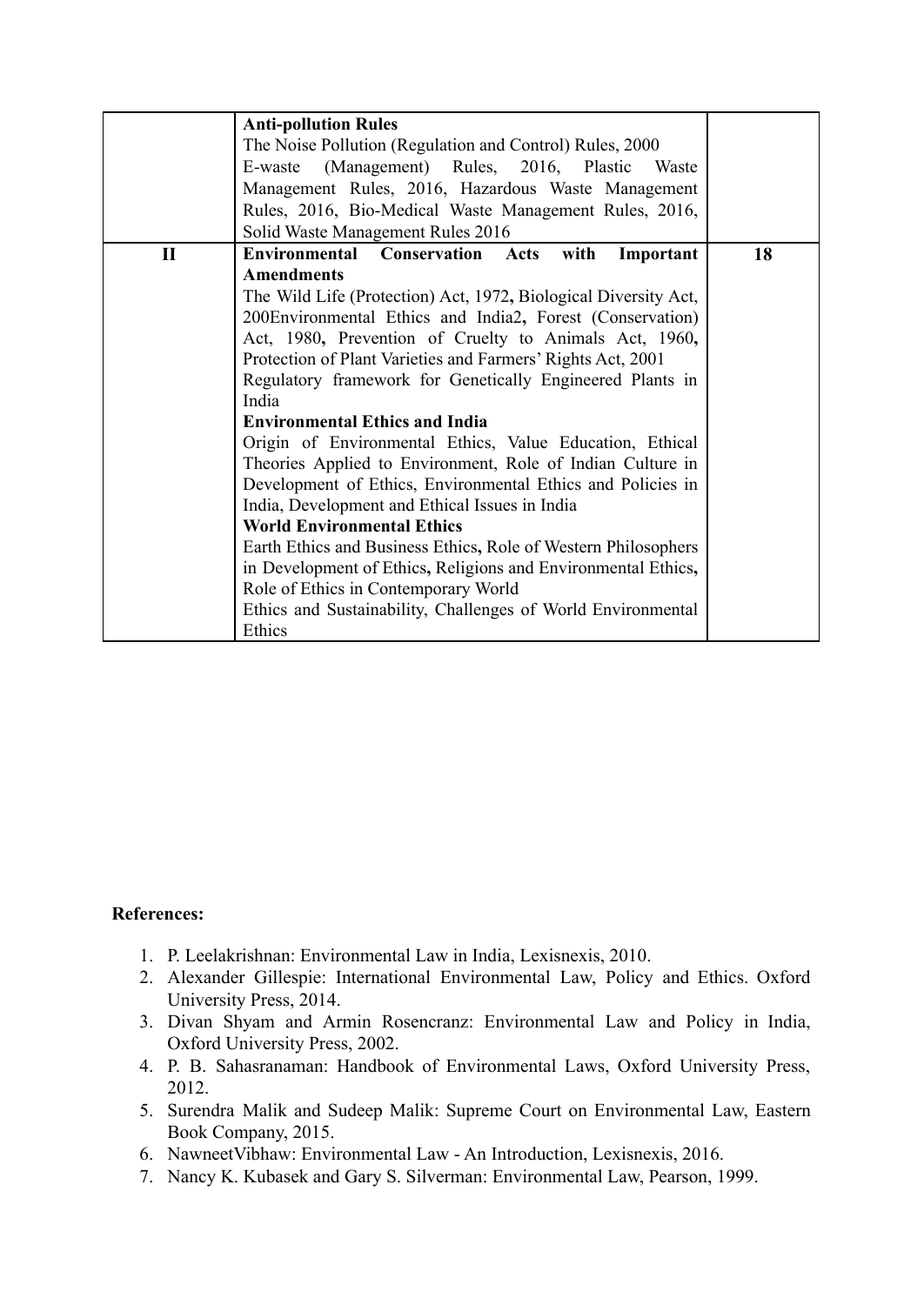- 8. Guha R.: Environmentalism: A Global History, Allen Lane 2014.
- 9. Paul Pojman and Louis Pojman: Environmental Ethics, Wadsworth Publishing, 2011.
- 10. Joseph R. DesJardins, Environmental Ethics: An Introduction to Environmental Philosophy, Wadsworth Publishing, 2005.
- 11. Santra S. C.: Environmental Science by New Central Book Agency (P) Limited, 2001.

| T. Y. B.Sc. Semester VI                                    |                                                                              |                               |  |
|------------------------------------------------------------|------------------------------------------------------------------------------|-------------------------------|--|
| Title of the<br><b>Course and</b><br><b>Course Code</b>    | <b>Environmental Toxicology, Health and Safety</b><br><b>EVS3605</b>         | Number of<br><b>Credits:2</b> |  |
|                                                            | <b>Course Outcomes (COs)</b>                                                 |                               |  |
| On completion of the course, the students will be able to: |                                                                              |                               |  |
| CO <sub>1</sub>                                            | Recall the concept of Environmental toxicology and basic parameters of       |                               |  |
|                                                            | toxicity testing. Discuss toxic effects of Volatile and organic solvents,    |                               |  |
|                                                            | heavy metals and other toxicants.                                            |                               |  |
| CO <sub>2</sub>                                            | Explain concepts of epidemiology investigate potential and widespread        |                               |  |
|                                                            | effects of water and airborne diseases                                       |                               |  |
| CO <sub>3</sub>                                            | Demonstrate Various toxicity tests with suitable examples and compare        |                               |  |
|                                                            | toxicity of various toxicants based on toxicity parameters. Apply the skills |                               |  |
|                                                            | of epidemiological studies for research and social awareness.                |                               |  |
| CO <sub>4</sub>                                            | Differentiate between bacterial and viral diseases and relate causative      |                               |  |
|                                                            | agents based                                                                 |                               |  |
| CO <sub>5</sub>                                            | Evaluate potential and extent of spread and effects of epidemic and          |                               |  |
|                                                            | pandemic diseases.                                                           |                               |  |
| CO6                                                        | Specify occupational health hazards and safety measures, laws and            |                               |  |
|                                                            | regulations for handling / disposal of toxic materials.                      |                               |  |

| Unit. No. | <b>Title of Unit and Contents</b>                                | No. of          |
|-----------|------------------------------------------------------------------|-----------------|
|           |                                                                  | <b>Lectures</b> |
|           | <b>Introduction to Environmental Toxicology</b>                  | 18              |
|           | Concept of environmental toxicology, toxicants and xenobiotic    |                 |
|           | Systemic toxic effects: acute toxicity, sub chronic toxicity,    |                 |
|           | chronic toxicity, Factors determining adverse effects: Intrinsic |                 |
|           | toxicity, dose, exposure conditions, response of host,           |                 |
|           | Biomagnification and Biotransformation of toxicants              |                 |
|           | <b>Toxic Effects</b>                                             |                 |
|           | Parameters of toxicity testing: Effective Doses (EDs), No        |                 |
|           | Observed Adverse Effect Level (NOEL), LC50 LD50 etc.             |                 |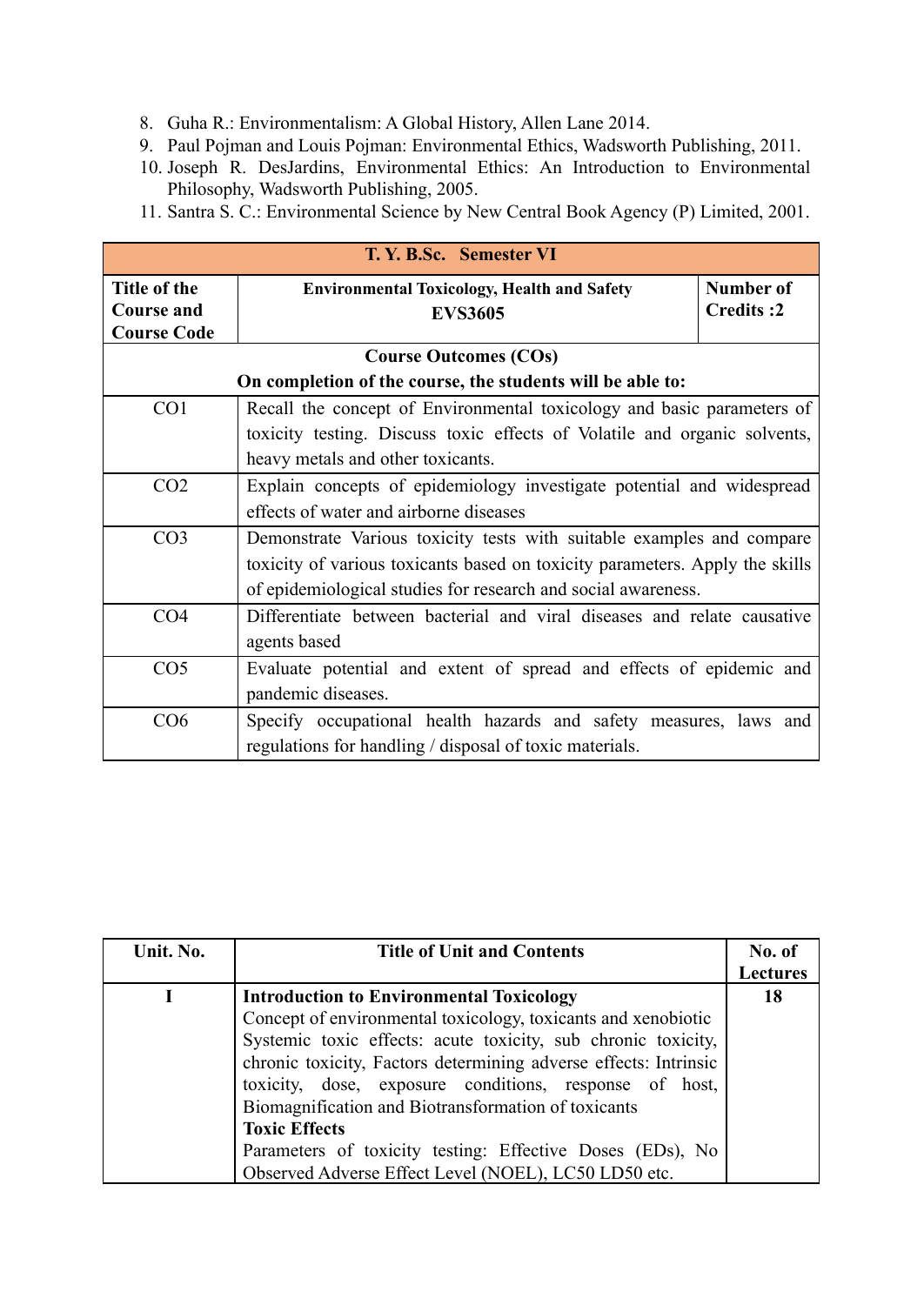|              | Mixed exposures effects: Additive effects, Synergistic effects,<br>antagonistic effects, Mutagenic, teratogenic, carcinogenic<br>effects, Toxicity test: Range finding, screening, definitive<br>toxicity test, Direct and indirect effects of stressful<br>environments on human health<br><b>Water and Airborne Diseases</b><br>Concept of epidemiology, Endemic, epidemic and pandemic<br>diseases, Waterborne bacterial and viral diseases: Causative<br>agents, spread of disease symptoms prevention and control<br>measures, case studies, Airborne bacterial and viral diseases:<br>Causative agents, spread of disease symptoms prevention and<br>control measures, case studies, Bioterrorism and protective<br>measures.                                                                                                                                                                                                                                                                                                               |    |
|--------------|---------------------------------------------------------------------------------------------------------------------------------------------------------------------------------------------------------------------------------------------------------------------------------------------------------------------------------------------------------------------------------------------------------------------------------------------------------------------------------------------------------------------------------------------------------------------------------------------------------------------------------------------------------------------------------------------------------------------------------------------------------------------------------------------------------------------------------------------------------------------------------------------------------------------------------------------------------------------------------------------------------------------------------------------------|----|
| $\mathbf{I}$ | <b>Occupational Health and Safety</b><br>Concept of hazard, risk and safety, Objectives and principles of<br>OHS, Elements of the work environment, Occupational<br>hazards: Types, Occupational disorders, Occupational health<br>hazards in industries, case studies, Risk assessment,<br>Introduction to ISO 45001:2018 Occupational Health and<br>Safety Management Systems Standard<br><b>Industrial and Environmental Toxicants</b><br>Classification of toxic materials, Industrial toxicants and<br>hazardous materials, Physiological and metabolic effects of<br>toxicants, Toxicity of VOC used in industry, Metal Toxicity:<br>Hg, Pb, As, Cd etc. Nonmetal toxicity: Nitrate-Nitrite<br>poisoning, Fluorosis etc. Plant toxins, zoo toxicity, microbial<br>toxicity, Radiation hazards: Biological effects.<br><b>Toxicology and Law</b><br>Regulatory agencies, Factories Act, 1948, Hazardous waste<br>rules, 2008, Hazardous and other waste rules, 2016, The<br>Occupational Safety, Health and Working Condition, Code,<br>2020 | 18 |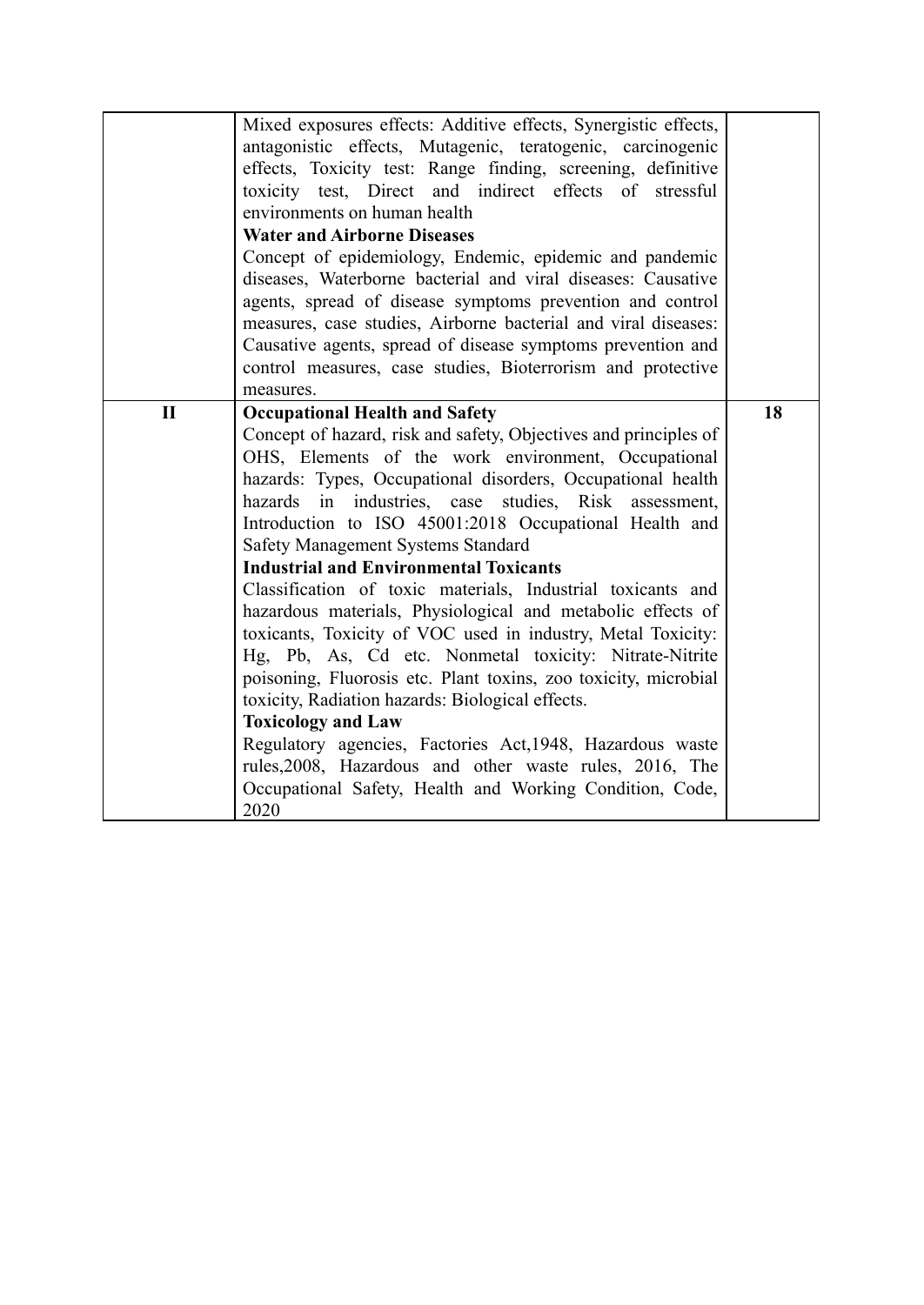- 1. Environmental Studies: D. K. Asthana and Meera Asthana, S. Chand Publication
- 2. Industrial Safety and Environment (2013): AnupamaPrashar, S. K. Kataria& Sons.
- 3. Introduction to Toxicology, Children's Health and the Environment, CHEST Training Package for the Health Sector.
- 4. Essentials of Toxicology: Vijay Kumar Matham
- 5. Occupational Health and Safety, Ethiopia Public Health Training Initiative,August 2006

https://cpcb.nic.in/rules

| T. Y. B.Sc. Semester VI                                 |                                                                                                                                                                     |                               |
|---------------------------------------------------------|---------------------------------------------------------------------------------------------------------------------------------------------------------------------|-------------------------------|
| Title of the<br><b>Course and</b><br><b>Course Code</b> | <b>Ecosystem Restoration EVS3606</b>                                                                                                                                | Number of<br><b>Credits:2</b> |
|                                                         | <b>Course Outcomes (COs)</b>                                                                                                                                        |                               |
|                                                         | On completion of the course, the students will be able to:                                                                                                          |                               |
| CO <sub>1</sub>                                         | State key ecological principles used for restoration of terrestrial and aquatic<br>ecosystems.                                                                      |                               |
| CO <sub>2</sub>                                         | Discuss about the role of conservation and restoration play within the larger<br>context of natural resource management.                                            |                               |
| CO <sub>3</sub>                                         | Apply their skills for ecosystem restoration for Research and social<br>awareness.                                                                                  |                               |
| CO <sub>4</sub>                                         | Explain about restoration approaches that require careful assessment of<br>alternatives constrained by complex ecological, sociological and political<br>realities. |                               |
| CO <sub>5</sub>                                         | Evaluate the principles of Restoration Ecology.                                                                                                                     |                               |
| CO6                                                     | Specify the value of various ecosystems which have been improved after<br>restoration practices.                                                                    |                               |

| Unit. No. | <b>Title of Unit and Contents</b>                                | No. of   |
|-----------|------------------------------------------------------------------|----------|
|           |                                                                  | Lectures |
|           | <b>Restoration Ecology</b>                                       | 18       |
|           | Eco Restoration, Definition and principles, Significances,       |          |
|           | Guidelines, Principles of Restoration, Applications of           |          |
|           | <b>Restoration Ecology</b>                                       |          |
|           | Theoretical basis for understanding restoration potential        |          |
|           | Concepts of resilience and ecosystem change as they relate to    |          |
|           | aquatic and terrestrial systems, Social, economic and political  |          |
|           | realities of restoration                                         |          |
|           | <b>Restoration of Urban Ecosystem</b>                            |          |
|           | Ponds, lakes, river banks, avenue tree, Biodiversity restoration |          |
|           | through gardens, park, restoration of dumping ground,            |          |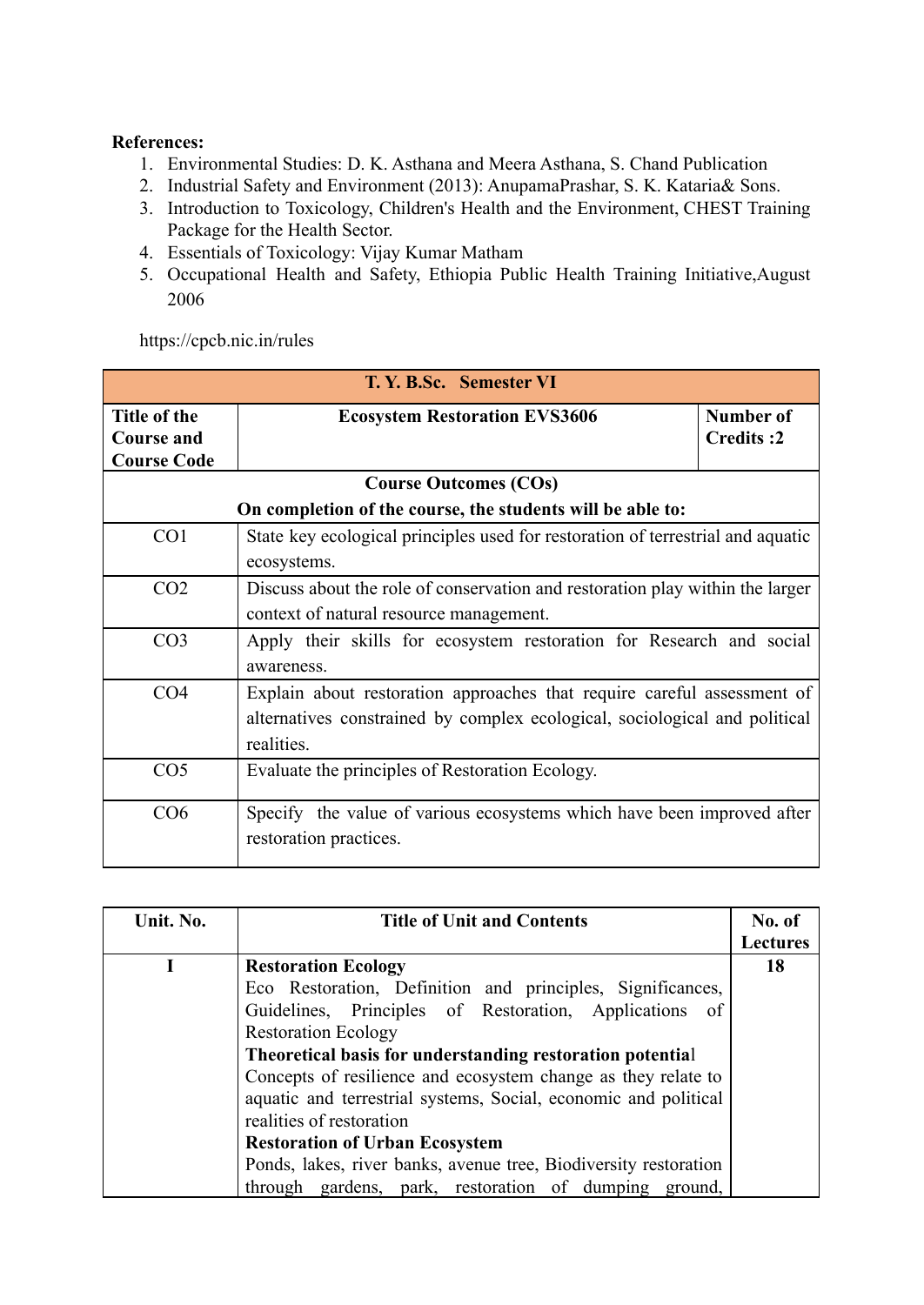|              | Restoration of ecosystem on hills, Restoration of soil in urban<br>areas,<br>Ground water resource – replenishment, Sewage or wastewater<br>- recycling for supporting ecosystems                                                                                                                                                                                               |    |
|--------------|---------------------------------------------------------------------------------------------------------------------------------------------------------------------------------------------------------------------------------------------------------------------------------------------------------------------------------------------------------------------------------|----|
|              | Case studies                                                                                                                                                                                                                                                                                                                                                                    |    |
| $\mathbf{I}$ | <b>Eco-restoration and Industrial Environment</b><br>Eco-restoration of mines (Open-cast), restoration of solid waste<br>dumping sites, Improving aesthetics by partial restoration at                                                                                                                                                                                          | 18 |
|              | industrial sites, Case studies<br><b>Restoration of other Natural Habitats / Ecosystems</b><br>Mangroves, Grasslands, Wetlands, Restoration of streams<br>Degraded forest patches, Coastal ecosystems, Case Studies<br><b>Restoration Toolbox</b>                                                                                                                               |    |
|              | Terrestrial techniques (fire, mechanical, chemical and rest)<br>Aquatic techniques (geomorphic structures, hydrologic regimes,<br>riparian structures and processes), analysis of trajectories of<br>past and future change, Landscape level issues associated with<br>endangered species, Re-colonization of animal, Prevention of<br>habitat loss, Species-area relationships |    |

- 1. Restoration of Nature by Prakash Gole.
- 2. Restoration Ecology the New Frontier Edited by Jelte Van Andel and James Aronso Wiley-Blackwell Publication, ISBN9781444336368.
- 3. A Source Book for Ecological Restoration by Foundation for Ecological Security, 2008.
- 4. Foundations of Restoration Ecology (The Science and Practice of Ecological Restoration Series) - Donald A. Falk, Margaret Palmer, Joy Zedler, Richard J. Hobbs.
- 5. Watershed Manual by B. K. Kakade (BAIF and LEAD India Publication).
- 6. Water Harvesting and Sustainable Supply in India by R. N. Athavale Centre for Environment Education, ISBN: 8170337526.
- 7. Watershed Hydrology by Peter Black, Lewis Publishers, ISBN1575040271.
- 8. Soil and Water Conservation Engineering by R. Suresh Standard Publishers and Distributors, ISBN8180140008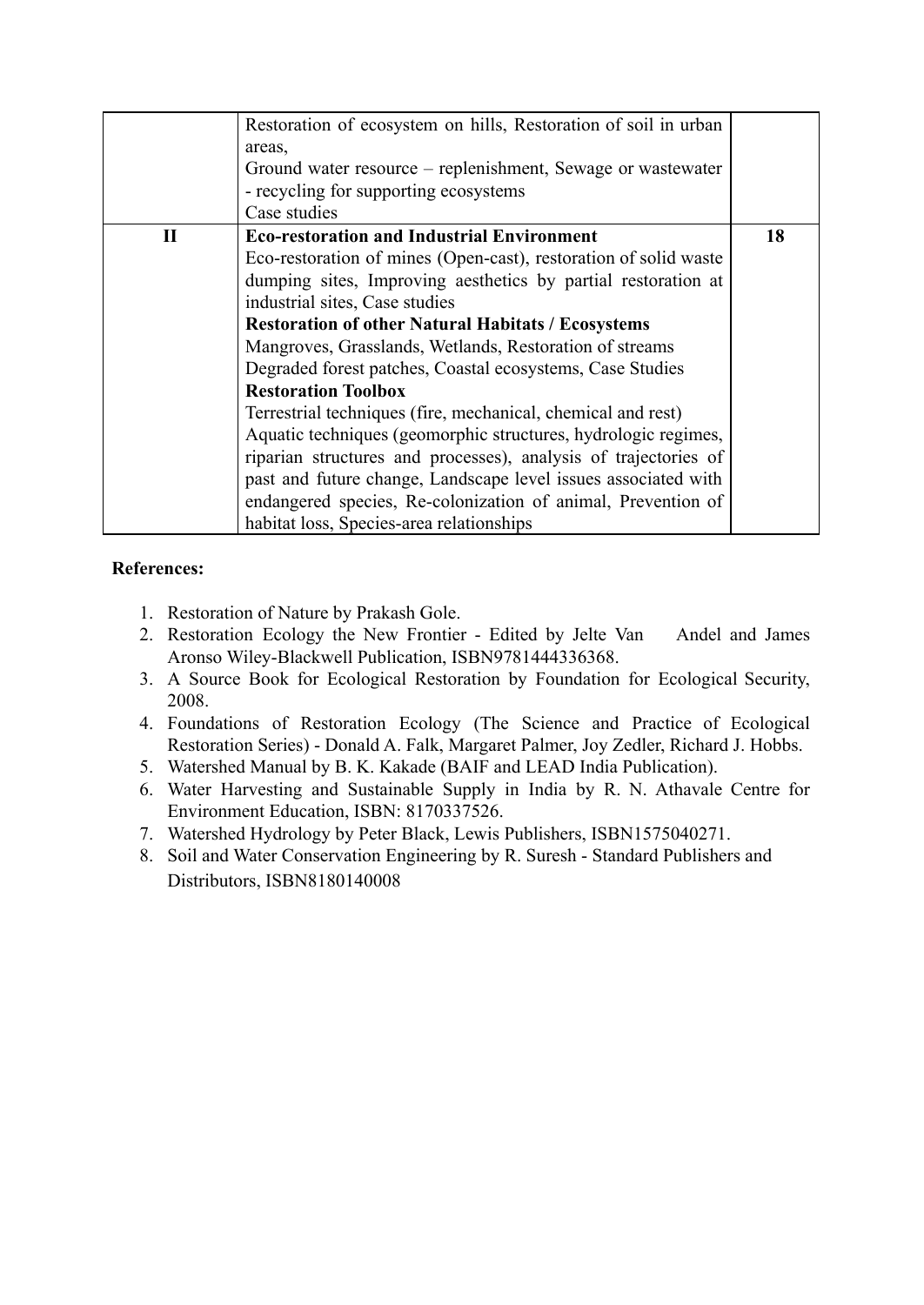| T. Y. B.Sc. Semester VI                                    |                                                                                                                                                                                                                   |                               |
|------------------------------------------------------------|-------------------------------------------------------------------------------------------------------------------------------------------------------------------------------------------------------------------|-------------------------------|
| Title of the<br>Course and<br><b>Course Code</b>           | Practicals Based on EVS3601, EVS3602 & EVS 3603<br><b>EVS3607</b>                                                                                                                                                 | Number of<br><b>Credits:2</b> |
|                                                            | <b>Course Outcomes (COs)</b>                                                                                                                                                                                      |                               |
| On completion of the course, the students will be able to: |                                                                                                                                                                                                                   |                               |
| CO <sub>1</sub>                                            | Identify the threats to wildlife and the role of f local people in conservation.                                                                                                                                  |                               |
| CO <sub>2</sub>                                            | Explain the methods used for Impact identification and assessment.                                                                                                                                                |                               |
| CO <sub>3</sub>                                            | Apply skills based on Environmental Impact and Management Plan. Calculate<br>diversity indices and carry out quantitative assessment of plants and animal<br>groups. Demonstrate the anaerobic digestion process. |                               |
| CO <sub>4</sub>                                            | Analyze the wastewater and solid waste to assess the extent of pollution<br>level.                                                                                                                                |                               |
| CO <sub>5</sub>                                            | Evaluate the noise level and specify the noise quality. Select a dose of<br>coagulant for wastewater treatment.                                                                                                   |                               |
| CO6                                                        | Design and draw the outline of was tewater treatment plants.                                                                                                                                                      |                               |

- 1. Characterization of domestic/municipal/college waste.
- 2. Treatment of biological waste by anaerobic digestion.
- 3. Design of ETP / STP by using given data.
- 4. Measurement of equivalent noise level by SLM from silent, industrial, residential and commercial zones.
- 5. Estimation of chemical oxygen demand from given waste water sample.
- 6. Estimation of biological oxygen demand from given waste water sample.
- 7. Study of a jar test for wastewater treatment.
- 8. Visit to hazardous waste/biomedical waste treatment facility/ ETP/ STP.

#### **Based on EVS3602**

- 1. Types of sampling for ecological studies
- 2. Study of flora of an urban terrestrial ecosystem (Field practical)
- 3. Study of fauna of an urban terrestrial ecosystem (Field practical)
- 4. Vegetation analysis by Quadrate / Belt transect method.
- 5. Assessment of birds / mammals by transect method.
- 6. Assessment of the diversity within an ecosystem using Shannon and Simpson's diversity indices.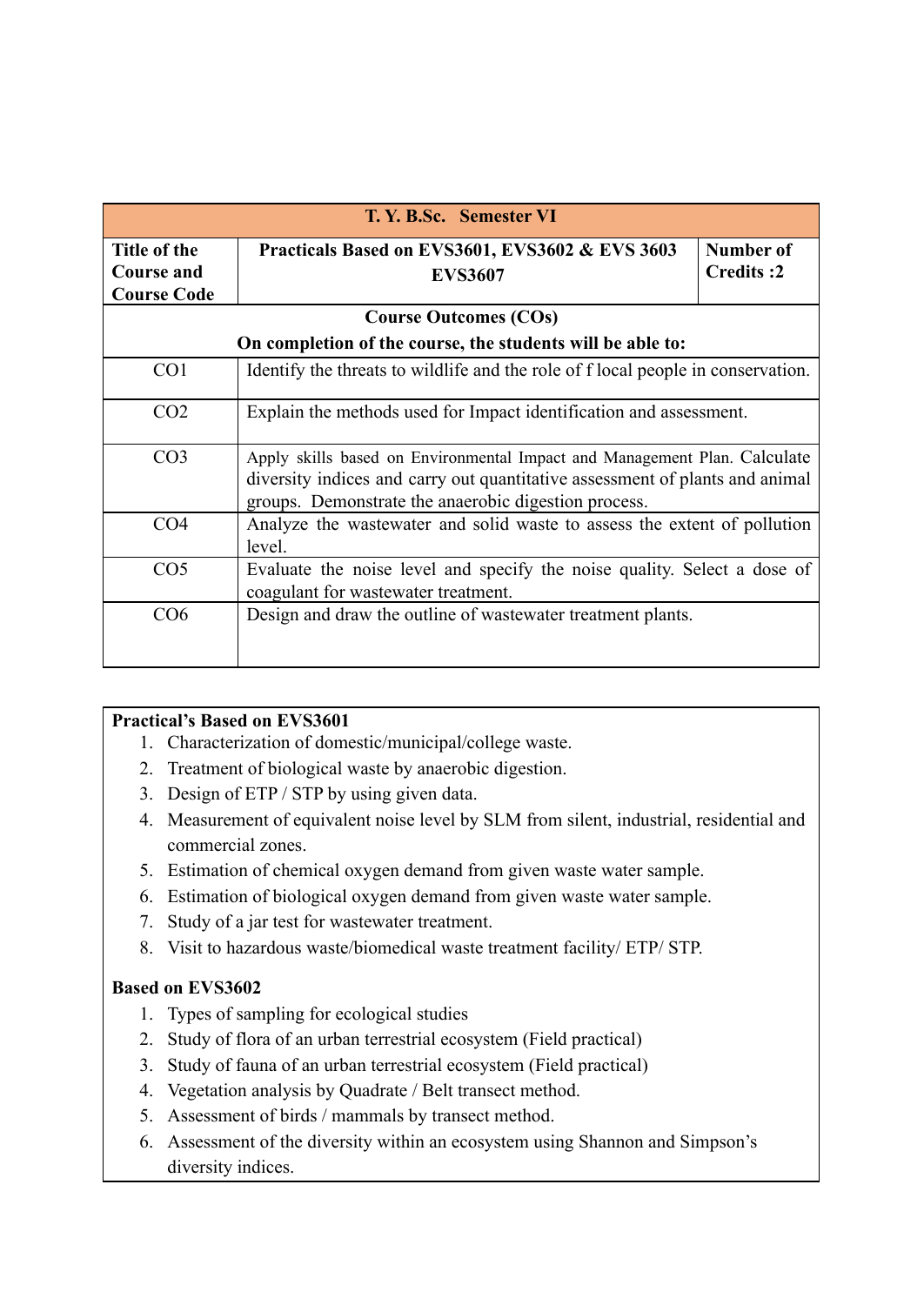- 7. Assessment of threats to wildlife and their habitat in Western Ghats (Field visit)
- 8. Assessment of people's knowledge and awareness about wildlife.
- 9. To study the role of local people / visitors in conservation.

- 1. Study of requirements of EIA notifications.
- 2. Study of EIA process with suitable examples.
- 3. Case studies based on impact assessment and prediction methodologies.
- 4. Evaluation of EIA by using Leopold Matrix technique.
- 5. Preparation of draft of EIA report on selected developmental project.
- 6. Questionnaire based survey for Environmental and socioeconomic survey.
- 7. Discussion on EIA case studies.
- 8. Preparation of EMP.

| T. Y. B.Sc. Semester VI                                 |                                                                                                                     |                        |
|---------------------------------------------------------|---------------------------------------------------------------------------------------------------------------------|------------------------|
| Title of the<br><b>Course and</b><br><b>Course Code</b> | Practicals Based on EVS3604, EVS3605 & EVS3606<br><b>EVS3608</b>                                                    | Number of<br>Credits:2 |
|                                                         | <b>Course Outcomes (COs)</b>                                                                                        |                        |
|                                                         | On completion of the course, the students will be able to:                                                          |                        |
| CO <sub>1</sub>                                         | Identify and describe applications of Environmental Governance and Ethics                                           |                        |
| CO <sub>2</sub>                                         | Discuss and interpret various judgements on selected environmental laws                                             |                        |
| CO <sub>3</sub>                                         | Examine the effect of toxicants on plants and aquatic organisms and<br>evaluate the dose of toxicant.               |                        |
| CO <sub>4</sub>                                         | Interpret the effect of metals and metal salts on microbes. Analyse the risk<br>based on health and safety aspects. |                        |
| CO <sub>5</sub>                                         | Determine the amount of coal burnt for household energy requirement.                                                |                        |
| CO6                                                     | Create a plan for a city to conserve energy on the basis of energy<br>consumption pattern                           |                        |

- 1. Survey on field conditions and drawbacks associated with selected environmental law
- 2. Law specific case study on violation in selected area
- 3. Understanding process of public interest litigation through court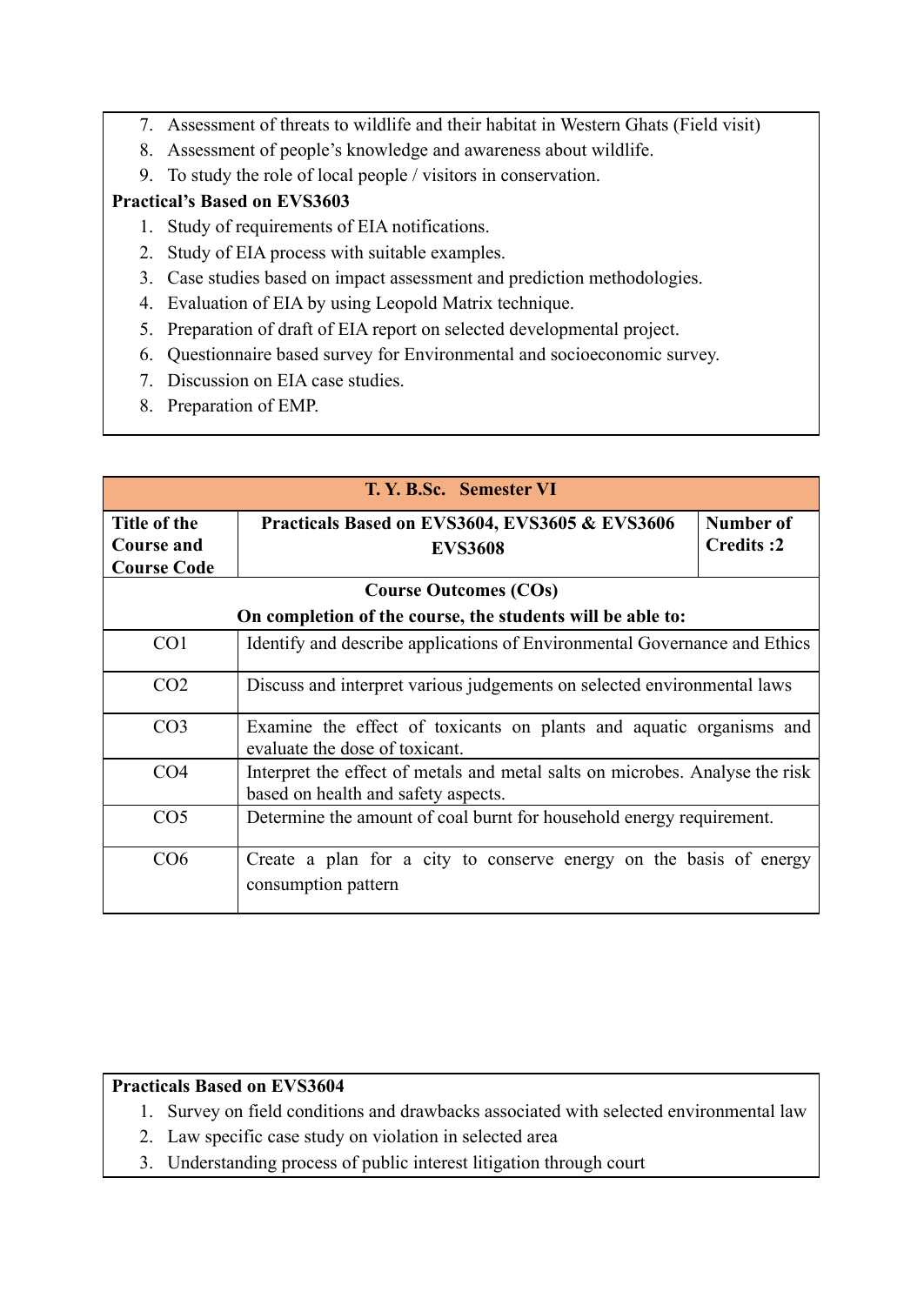- 4. Preparation of report on major judgements by courts on selected law a) Kani Tribe Case Study b) Divya Pharmacy Case Study c) Taj Trapezium Case
- 5. Report preparation on understanding the process of filing environmental case
- 6. Legal survey based on questionnaire to understand environmental governance
- 7. Study of consents required under water and air act
- 8. Study of authorizations required under various rules of environment act
- 9. Understanding Comprehensive Environment Pollution Index and categorisation of the industries
- 10. Study of user Manual for new users to register on MPCB portal & apply for Consent Service
- 11. Detailed study of SPCB/CPCB/MoEFCC websites for ongoing programmes and legal requirements for environmental conservation

- 1. Assessment of risk using different techniques.
- 2. Determination of MPN from drinking water resource for potability
- 3. Effect of toxicants / wastewater on seed germination
- 4. Estimation of effect of toxicant /metal / industrial effluent on aquatic organisms
- 5. Estimation of protein / proline from given plant / animal tissue sample
- 6. Study of oligodynamic effects of metals sheets / metal salts on microorganisms
- 7. Visit to toxicity testing laboratory / research center
- 8. Estimation of polyphenol content from plants exposed to pollution

# **Practicals Based on EVS3606**

- 1. Study of wind data analysis for installation of windmills
- 2. Study of luminance by Lux meter
- 3. Estimation of solar radiation by using Sunshine Recorder
- 4. Preparation of fuel pellets from organic waste collected from college campus / residential area / garden waste etc.
- 5. Bioelectricity production from organic wastes collected from college campus / residential area / garden waste etc.
- 6. Design and development of solar powered battery/Study of electric storage system battery
- 7. Study of applications of solar energy e.g. solar cooker and water heater / photovoltaic cells.
- 8. Estimation of calorific value from given biomass samples
- 9. Study of energy audit process: Formats and Survey
- 10. Visit to the energy park.
- 11. Visit to nuclear power plant / nuclear energy research center, BARC, Mumbai, Jaitapur etc.
- 12. Visit to biogas / biogasifiers / biodiesel plant

# **T. Y. B.Sc. Semester VI**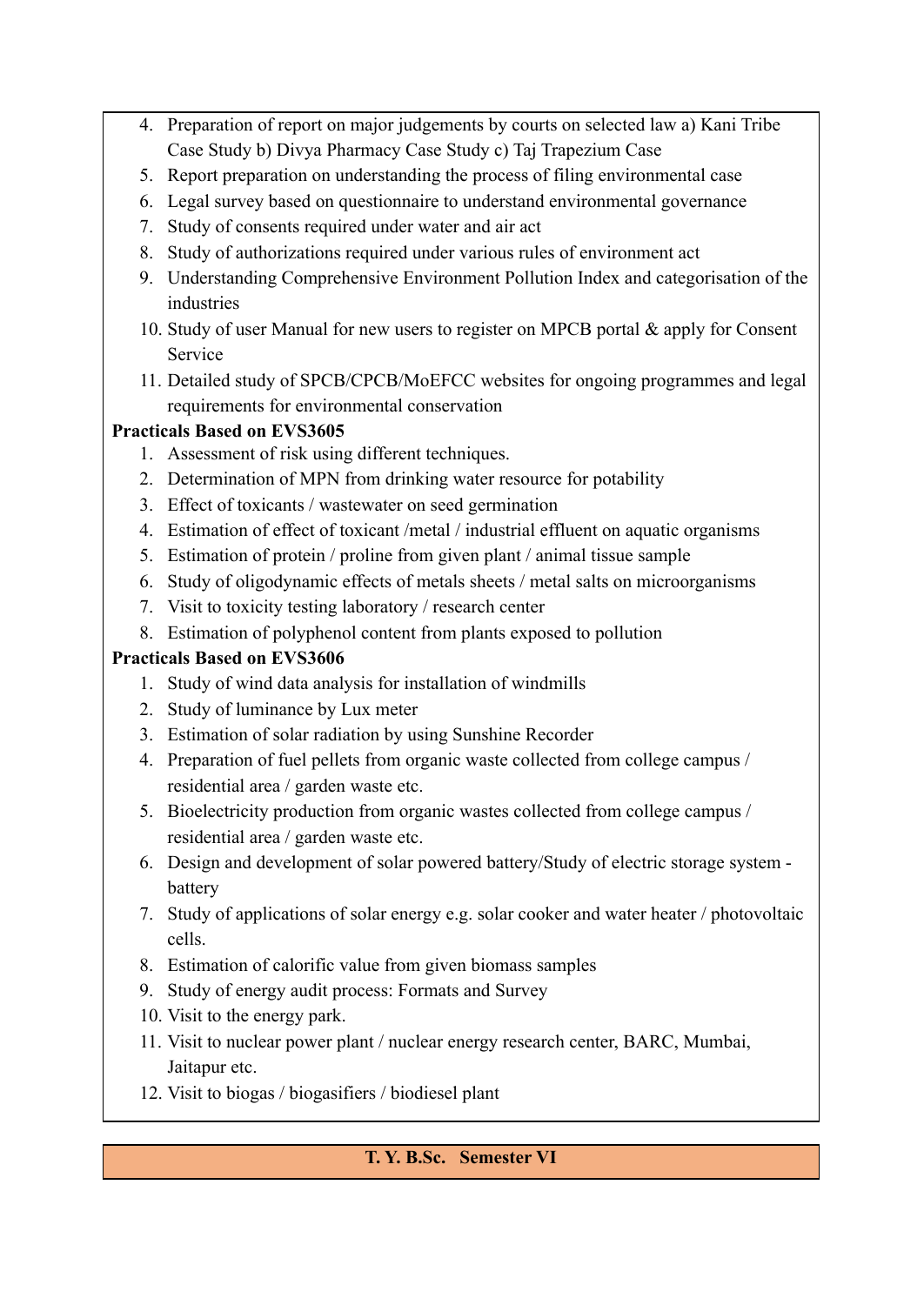| Title of the       | <b>Project Work</b>                                                            | Number of        |  |
|--------------------|--------------------------------------------------------------------------------|------------------|--|
| <b>Course and</b>  | <b>EVS3609</b>                                                                 | <b>Credits:2</b> |  |
| <b>Course Code</b> |                                                                                |                  |  |
|                    | <b>Course Outcomes (COs)</b>                                                   |                  |  |
|                    | On completion of the course, the students will be able to:                     |                  |  |
| CO <sub>1</sub>    | Describe purpose of the selected topic of the project work. List basic         |                  |  |
|                    | concepts in scientific work.                                                   |                  |  |
| CO <sub>2</sub>    | Discuss basic concepts in research to implement the project work.              |                  |  |
|                    | Associate the objectives in relation with selected topics of research. Outline |                  |  |
|                    | effective timeline for implementation of research ways.                        |                  |  |
| CO <sub>3</sub>    | Carry out step by step implementation of methodology for completion of         |                  |  |
|                    | selected objectives within the decided time frame. Apply practical skills for  |                  |  |
|                    | analysis of various parameters.                                                |                  |  |
| CO <sub>4</sub>    | Analyse the various parameters by using standard sophisticated                 |                  |  |
|                    | instrumentation techniques and well known methods. Identify the issues         |                  |  |
|                    | and work towards solutions.                                                    |                  |  |
| CO <sub>5</sub>    | Assess the impacts or evaluate the basics behind the selected topic of         |                  |  |
|                    | interest. Evaluate the scientific and field related work to recommend certain  |                  |  |
|                    | steps to be implemented by agencies.                                           |                  |  |
| CO6                | Collect and compile data to form a final report based on scientific            |                  |  |
|                    | understanding. Write as per international acceptability. Prepare an ideal      |                  |  |
|                    | report with standard guidelines.                                               |                  |  |

# **Policy Followed for T. Y. B. Sc. Project Work and Submission**

Students have to complete six monthly project reports for successful completion of B. Sc. degree. Students can select topics related with various areas of environmental science. Initially students are asked to submit brief synopsis of the proposed work. Allotment of supervisor and final topics are selected based on facilities available in the department and based on possibilities of scientific work. Students are also free to have collaborative work and can choose a supervisor outside college. It is advised that students should have combination of external and internal supervisor after consultation with departmental staff member. Students can also start their project work at the start of year. An innovative topic, problem solving approach and originality in the work is expected.

Students can select experienced teachers / experts / scientists of other reputed institutions. 'Acceptance Certificate' is required from external supervisor. Exposure and collaborative work is highly encouraged. Strict internal evaluation is carried out through six months while for final presentation and assessment of submitted reports, external supervisors are invited. The final report is prepared as per standard format which includes 'Completion Certificate' and 'Declaration' regarding originality of the content and work done by the student.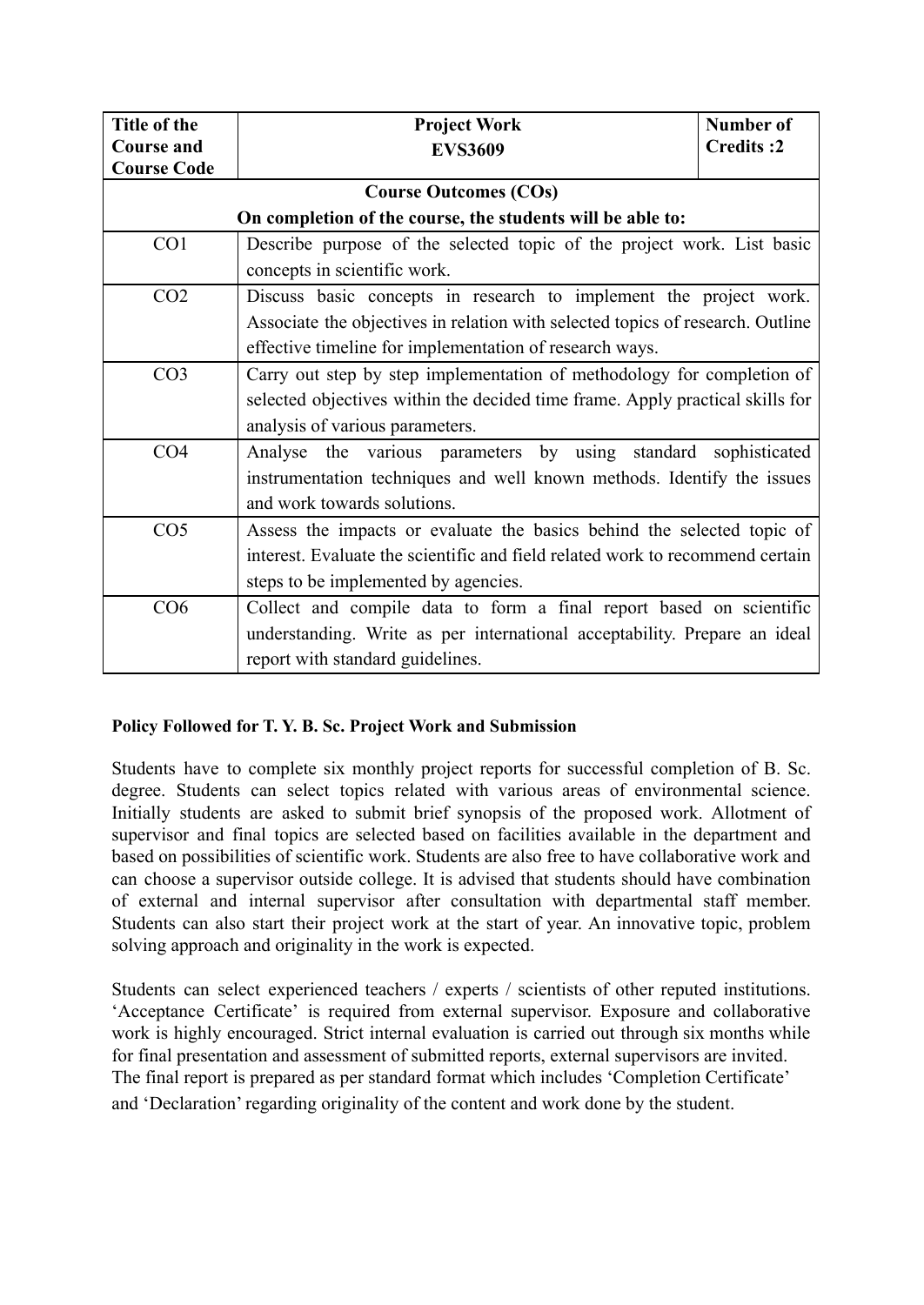| T. Y. B.Sc. Semester VI                                 |                                                                                                                                      |                        |
|---------------------------------------------------------|--------------------------------------------------------------------------------------------------------------------------------------|------------------------|
| Title of the<br><b>Course and</b><br><b>Course Code</b> | <b>Entrepreneurship Development and Services by</b><br><b>Environmental Consultancy EVS3611</b>                                      | Number of<br>Credits:2 |
|                                                         | <b>Course Outcomes (COs)</b>                                                                                                         |                        |
|                                                         | On completion of the course, the students will be able to:                                                                           |                        |
| CO <sub>1</sub>                                         | Identify and outline various requirements for development<br>environmental consultancy/startup                                       | of                     |
| CO <sub>2</sub>                                         | Discuss guidelines available for development of a laboratory. Explain<br>compliance requirements under environmental laws and rules. |                        |
| CO <sub>3</sub>                                         | Examine different water and wastewater treatment/air pollution control<br>technologies.                                              |                        |
| CO <sub>4</sub>                                         | Organize and explain guidelines/formats under EIA and EHS.                                                                           |                        |
| CO <sub>5</sub>                                         | Evaluate and review important services provided by environmental<br>consultants/NGOs                                                 |                        |
| CO6                                                     | Prepare documentation on detailed requirements for establishment of NGO<br>and individual startup.                                   |                        |

| Unit. No.   | <b>Title of Unit and Contents</b>                                   | No. of          |
|-------------|---------------------------------------------------------------------|-----------------|
|             |                                                                     | <b>Lectures</b> |
| $\mathbf I$ | <b>Introduction</b>                                                 | 18              |
|             | Scope for Business Development in India in 21 <sup>st</sup> Century |                 |
|             | Most Popular Business Types and Requirements for                    |                 |
|             | Formation, Need for Government/Professional/Licenses&               |                 |
|             | Collaborations, Understanding<br>Psychology<br>of                   |                 |
|             | Sustainability and Circular Economy as a Consultant                 |                 |
|             | Current Projects and Thrust Area of CPCB/MPCB                       |                 |
|             | Patents for Business Development, Copyrights and Logos              |                 |
|             | for Consultancies                                                   |                 |
|             | <b>Development of Laboratory and Training Centre</b>                |                 |
|             | Guidelines for Recognition of Environmental Laboratories            |                 |
|             | under the Environment (Protection) Act, 1986, Guidelines            |                 |
|             | for Recognition as NABL Accredited Laboratory,                      |                 |
|             | Importance of Training Centre.                                      |                 |
|             | <b>Compliance Requirements by MPCB/CPCB</b>                         |                 |
|             | Detailed study of SPCB/CPCB/MoEFCC websites                         |                 |
|             | Registration with MPCB and Application for Consent                  |                 |
|             | Service (MAITRI Portal), Consents under Water and Air               |                 |
|             | Act, Authorization's Required under Rules of Environment            |                 |
|             | and Categorization of the Industries,<br>Act. CEPI                  |                 |
|             | Environmental Statement (Form V)                                    |                 |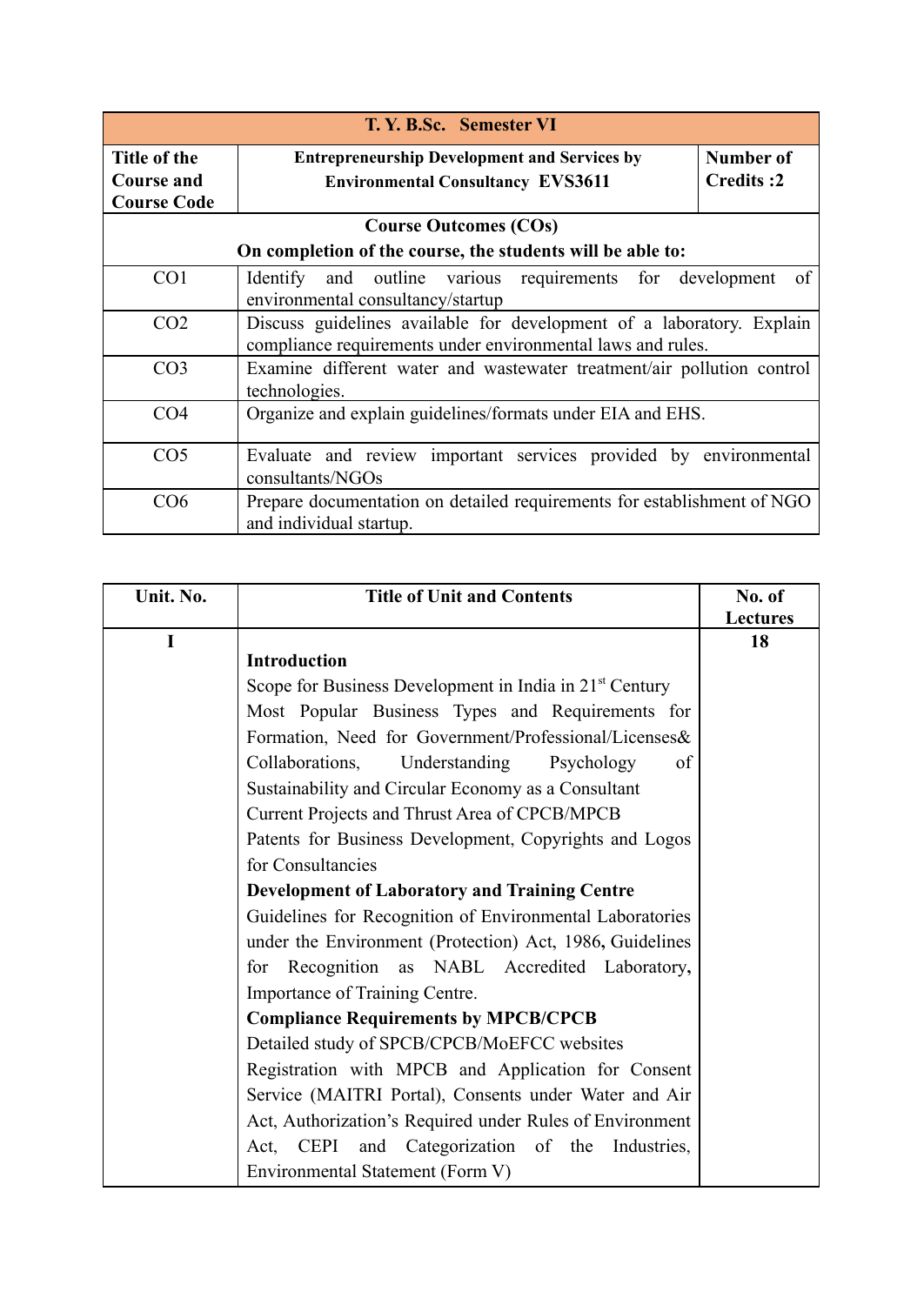|              | Water and Wastewater Treatment/Air Pollution                         |    |
|--------------|----------------------------------------------------------------------|----|
|              | Control                                                              |    |
|              | Design and Development of STP/ETP, Treatment and                     |    |
|              | Maintenance Services, Phytoremediation and Patents                   |    |
|              | Supply of Equipment's and Installation of Air Pollution              |    |
|              | <b>Control Devices</b>                                               |    |
|              |                                                                      |    |
| $\mathbf{I}$ | <b>EIA Services</b>                                                  | 18 |
|              | Current Notifications with Amendments, Software's Used               |    |
|              | in EIA practices, Formats and Documentation Required                 |    |
|              | Functional Areas Expert: Qualifications and Approval                 |    |
|              | Requirements for Accreditation as EIA consultant                     |    |
|              | <b>EHS Related Services</b>                                          |    |
|              | Popular ISO Standards, Workplace Monitoring                          |    |
|              | Safety Report, Safety Manual, Safety Policy<br>and                   |    |
|              | Occupational Health Impact, Job Safety Analysis, Health              |    |
|              | Impact Assessment, HAZOP Study, Preparation of                       |    |
|              | Sustainability Reports, Safety Audit Format: IS 14489                |    |
|              | (1998)                                                               |    |
|              | <b>Other Important Services Provided by Consultants</b>              |    |
|              | Remote Sensing and GIS Mapping Services, Energy                      |    |
|              | Conservation Services, Restoration of Lands/Water bodies,            |    |
|              | Organic Farming and Green Belt Development                           |    |
|              | Preparation of EMS Reports, Ecomark Scheme and                       |    |
|              | Requirement, Green Building Certifications: LEED, WELL               |    |
|              | Buildings, IGBC, TERI Griha, Life Cycle Assessment                   |    |
|              | Reports, Ecological and Carbon Footprints                            |    |
|              | <b>Biodiversity Management, Rainwater Harvesting</b>                 |    |
|              | Solid and Hazardous Waste Management, Trainer, Writer,               |    |
|              | Webinar Expert, Personal Expert, Development of Climate              |    |
|              | Change Mitigation Plans, Training on Sustainable                     |    |
|              | Agricultural Practices, Requirements for Sustainable Smart<br>Cities |    |
|              | <b>Establishment of an NGO</b>                                       |    |
|              | Cause and Mission of NGO, Board of directors/members                 |    |
|              | and name of your NGO, Memorandum Articles of                         |    |
|              | incorporation/ Articles of Association                               |    |
|              | NGO registration, Fund's collection, Building a wide                 |    |
|              | network                                                              |    |
|              | <b>Individual Start up in the field of Environment</b>               |    |
|              | Sole Proprietorship/Freelance:                                       |    |
|              | Minimum requirements and Registration,                               |    |
|              | OPC (One Person Company):                                            |    |
|              | The Companies Act, 2013, Section 2(62), Section $3(1)(c)$            |    |
|              | Sole Proprietorship vs OPC                                           |    |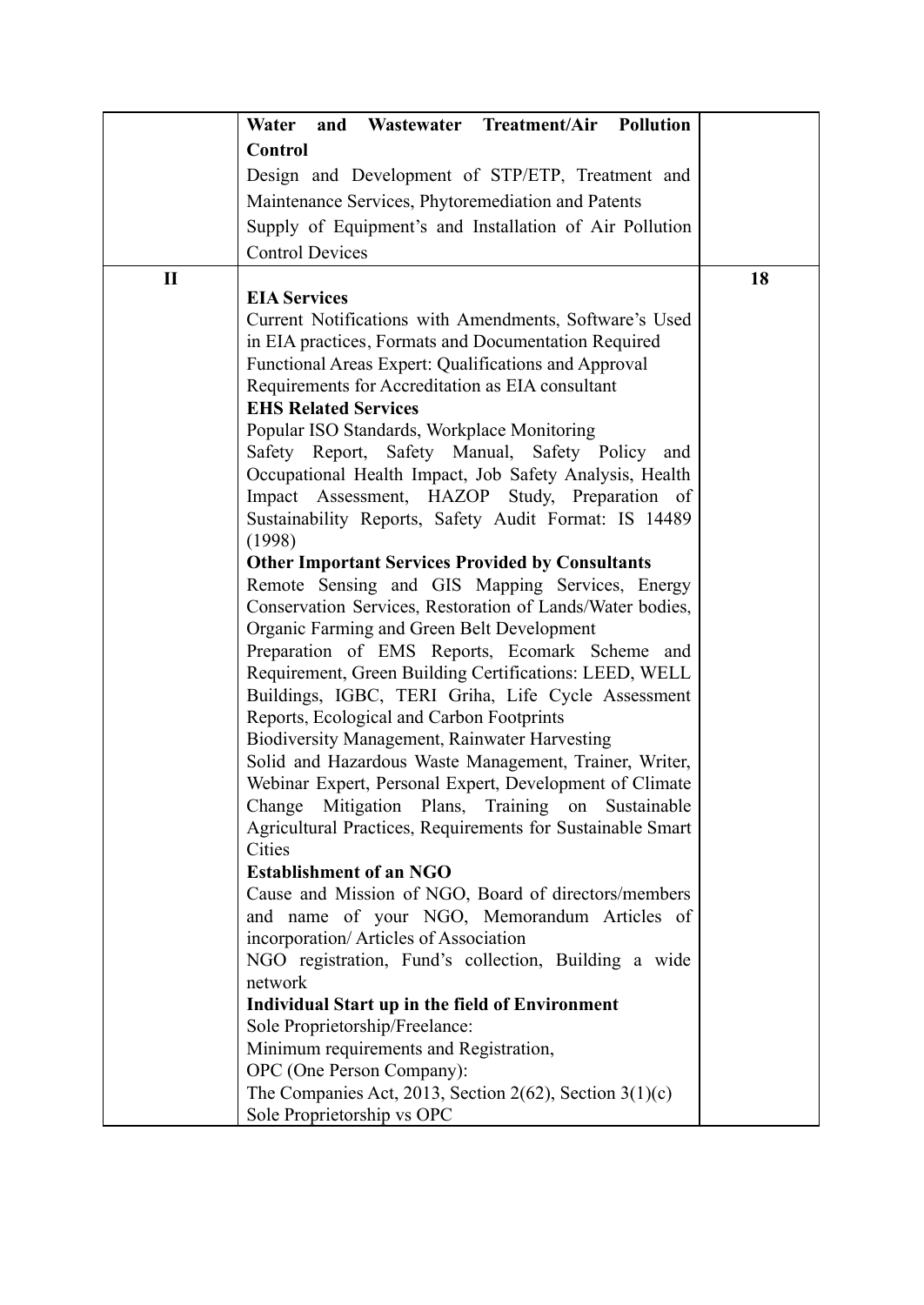<https://cpcb.nic.in/> <https://mpcb.gov.in/node> <http://moef.gov.in/> <https://lawmin.gov.in/> <https://nabet.qci.org.in/> <https://nabl-india.org/> <https://bis.gov.in/> <http://www.mca.gov.in>

| T. Y. B.Sc. Semester VI                                 |                                                                                            |                        |
|---------------------------------------------------------|--------------------------------------------------------------------------------------------|------------------------|
| Title of the<br><b>Course and</b><br><b>Course Code</b> | <b>Design and Development of Ecofriendly Products</b><br><b>EVS3612</b>                    | Number of<br>Credits:2 |
|                                                         | <b>Course Outcomes (COs)</b>                                                               |                        |
|                                                         | On completion of the course, the students will be able to:                                 |                        |
| CO <sub>1</sub>                                         | Outline the concept of Eco-design.                                                         |                        |
| CO <sub>2</sub>                                         | Articulate the importance of various supporting schemes and organizations<br>for startups. |                        |
| CO <sub>3</sub>                                         | Apply skills of circular economy for evaluating sustainability                             |                        |
| CO <sub>4</sub>                                         | Analyse Eco Friendly products with various tools and interpret impacts                     |                        |
| CO <sub>5</sub>                                         | Review and connect the social and environmental needs with employment<br>generation        |                        |
| CO6                                                     | Design and develop eco products using natural raw material                                 |                        |

| Unit. No. | <b>Title of Unit and Contents</b>                  | No. of          |
|-----------|----------------------------------------------------|-----------------|
|           |                                                    | <b>Lectures</b> |
|           | Eco design                                         | 18              |
|           | Concept and Principles, Factors and Guidelines for |                 |
|           | implementation, Tools used in Eco designing        |                 |
|           | <b>Ecomark scheme</b>                              |                 |
|           | Eco-labelling for eco-friendly products, Eco-mark  |                 |
|           | scheme, BIS implementation guidelines              |                 |
|           | <b>Circular Economy</b>                            |                 |
|           | Sustainable consumption and production pattern     |                 |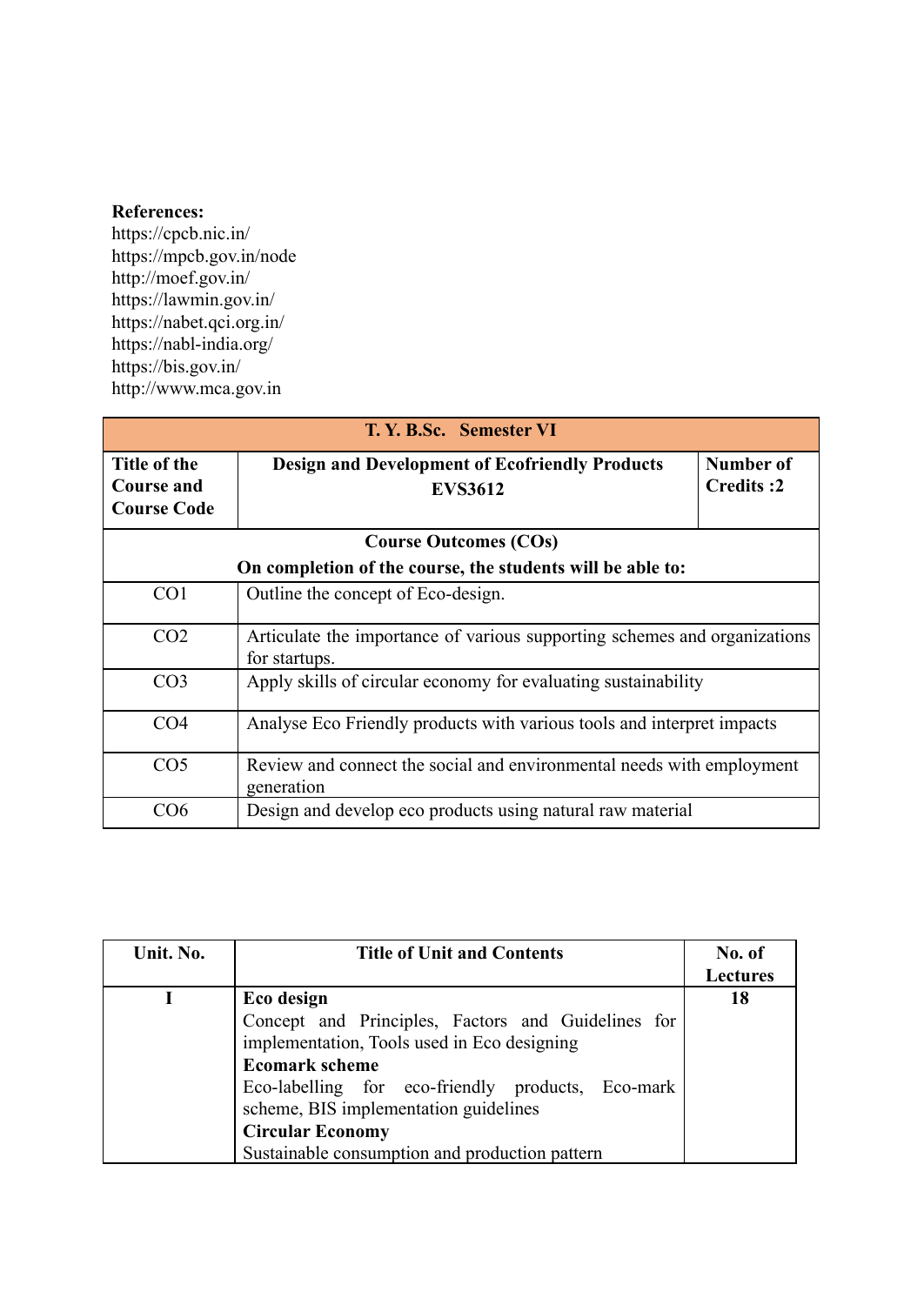|              | Phases of Circular economy, Methods and sustainability         |    |
|--------------|----------------------------------------------------------------|----|
|              | in process, Case studies                                       |    |
| $\mathbf{I}$ | <b>Eco-friendly products:</b>                                  | 18 |
|              | <b>Need and Scope:</b>                                         |    |
|              | Harmful effects of existing products in the market, Effect     |    |
|              | on environment: water, soil, plants etc.,                      |    |
|              | Adverse effects Human health, Benefits of eco products         |    |
|              | Marketing aspects: Market research for product,                |    |
|              | Examples: Herbal colours, soaps and dish washing liquid        |    |
|              | made from natural ingredients etc. Waste to wealth:            |    |
|              | product formulation using waste material, Paper and            |    |
|              | fabrics products                                               |    |
|              | Fuel pallets                                                   |    |
|              | <b>Eco Friendly product formulation</b>                        |    |
|              | Soap making:                                                   |    |
|              | Raw material: Availability, cost, ingredients, importance      |    |
|              | Additional accessories, Safety measures, Production            |    |
|              | process: hot and cold process, Benefits and limitations        |    |
|              | Homemade dishwashing liquid: Raw availability, cost,           |    |
|              | preparation, benefits and limitations                          |    |
|              | Fuel pallets: Raw material, cost, accessories, benefits        |    |
|              | and limitations                                                |    |
|              | Government schemes to support startup:                         |    |
|              | Pradhan Mantri Mudra Yojana, Ministry of Micro, Small          |    |
|              | and Medium Enterprises, Govt. of India, Government             |    |
|              | funding for startup, Startup India Network, Connect with       |    |
|              | Incubators: Find incubators in your region that can            |    |
|              | support your startup's growth, Connect with Government:        |    |
|              | Reach out to the relevant Ministries or Departments            |    |
|              | <b>Organizations:</b>                                          |    |
|              | Governmental and nongovernmental organizations                 |    |
|              | Examples: KVIC support, Zee Marathi home minister etc.         |    |
|              | <b>Course conduct:</b>                                         |    |
|              | Classroom teaching, videos, demonstrations, interaction        |    |
|              | with experts, workshop on entrepreneurship, training           |    |
|              | program, field survey.                                         |    |
|              | <b>Assessment:</b> 1) Practical skill, involvement of student, |    |
|              | feedback and remark by interaction with NGO/ agency            |    |
|              | 2) Work in sales/ marketing of products, submission of         |    |
|              | reports etc.                                                   |    |
|              | 3) Development of one eco-friendly product                     |    |

- [https://europa.eu/youreurope/business/product-requirements/compliance/ecodesign/in](https://europa.eu/youreurope/business/product-requirements/compliance/ecodesign/index_en.htm#:~:text=There%20are%20certain%20products%20that,impact%20throughout%20the%20product) [dex\\_en.htm#:~:text=There%20are%20certain%20products%20that,impact%20throug](https://europa.eu/youreurope/business/product-requirements/compliance/ecodesign/index_en.htm#:~:text=There%20are%20certain%20products%20that,impact%20throughout%20the%20product) [hout%20the%20product's%20lifecycle.](https://europa.eu/youreurope/business/product-requirements/compliance/ecodesign/index_en.htm#:~:text=There%20are%20certain%20products%20that,impact%20throughout%20the%20product)
- <https://www.dexigner.com/directory/cat/Sustainable-Design/Books>
- [https://bis.gov.in/index.php/product-certification/operation-of-eco-mark-scheme/?lang](https://bis.gov.in/index.php/product-certification/operation-of-eco-mark-scheme/?lang=en)  $=$ en